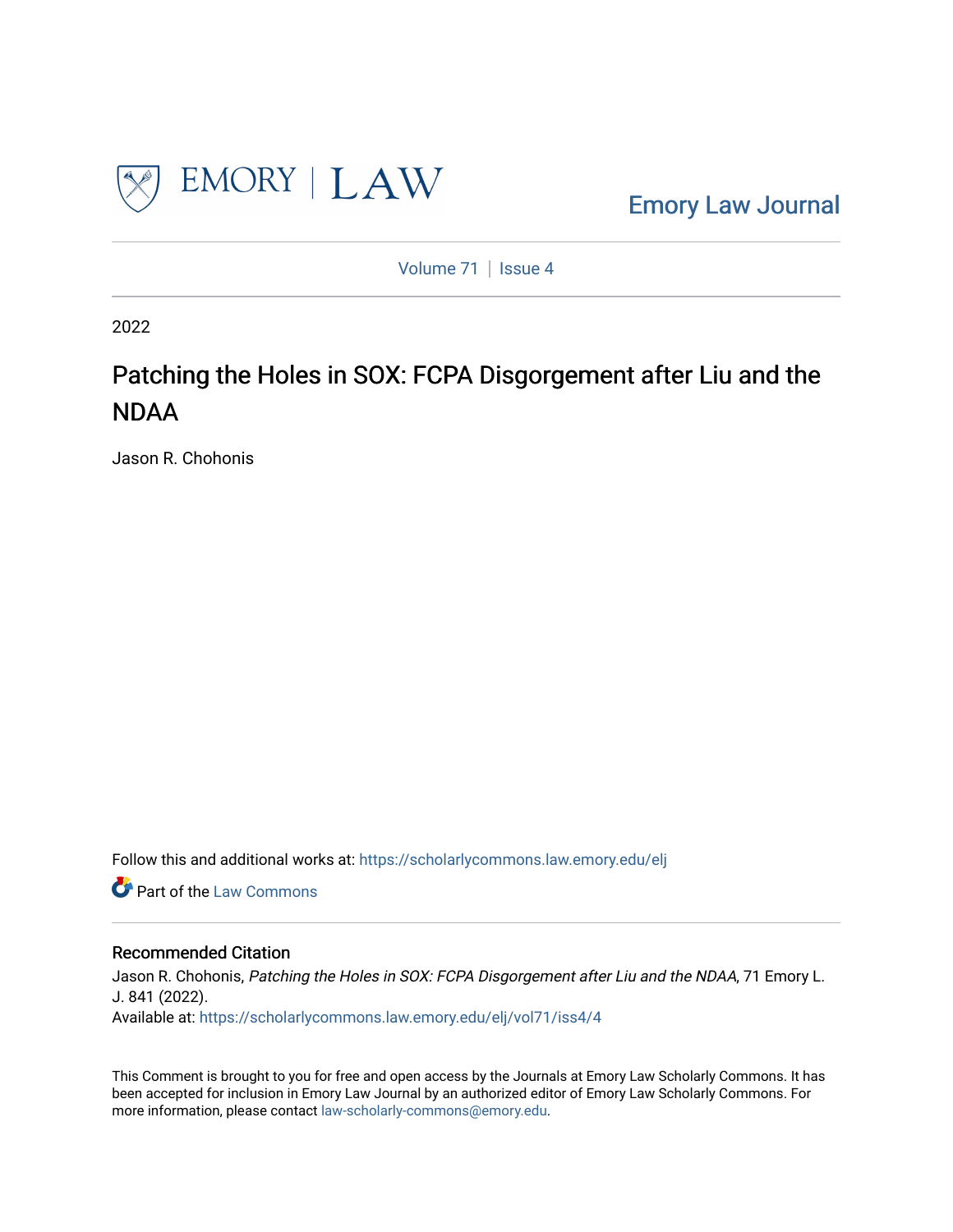## **PATCHING THE HOLES IN SOX: FCPA DISGORGEMENT AFTER** *LIU* **AND THE NDAA**

#### **ABSTRACT**

*The Foreign Corrupt Practices Act (FCPA) forbids companies and persons from bribing foreign officials to secure business and creates an affirmative duty for companies to maintain valid accounting records. Since 2004, following the passage of the Sarbanes-Oxley Act (SOX), the Securities and Exchange Commission (SEC) has pursued "equitable remedies" under 15 U.S.C. § 78u(d) to disgorge profits from those who have violated the FCPA. Despite apparent legislative acceptance of disgorgement, the Supreme Court put disgorgement's legality into doubt in two recent decisions. The first,* Kokesh v. SEC *in 2017, established that disgorgement had to happen within a five-year statute of limitations period. The second,* Liu v. SEC *in 2020, held that disgorgement might not be allowed as an equitable remedy if, as in FCPA cases, the money disgorged was sent to the Treasury rather than wronged investors.*

*At the close of 2020, Congress responded to these decisions. To preserve the powers of the SEC to protect U.S. financial markets, Congress passed legislation that expressly granted the SEC disgorgement powers and raised the statute of limitations to ten years for select securities law violations. Despite this new legislation, questions still exist as to whether the SEC must abide by the limitations on its disgorgement powers set out by the* Liu *decision and which statute of limitations applies to FCPA disgorgement. This Comment argues that disgorgement under the newly revised Section 78u(d) should be allowed for FCPA actions that send money to the Treasury, regardless of whether the limitations imposed by the* Liu *decision still apply. Further, this Comment asserts that, in light of the uncertainty likely to arise from the new changes to Section 78u(d), Congress should revise the statute to expressly allow the SEC to disgorge profits to the Treasury in FCPA actions with a ten-year statute of limitations. Finally, this Comment argues that the best solution for concerns about the slow pace of SEC enforcement would be new legislation that allows for SEC self-funding derived from FCPA disgorgement remedies.*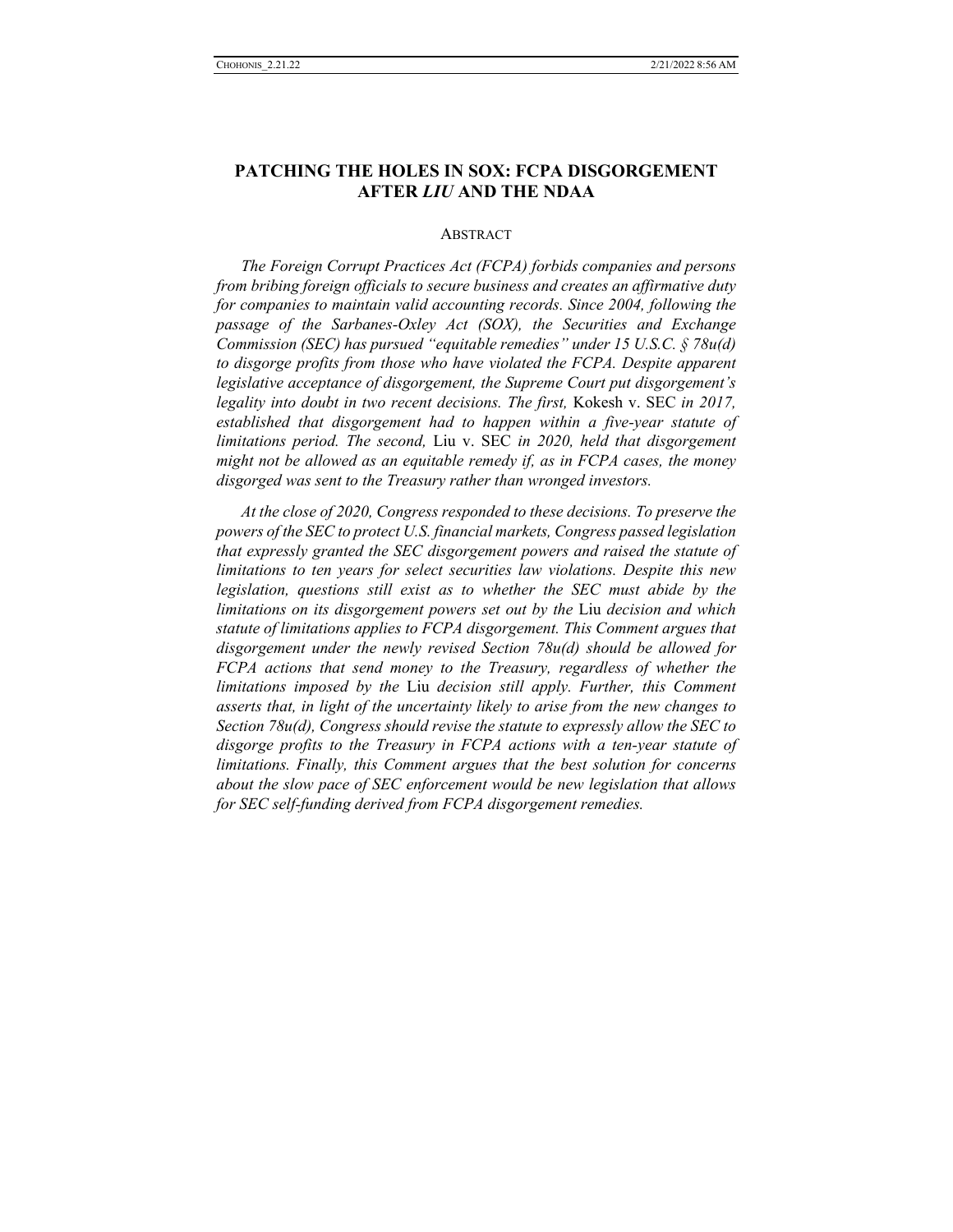## TABLE OF CONTENTS

| L    |                                                   |                                                               |     |
|------|---------------------------------------------------|---------------------------------------------------------------|-----|
|      | A.                                                |                                                               |     |
|      | $B_{\cdot}$                                       |                                                               |     |
|      | $\overline{C}$                                    |                                                               |     |
| II.  |                                                   |                                                               |     |
|      | $\mathcal{A}$ .                                   |                                                               |     |
|      | $\overline{B}$                                    | Kokesh's Footnote Three Threatened the Existence of SEC       |     |
|      |                                                   |                                                               | 854 |
|      | C.                                                |                                                               |     |
| III. | DISGORGEMENT FOR FCPA VIOLATIONS IS APPROPRIATE,  |                                                               |     |
|      |                                                   |                                                               |     |
|      | A.                                                | Disgorgement Is Appropriate and Necessary for the Benefit     |     |
|      |                                                   |                                                               | 860 |
|      |                                                   | Disgorgement Is a Necessary Deterrent  861<br>Ι.              |     |
|      |                                                   | Disgorgement Is Appropriate and Benefits Investors<br>2.      | 865 |
|      | B.                                                | Disgorgement to the Treasury Aligns with Equitable            |     |
|      |                                                   |                                                               | 866 |
| IV.  | CONGRESS'S GRANT OF EXPRESS AUTHORITY TO DISGORGE |                                                               |     |
|      |                                                   |                                                               |     |
|      | $A$ .                                             |                                                               |     |
|      |                                                   | Section 78u(d) Now Allows the SEC to Disgorge Funds<br>1.     |     |
|      |                                                   |                                                               | 878 |
|      |                                                   | Section 78u(d)'s Statute of Limitations Guidelines Will<br>2. |     |
|      |                                                   |                                                               | 882 |
|      | В.                                                | Future Revisions to the FCPA Should Specify a Ten-Year        |     |
|      |                                                   | Statute of Limitations for FCPA Actions and Route             |     |
|      |                                                   |                                                               | 886 |
|      |                                                   | Congress Should Add the FCPA Anti-Bribery and<br>1.           |     |
|      |                                                   | Accounting Provisions to Section $78u(8)(A)(ii)$              | 886 |
|      |                                                   | Congress Should Provide that Disgorgement Funds Go<br>2.      |     |
|      |                                                   |                                                               | 888 |
|      |                                                   |                                                               |     |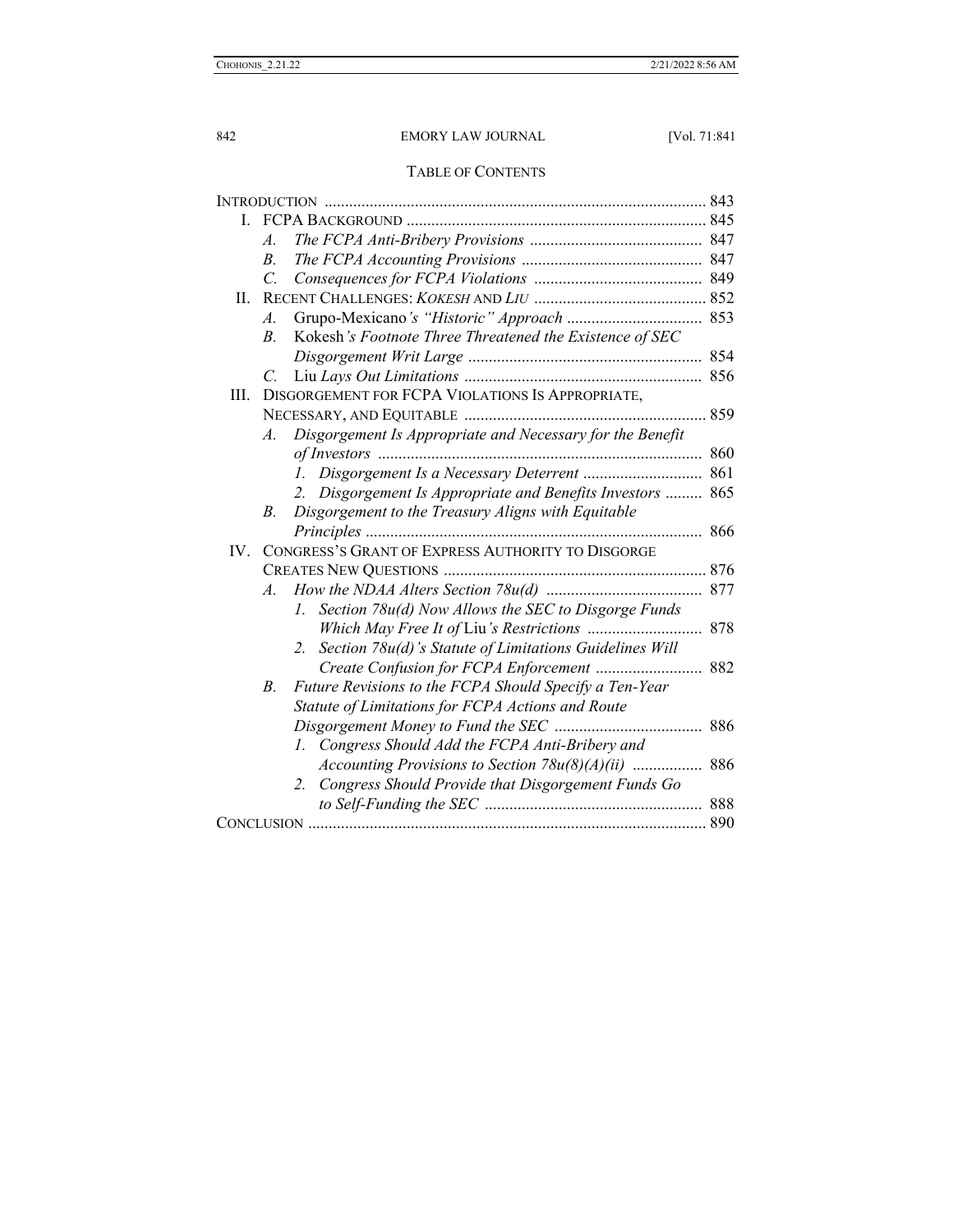#### **INTRODUCTION**

From 2004 to 2007, banker Garth Peterson crossed ethical and legal lines.<sup>1</sup> Peterson, a fluent speaker of Mandarin<sup>2</sup> and head of the Shanghai branch of Morgan Stanley's global real estate office, "secretly bribed a [Chinese] government official to illegally win business for his employer."3 Peterson insisted that his colleagues owed this official a favor because the official had "really gone out of his way" to help them get a deal over a competitor.<sup>4</sup> This act of bribery ultimately enriched Peterson to the tune of more than \$1.8 million.<sup>5</sup> A large portion of these ill-gotten gains were in the form of a property interest in a luxury high-rise apartment building in Shanghai, which he jointly invested in with his corrupt foreign counterpart.<sup>6</sup> After his deception was discovered by the Securities and Exchange Commission (SEC), Peterson agreed to disgorge profits of over \$250,000, as well as his interest in the property, worth over \$3.4 million (referenced in this Comment as the Peterson case).<sup>7</sup>

Peterson faced civil, criminal, and—importantly for this Comment equitable penalties because he violated the Foreign Corrupt Practices Act (FCPA).<sup>8</sup> Yet, had he committed those same actions today, he may have gained materially from his crimes at the cost of his competitors, his employer, and the rule of law as a result of the Supreme Court's recent holding in *Liu v. SEC*. <sup>9</sup> This 8-1 decision, which only partially upheld the SEC's ability to seek disgorgement,<sup>10</sup> threatened the ability of the SEC to bring disgorgement *at all* in

<sup>9</sup> 140 S. Ct. 1936 (2020).

<sup>&</sup>lt;sup>1</sup> Press Release, SEC Charges Former Morgan Stanley Executive with FCPA Violations and Investment Adviser Fraud, SEC (Apr. 25, 2012) (available at https://www.sec.gov/news/press-release/2012-2012-78htm). 2

Aruna Viswanatha, *Former Morgan Stanley Star in China Pleads Guilty*, REUTERS (Apr. 25, 2012, 10:01 PM), https://www.reuters.com/article/uk-sec-morganstanley/former-morgan-stanley-star-in-chinapleads-guilty-idUKBRE83P03J20120426.<br><sup>3</sup> Press Release, SEC Charges Former Morgan Stanley Executive, *supra* note 1.

<sup>&</sup>lt;sup>4</sup> Complaint at 13, SEC v. Peterson, 2012 WL 1440462 (E.D.N.Y. 2012) (No. 12CV 02033) ("[T]he Chinese Official showed Peterson the written offer of one competing bidder in confidence 'to make clear the competition we're facing' and had 'really gone out of his way to help [Morgan Stanley] on this deal.'"). 5 *Id.* at 1. 6 *Id.* at 12. 7

Press Release, SEC Charges Former Morgan Stanley Executive, *supra* note 1. Peterson was also sentenced to nine months in prison due to related Department of Justice criminal charges. *See* Scott Cohn, *Ex-MS Banker in China Bribery Case: My Side of Story*, CNBC (Aug. 16, 2012, 7:27 PM), https://www.cnbc.com/2012/08/16/exms-banker-in-china-bribery-case-my-side-of-story.html.<br><sup>8</sup> 15 U.S.C. § 78dd-1(a) (2018).

<sup>&</sup>lt;sup>10</sup> *Id.* at 1940. Disgorgement refers to remedies that "eliminate profit from wrongdoing while avoiding, so far as possible, the imposition of a penalty." RESTATEMENT (THIRD) OF RESTITUTION & UNJUST ENRICHMENT § 51 (AM. L. INST. 2010).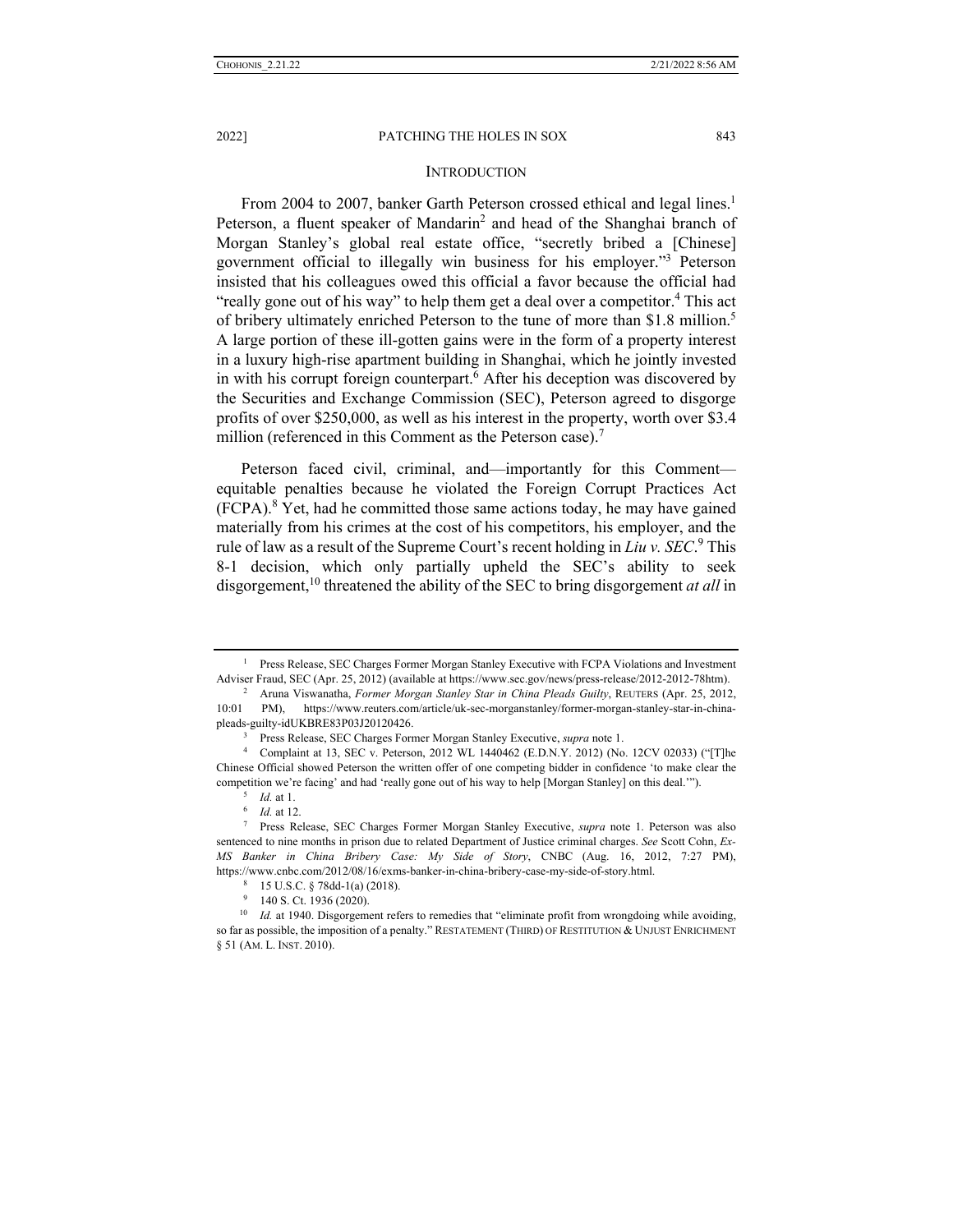civil actions involving FCPA violations.11 Post-*Liu* changes to the law that expressly allow the SEC to seek disgorgement and raise the statute of limitations for some securities law violations,<sup>12</sup> while a laudable first step by Congress, have not completely addressed the problems created by *Liu* and *Kokesh v. SEC*, a 2017 case in which the Supreme Court first questioned the equitable nature of SEC disgorgement.<sup>13</sup>

Part I of this Comment discusses the FCPA, which was passed in the aftermath of the Watergate scandal when congressional hearings revealed a pattern of questionable foreign payments by U.S. corporations.<sup>14</sup> This legislation allows the SEC to pursue civil actions against issuers<sup>15</sup> and their officers, like Peterson, when they bribe foreign officials to secure business.<sup>16</sup> The FCPA also creates an affirmative duty on these issuers to maintain books, records,  $17$  and internal control systems to prevent such actions.<sup>18</sup> Part II explores how the SEC has used legislation to enforce FCPA actions before and after the introduction of a provision within the Sarbanes-Oxley Act (SOX) in 2002. This provision enabled the SEC to seek "any equitable relief that may be appropriate or necessary for the benefit of investors" under any provision of the securities laws, providing a statutory basis for the use of disgorgement in judicial enforcement actions.<sup>19</sup> However, due in part to alleged SEC overreach,<sup>20</sup> the Supreme Court has threatened the viability of disgorgement as an SEC enforcement action in the recent decisions of *Kokesh* and *Liu.* Part III argues that, despite the absence of specific identifiable victims in FCPA enforcement, disgorgement is both an "appropriate" and "necessary" relief, and that courts should allow it as an equitable remedy subject to certain limits.<sup>21</sup> Part IV analyzes recent changes to the statute that expressly authorized disgorgement and raised the statute of limitations for certain security violations. This Part argues that the murky nature

<sup>11</sup> *See Disgorgement's Role in SEC Enforcement Actions: An Analysis of the Supreme Court's Decision in* Liu v. SEC, CADWALADER (June 24, 2020), https://www.cadwalader.com/resources/clients-friends-memos/ disgorgements-role-in-sec-enforcement-actions-an-analysis-of-the-supreme-courts-decision-in-liu-v-sec. <sup>12</sup> Pub. L. No. 116-283 § 6501, 134 Stat. 3388, 3416 (2021).

<sup>&</sup>lt;sup>13</sup> 137 S. Ct. 1635 (2017).<br><sup>14</sup> Mike Koehler, *The Story of the Foreign Corrupt Practices Act*, 73 OHIO ST. L.J. 929, 932 (2012).

<sup>&</sup>lt;sup>15</sup> *FCPA 101*, FCPA PROFESSOR, https://fcpaprofessor.com/fcpa-101/ (last visited Nov. 2, 2022) ("An 'issuer' is generally a company (U.S. or foreign) that has a class of securities . . . traded on a U.S. exchange or an entity that is otherwise required to file reports with the [SEC].").<br><sup>16</sup> 15 U.S.C. § 78dd-1(a)(1) (2018).<br><sup>17</sup> *Id.* § 78m(b)(2)(A).

<sup>17</sup> *Id.* § 78m(b)(2)(A). 18 *Id.* § 78m(b)(2)(B). 19 *Id.* § 78u(d)(5). 20 *See* Dieter Juedes, *Taming the FCPA Overreach Through an Adequate Procedures Defense*, 4 WM. & MARY BUS. L. REV. 37, 55 (2013). 21 *See* Liu v. SEC, 140 S. Ct. 1936, 1940 (2020) (describing § 78u(d)(5)'s requirements).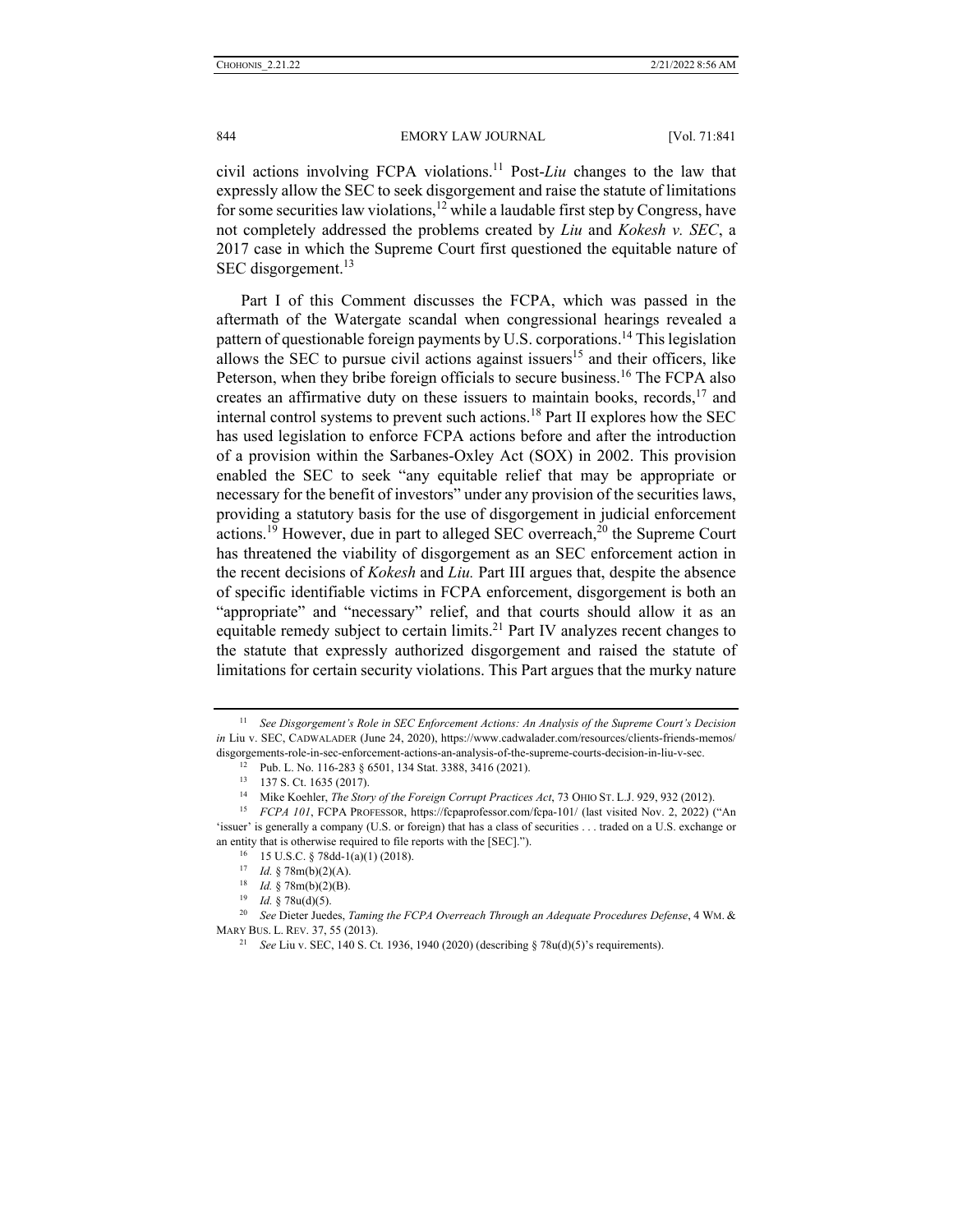of this new legislation creates open questions about FCPA disgorgement that Congress should rectify with additional legislation. In doing so, Congress should take the opportunity to provide the SEC with the type of funding that is commensurate with its considerable responsibilities.

## I. FCPA BACKGROUND

Passed in 1977, the Foreign Corrupt Practices Act (FCPA) was an audacious piece of legislation. This "pioneering statute" was the first in the world to govern "domestic business conduct with foreign government officials in a foreign market."<sup>22</sup> Investigations in the 1970s by the Office of the Watergate Special Prosecutor, the SEC, and a congressional subcommittee revealed that U.S. corporations had made inappropriate contributions to the President of the Republic of Korea, "a Saudi Arabian general," Italian political parties, the President of Honduras, and others.<sup>23</sup>

Congress believed that legislation prohibiting acts of bribery was warranted for many policy reasons. Among them were concerns about foreign policy, the protection of investors,  $24$  morality, foreign support, and the protection of the entire free market economy. Congressional rhetoric showed concerns for U.S. investors and about the damage to the reputation of American business abroad.<sup>25</sup> Advocates for passing the FCPA stressed that the vast bulk of ethical lawabiding American businesses should not suffer because of the actions of a few bad apples.<sup>26</sup> Congressional debate revealed worries that if those tempted to bribe foreign officials were not deterred from continued acts of bribery, the resulting bad publicity might lead to further communist appropriation of American businesses or the rise of another nationalist like Quaddafi.<sup>27</sup> Members of a congressional committee believed that most countries would invite U.S. efforts to discourage "the corrupting influence of some United States-based

<sup>22</sup> Koehler, *supra* note 14, at 930 (emphasis omitted).<br>23 *Id.* at 932–35.<br><sup>24</sup> The Commission initially indicated it did not want to be in charge of regulating "a particular aspect of corporate behavior," stressing that it was a disclosure agency. *Id.* at 963. The Ford administration advocated, but failed, to put forward legislation that would have established a disclosure role for the SEC, rather than an enforcement role. *Id.* at 984.<br><sup>25</sup> Rachel Brewster, *Enforcing the FCPA: International Resonance and Domestic Strategy*, 103 VA. L.

REV. 1611, 1625–26 (2017).<br><sup>26</sup> Koehler, *supra* note 14, at 937.<br><sup>27</sup> *Id.* at 939–40 (quoting Sen. Frank Church, who argued "[t]he large and steady gains made by the Italian

Communist Party in recent elections" were due to their appearance as the only "non-corrupt political force in the country" because American businesses had given bribes to "moderate democratic and pro-free-enterprise" forces in that country).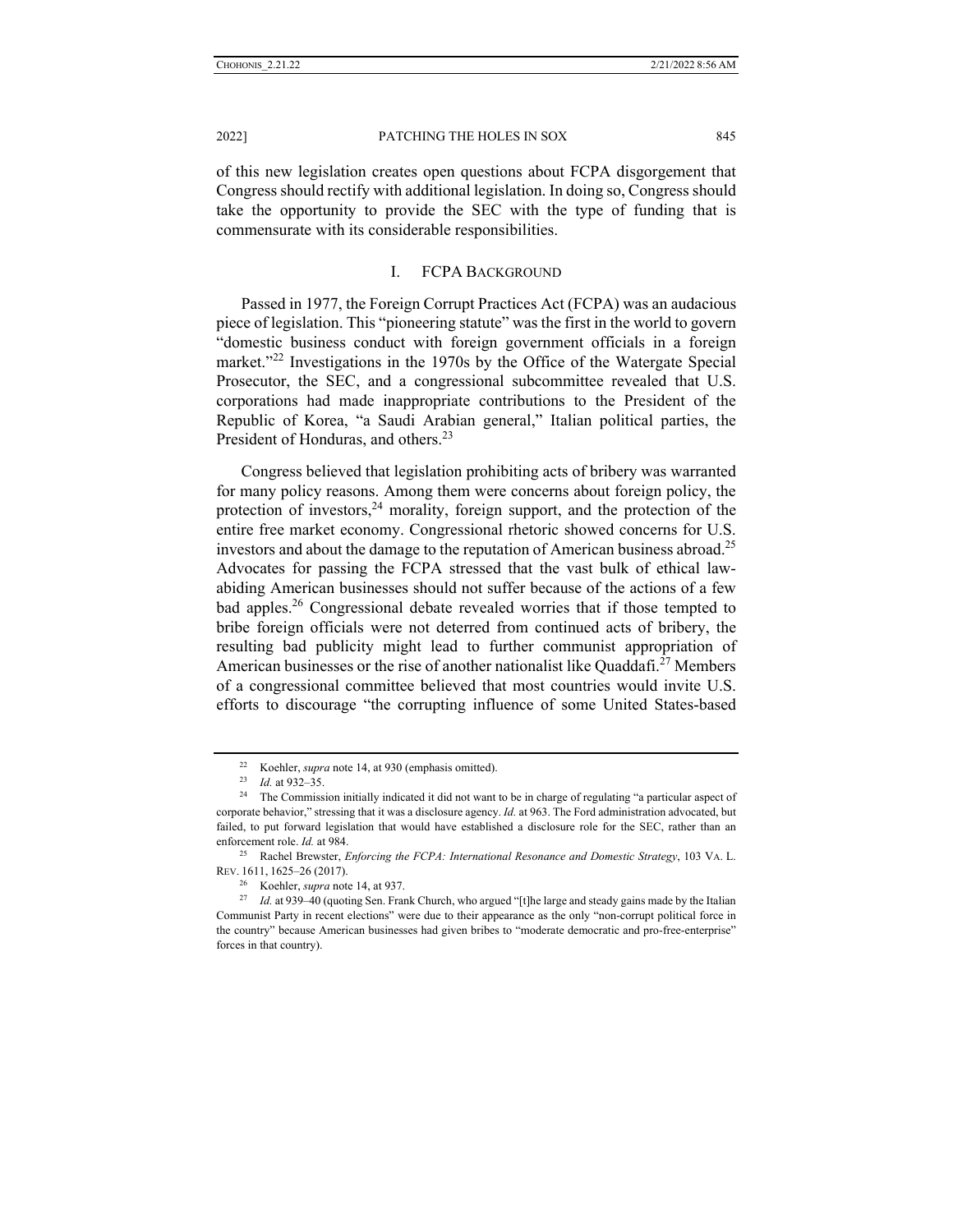multinationals."<sup>28</sup> Furthermore, bribery itself corroded and could destroy the entire free market system,<sup>29</sup> and a law prohibiting bribery would make it easier to resist the temptation corporations might feel to bribe foreign officials.<sup>30</sup> Bribery, if tolerated, would direct business "not to the most efficient producer, but to the most corrupt."<sup>31</sup>

While many advocated for the introduction of the FCPA, some voiced concerns about the proposed legislation. Some questioned the wisdom of making it illegal for U.S. businesses to engage in foreign bribery in countries where bribery was not illegal.<sup>32</sup> Furthermore, Congress and the press debated the idea that holding U.S. businesses accountable might put them at a competitive disadvantage vis-à-vis foreign competitors.<sup>33</sup> Despite these objections, Congress passed the FCPA, and President Carter signed it into law in 1977<sup>34</sup> as an ambitious effort to stop a practice that was seen as "both corrupt and counterproductive."<sup>35</sup> The FCPA provides the SEC<sup>36</sup> with the tools to solve the problem of international corruption in two distinct ways: anti-bribery provisions $37$  and accounting provisions.<sup>38</sup> The SEC is responsible for civil enforcement of these provisions "over 'issuers' . . . and their officers, directors, employees, agents, or stockholders acting on the issuer's behalf."<sup>39</sup> Section A below explains the anti-bribery provisions and section B explains the accounting

over "domestic concerns" and persons other than issuers or domestic concerns. *Id.* §§ 78dd-2, 78dd-3.<br><sup>37</sup> *Id.* § 78dd-1.<br><sup>38</sup> *Id.* § 78m(b)(2)(A); *Id.* § 78m(b)(2)(B).<br><sup>39</sup> DEP'T OF JUST. & SEC, FCPA: A RESOURCE GUIDE (n.d.) [hereinafter RESOURCE GUIDE], https://www.sec.gov/spotlight/fcpa/fcpa-resource-guide.pdf. Issuers are companies that are listed on a national securities exchange or trade their stock in the over-the-counter market and are required to file SEC reports. *Id.* at 11.

<sup>28</sup> *Id.* at 945. 29 *Id.* at 947; *cf.* Brewster, *supra* note 25, at 1625 (describing how improper payments damage the credibility of the U.S. economic system and lend credence to Marxists) 30 *Unlawful Corporate Payments Act of 1977: Hearing on H.R. 3815 Before the Subcomm. on Consumer* 

*Prot. & Fin. of the H. Comm. on Interstate & Foreign Rels.*, 95th Cong. 1–2 (1977) (statement of Rep. Eckhardt, Chairman, Subcomm. on Consumer Prot. & Fin.). 31 Koehler, *supra* note 14, at 947. 32 *Id.* at 972–75. 33 *Compare* Milton S. Gwirtzman, *Is Bribery Defensible?*, N.Y. TIMES, Oct. 5, 1975, at 20 ("The

American businessman who won't pay off foreign officials risks loss of sales to competitors who continue the practice without embarrassment."), *with* Koehler, *supra* note 14, at 947 ("[P]rohibiting payments to foreign government officials could give U.S. companies a competitive advantage and actually help companies resist foreign payment demands.").<br><sup>34</sup> Koehler, *supra* note 14, at 1002.<br><sup>35</sup> *Id.* at 981.<br><sup>36</sup> While this Comment focuses on the powers given to the SEC, a brief mention of DOJ responsibilities

is warranted. The DOJ has criminal enforcement authority over "issuers" and individuals employed for these companies. 15 U.S.C. § 78dd-1 (2018). Additionally, the DOJ has criminal and civil enforcement responsibilities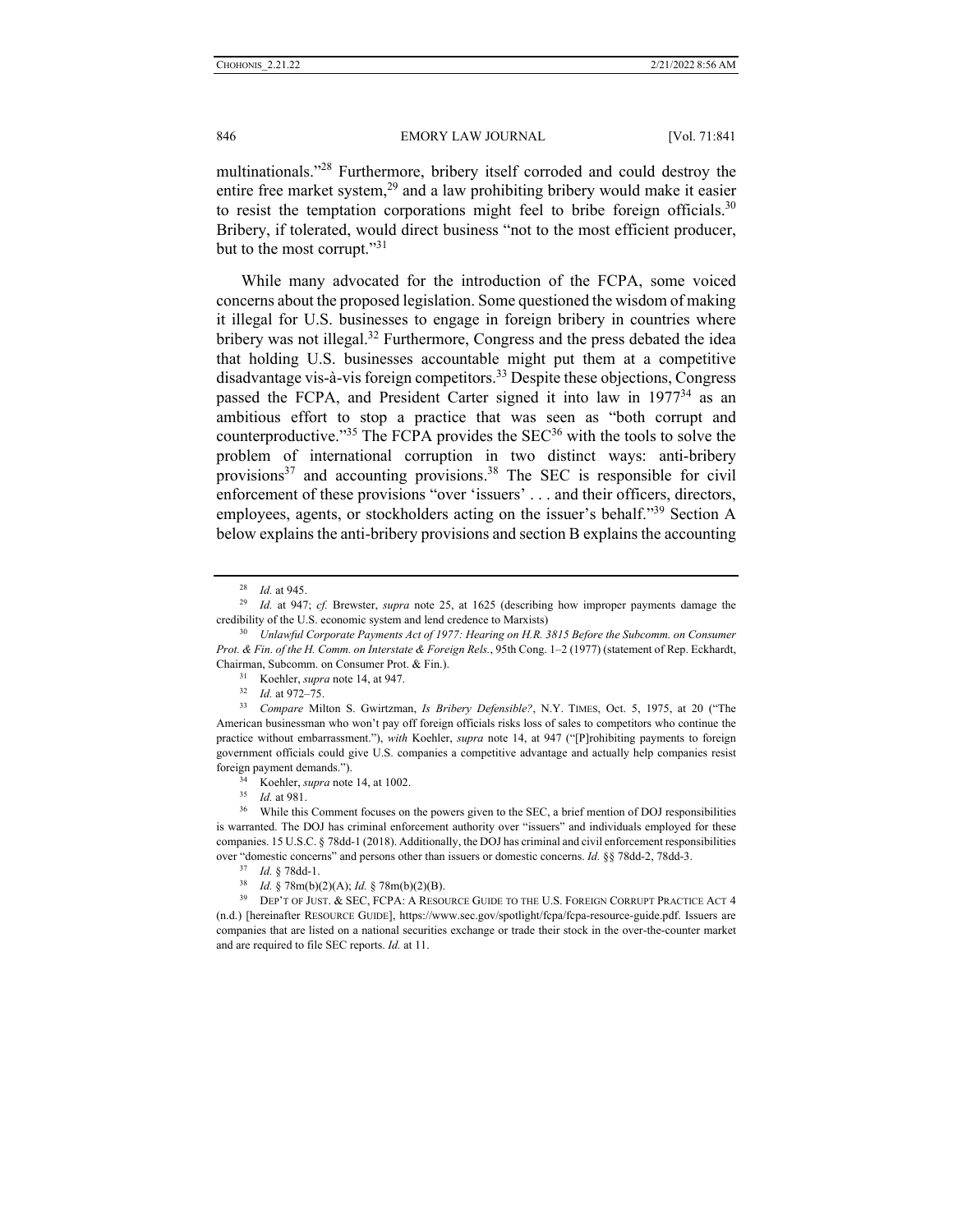provisions. Finally, section C explains what remedies the SEC has available to enforce these provisions.

### *A. The FCPA Anti-Bribery Provisions*

The FCPA anti-bribery provisions can be enforced against U.S. companies and nationals without any U.S. nexus $40$  and even foreign issuers and nationals whose only connection to the United States is an email that goes through a U.S.based server.<sup>41</sup> Generally, the anti-bribery provisions prohibit "individuals and businesses from bribing foreign government officials in order to obtain or retain business."<sup>42</sup> More specifically, issuers and their employees are prohibited from "offering to pay, paying, promising to pay, or authorizing the payment of money or anything of value to a foreign official" as a means of "influenc[ing] any act or decision of the foreign official in his or her official capacity or . . . secur[ing] any other improper advantage in order to obtain or retain business."<sup>43</sup> For example, in the Peterson case, Peterson's offers and payments to the Chinese official to secure business for Morgan Stanley were violations of the anti-bribery provisions of the FCPA.44

#### *B. The FCPA Accounting Provisions*

The SEC is also responsible for enforcing the FCPA's accounting provisions. There are two components to these provisions. First, the "books and records" provision<sup>45</sup> reflects the idea that an issuer should provide accurate information to its shareholders.<sup>46</sup> Second, the internal control provisions<sup>47</sup> compel the company to ensure that it establishes a system of compliance with the books and records obligations. Because historically "corporate bribery has been concealed by the falsification of books and records," these two accounting provisions aim to prevent their coverup.<sup>48</sup> If an issuer were to try to conceal a

<sup>40 15</sup> U.S.C §§ 78dd-1(g), 78dd-2(i) (2018).

<sup>41</sup> *See* SEC v. Straub, 921 F. Supp. 2d 244, 264 (S.D.N.Y. 2013). 42 RESOURCE GUIDE, *supra* note 39, at 10. 43 *Id.* 

Complaint at 1, SEC v. Peterson, 2012 WL 1440462 (E.D.N.Y. May 10, 2012) (No. 12-CV-02033); *see supra* Introduction. 45 15 U.S.C. § 78m(b)(2)(A) (2018) ("Every issuer . . . shall (A) make and keep books, records, and

accounts, which, in reasonable detail, accurately and fairly reflect the transactions and dispositions of the assets of the issuer."). 46 Koehler, *supra* note 14, at 942 ("Not only is a publicly owned corporation unaccountable to the public

when it uses its assets to bribe foreign governmental officials, but also it is unaccountable to its shareholders, the ones to whom the assets belong." (citations omitted)).  $47 \quad 15 \text{ U.S.C. }$  § 78m(b)(2)(B) (2018).

<sup>48</sup> S. REP. NO. 95-114, at 3 (1977).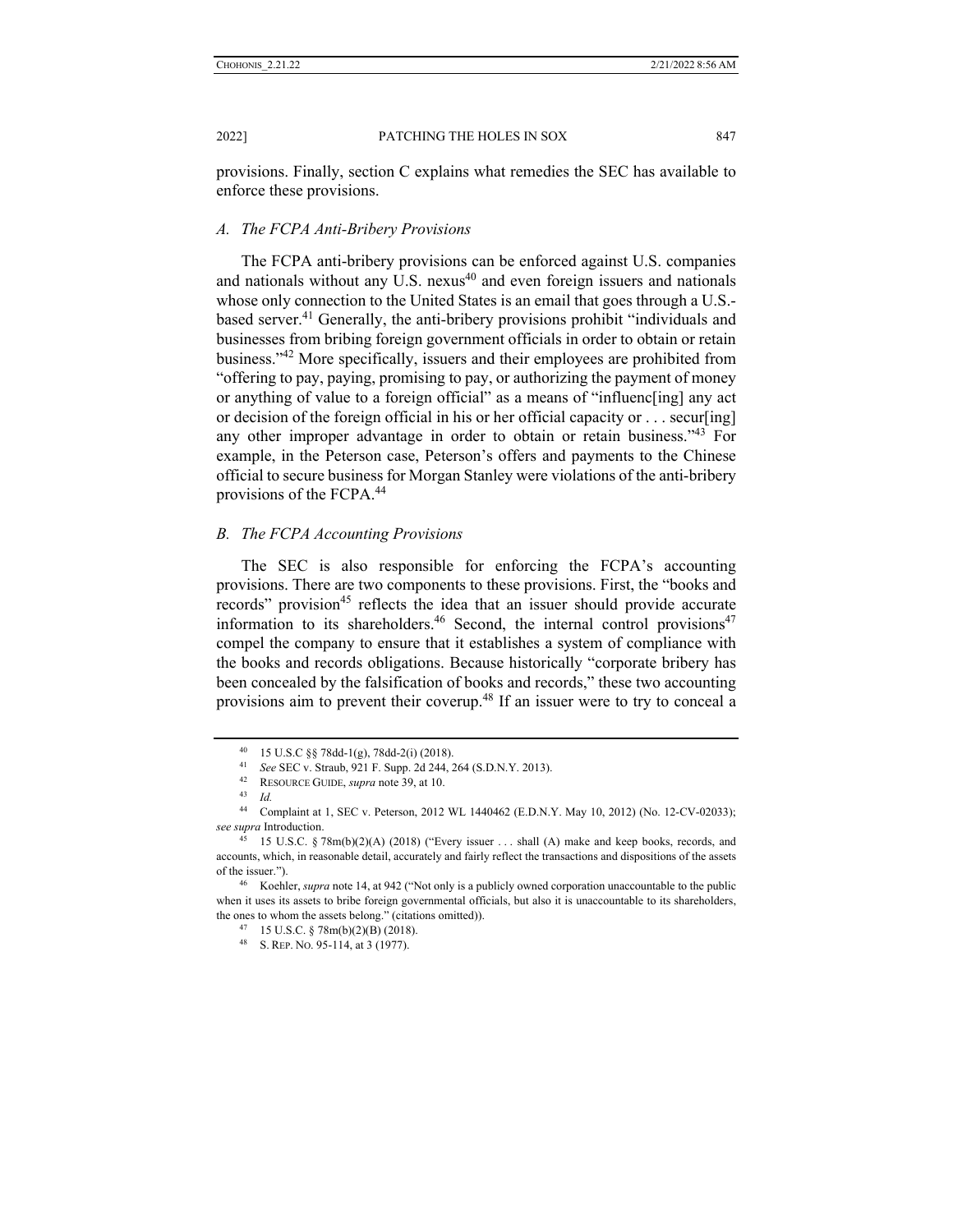bribe to a foreign official as something else, such as a consulting fee or a miscellaneous expense, they would be in violation of the books and records provision.49 The existence of an effective internal control system, in theory, should prevent these violations. For example, German automobile manufacturer Daimler AG was accused by the SEC of paying bribes of at least \$56 million to government officials to secure business in twenty-two countries, violating the anti-bribery provisions.<sup>50</sup> Daimler AG then hid these payments, which were in violation of the FCPA books and records provisions, as "after sales service fees."51 The SEC argued that, despite its obligations as an issuer on U.S. markets, Daimler's FCPA compliance program was "virtually non-existent."<sup>52</sup> Accordingly, Daimler agreed to pay \$91.4 million in disgorgement<sup>53</sup> to settle the SEC charges and \$93.6 million in fines.<sup>54</sup> When an organization, such as Morgan Stanley in the Peterson case, has a well-funded effective compliance system in place, it can avoid liability for the acts of individuals who commit violations of the anti-bribery provisions or circumvent the internal control provision.<sup>55</sup> The FCPA also contains "one exception and two affirmative defenses" baked into the statute to prevent it from being too heavy-handed.<sup>56</sup>

<sup>54</sup> *Investor Bulletin: SEC Investigations*, U.S. SEC. & EXCH. COMM'N (Oct. 22, 2014), https://www.sec. gov/oiea/investor-alerts-bulletins/ib\_investigations.html. 55 Amy J. Conway-Hatcher, *The Big Three FCPA Lessons from the Morgan Stanley Case*, LEXOLOGY

(July 11, 2012), https://www.lexology.com/library/detail.aspx?g=e8b770f4-311c-46f8-ac4a-3d3facff075b. 56 *FCPA 101*, *supra* note 15. Congress was aware of foreign, cultural, and legal differences, and carved

out an exception to the FCPA allowing facilitating payments to foreign officials for "routine government action." 15 U.S.C. § 78dd-1(b) (2018); *see* Koehler, *supra* note 14, at 976 ("The definition of a bribe does differ from country to country."); *cf.* Gwirtzman, *supra* note 33, at 110 (explaining West German law allowed companies to deduct foreign bribes on their tax returns). The anti-bribery provisions do not prohibit "payments made to secure permits, licenses, or the expeditions performance of similar duties of an essentially ministerial or clerical nature." *FCPA 101*, *supra* note 15. In addition, the first of the two affirmative defenses recognizes cultural and legal differences and permits the payment of "anything of value" that is "lawful under the written laws and regulations" in the foreign country. 15 U.S.C. § 78dd-1(c)(1) (2018). The second affirmative defense allows the payment of "anything of value" if it was a "reasonable and bona fide expenditure" for a foreign official, "such as travel and lodging expenses" for the purposes of product demonstration or towards executing or performing a contract. *Id.*; *id.* § 78dd-1(c)(2).

<sup>&</sup>lt;sup>49</sup> RESOURCE GUIDE, *supra* note 39, at 39.<br><sup>50</sup> Final Judgment as to Defendant Daimler AG at 2, SEC v. Daimler AG (D.D.C. Mar. 22, 2010) (No. 10-CV-473).<br> $\frac{51}{52}$  *Id.*<br> $\frac{52}{16}$  at 5.

<sup>53</sup> Daimler AG was required to pay the money to the SEC and the SEC was then required to remit the funds to the U.S. Treasury. *See* Final Judgment as to Defendant Daimler AG at 11-12, 10-CV-0047 (D.D.C. 2010). In the Peterson case, Peterson's ill-gotten gains were in the form of an ownership interest in a Shanghai apartment complex, which was relinquished to a court-appointed receiver. Conceivably these funds did or ultimately will end up in the U.S. Treasury. *See* Press Release, SEC Charges Former Morgan Stanley Executive, *supra* note 1.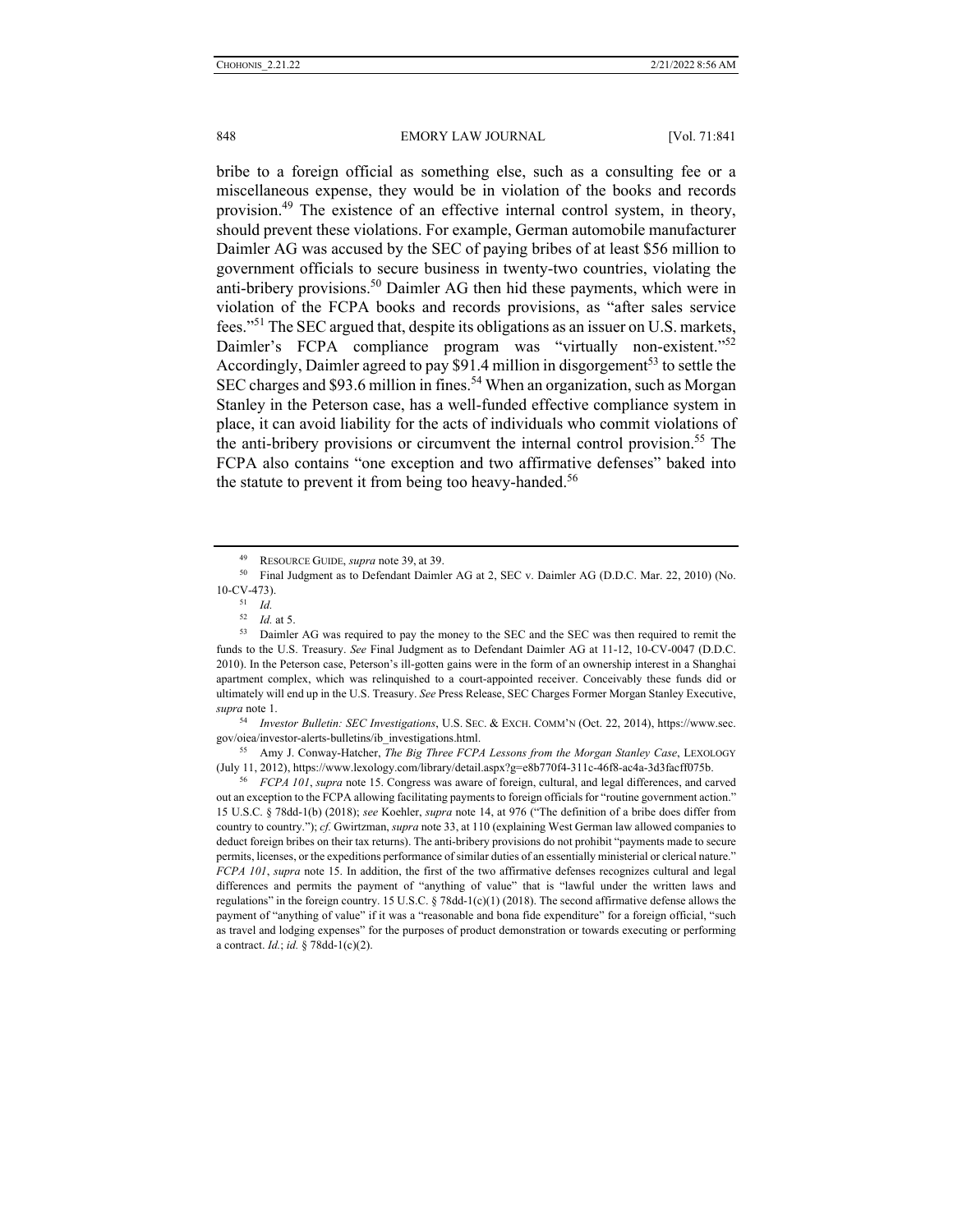#### *C. Consequences for FCPA Violations*

The SEC may bring an enforcement action for any violation of a federal securities law.<sup>57</sup> Accordingly, under the FCPA, the SEC can pursue civil actions against issuers and their directors, officers, employees, agents, or stockholders for violations of both the anti-bribery and accounting provisions of the Act.<sup>58</sup> The SEC has access to "a panoply of sanctions and remedies."<sup>59</sup> Statutorily, violations of the anti-bribery provisions by either corporations or individuals can lead to penalties of up to \$16,000 per violation for corporations and \$16,000 per violation for individuals.<sup>60</sup> Violations of the accounting provisions allow the SEC to obtain a civil penalty "not to exceed the greater of (a) the gross amount of the pecuniary gain to the defendant as a result of the violations or (b) a specified dollar limitation."<sup>61</sup> Depending on the egregiousness of the violations, these limitations could be as high as \$150,000 for an individual or \$725,000 for a company.<sup>62</sup> Additionally, there are non-monetary penalties that both individuals and companies can face, such as debarment.<sup>63</sup>

It is important to note that the SEC, at its founding in the 1930s, did not even have the statutory power to obtain monetary relief.<sup>64</sup> Instead, securities laws only permitted the SEC to seek "injunctions, registration revocations, and professional bars."65 Nevertheless, it sometimes did obtain relief for investors as early as the 1940s despite the lack of statutory authority to do so.<sup>66</sup> In 1968, the Second Circuit recognized the ability of the SEC to obtain equitable relief as an ancillary remedy despite the lack of express statutory authority.<sup>67</sup> In *SEC v. Texas Gulf Sulphur*, a case famous for establishing the ability of the SEC to

<sup>57 15</sup> U.S.C. § 78u(d) (2018); U.S. SEC. & EXCH. COMM'N, ENFORCEMENT MANUAL 13 (2017), https://

www.sec.gov/divisions/enforce/enforcementmanual.pdf (explaining when enforcement actions can take place).<br><sup>58</sup> RESOURCE GUIDE, *supra* note 39, at 10-11, 42-43.<br><sup>59</sup> Urska Velikonja, *Public Enforcement After Kokesh: Evide* 443 (2019). 60 RESOURCE GUIDE, *supra* note 39, at 69. 61 *Id.*

<sup>62</sup> *Id.*

<sup>63</sup> *Id.* at 69–72. 64 Velikonja, *supra* note 59, at 399. 65 *Id.*

<sup>66</sup> *See* John D. Ellsworth, *Disgorgement in Securities Fraud Actions Brought by the SEC*, 1977 DUKE L.J. 641, 642–43 (1977); *see also In re* The Purchase and Retirement of Ward La France Truck Corp. Class "A" & Class "B" Stocks, 13 SEC Decisions Orders & Releases 373, No. 4-51 at 378 (1946) (finding companies who violated securities laws would repay stockholders for lost value). 67 SEC v. Tex. Gulf Sulphur Co., 401 F. 2d 833, 864 (2d Cir. 1968); *see also* Roberta S. Karmel, *Will* 

*Fifty Years of the SEC's Disgorgement Remedy Be Abolished?*, 71 SMU L. Rev. 799, 809 (2018) (arguing federal courts have inherent authority to order disgorgement under general securities laws).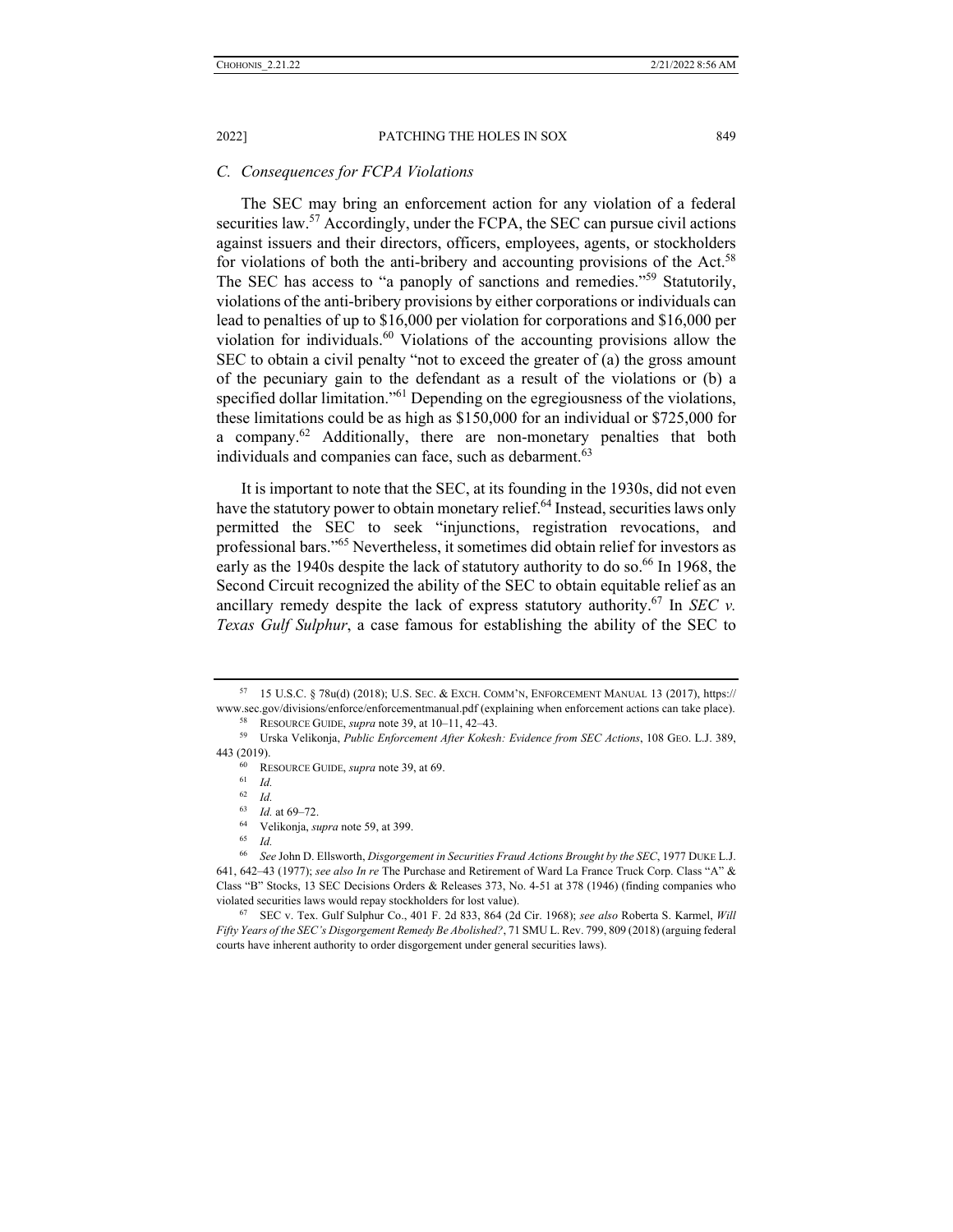enforce insider trading violations,<sup>68</sup> the Second Circuit also made clear that injunctions alone were not sufficient to prevent violations of securities laws.<sup>69</sup> The court dismissed the defendant's argument that the SEC was only able to impose an injunction or restraining order.<sup>70</sup> Instead, the Second Circuit reasoned that courts can use "their inherent equity power" when it is "necessary for the protection of the investing public."<sup>71</sup> The court ordered that the defendants pay the profits they had gained from their scheme into an escrow account that could be accessed by the "SEC or other interested person" and would return to the company at the end of three years.<sup>72</sup> Thus, while Congress had not granted authority to the SEC to seek disgorgement or *any* other equitable remedy when the FCPA was passed in 1977, the SEC had been routinely using disgorgement as a remedy alongside its statutorily granted powers for at least nine years.<sup>73</sup>

In 2002, the nature of the FCPA changed dramatically with the arrival of the Sarbanes-Oxley Act  $(SOX).<sup>74</sup>$  Passed with overwhelming support<sup>75</sup> in the aftermath of the Enron<sup>76</sup> and Worldcom<sup>77</sup> scandals, SOX made substantial

disgorgement as an equitable remedy. *E.g.*, Baumel v. Rosen, 412 F.2d 571, 576 (4th Cir. 1969); Fridrich v. Bradford, 542 F.2d 307, 322 (6th Cir. 1976) ("[T]he SEC may ask the federal district court, in the exercise of its equity jurisdiction . . . to require an insider to disgorge any profits he may have made from his illegal trading."). The SEC first used disgorgement in an FCPA case in 1983. SEC v. World-Wide Coin Inv., 567 F. Supp. 724, 760 (N.D. Ga. 1983). 74 Sarbanes-Oxley Act of 2002, 107 P.L. 204, 116 Stat. 745; s*ee* Elisabeth Bumiller, *Bush Signs Bill* 

*Aimed at Fraud in Corporations*, N.Y. TIMES, July 31, 2002, at A1. <sup>75</sup> It passed the House with a vote of 423 in favor, 3 opposed, and 8 abstaining. HOUSE OF

REPRESENTATIVES, CLERK, FINAL VOTE RESULTS FOR ROLL CALL 348, https://clerk.house.gov/evs/2002/ roll348.xml. It passed the Senate with 99 in favor and 1 abstaining. *Roll Call Vote 107th Congress–2nd Session*, U.S. SENATE, https://www.senate.gov/legislative/LIS/roll\_call\_lists/roll\_call\_vote\_cfm.cfm?congress=107& session=2&vote=00192 (last visited Feb. 2, 2022). 76 *See* Troy Segal, *Enron Scandal: The Fall of a Wall Street Darling*, INVESTOPEDIA, https://www.

investopedia.com/updates/enron-scandal-summary/ (Nov. 26, 2021). 77 *See* Adam Hayes, *The Rise and Fall of WorldCom*, INVESTOPEDIA, https://www.investopedia.com/

terms/w/worldcom.asp (Oct. 5, 2021).

<sup>68</sup> *See* Lisa M. Fairfax, *From Equality to Duty: On Altering the Reach, Impact, and Meaning of the Texas Gulf Legacy*, 71 SMU L. REV. 729, 730 (2018).<br><sup>69</sup> Following remand in 1971, the case returned to the Second Circuit, which upheld the combination of

injunctions and disgorgement. SEC v. Tex. Gulf Sulphur Co., 446 F.2d 1301, 1308, 1310 (2d Cir. 1971), *aff'g* 

in part, rev'g in part 312 F. Supp. 77, 90 (S.D.N.Y. 1970).<br>
<sup>70</sup> Tex. Gulf Sulphur Co., 312 F. Supp. at 90–91.<br>
<sup>71</sup> Id. at 91.<br>
<sup>72</sup> Id. at 93. While the court and the SEC described the measure taken as "accounting and scholars typically describe it as disgorgement. *See* Karmel, *supra* note 67, at 801; Velikonja, *supra* note 59, at 399–400 ("The measure of the disgorgement remedy is the somewhat vaguely defined ill-gotten gain, which is similar to but not coextensive with restitution, and includes any 'tangible profit causally connected' to the securities violation."). 73 *See* Velikonja, *supra* note 59, at 399. Other circuits soon followed the Second Circuit in allowing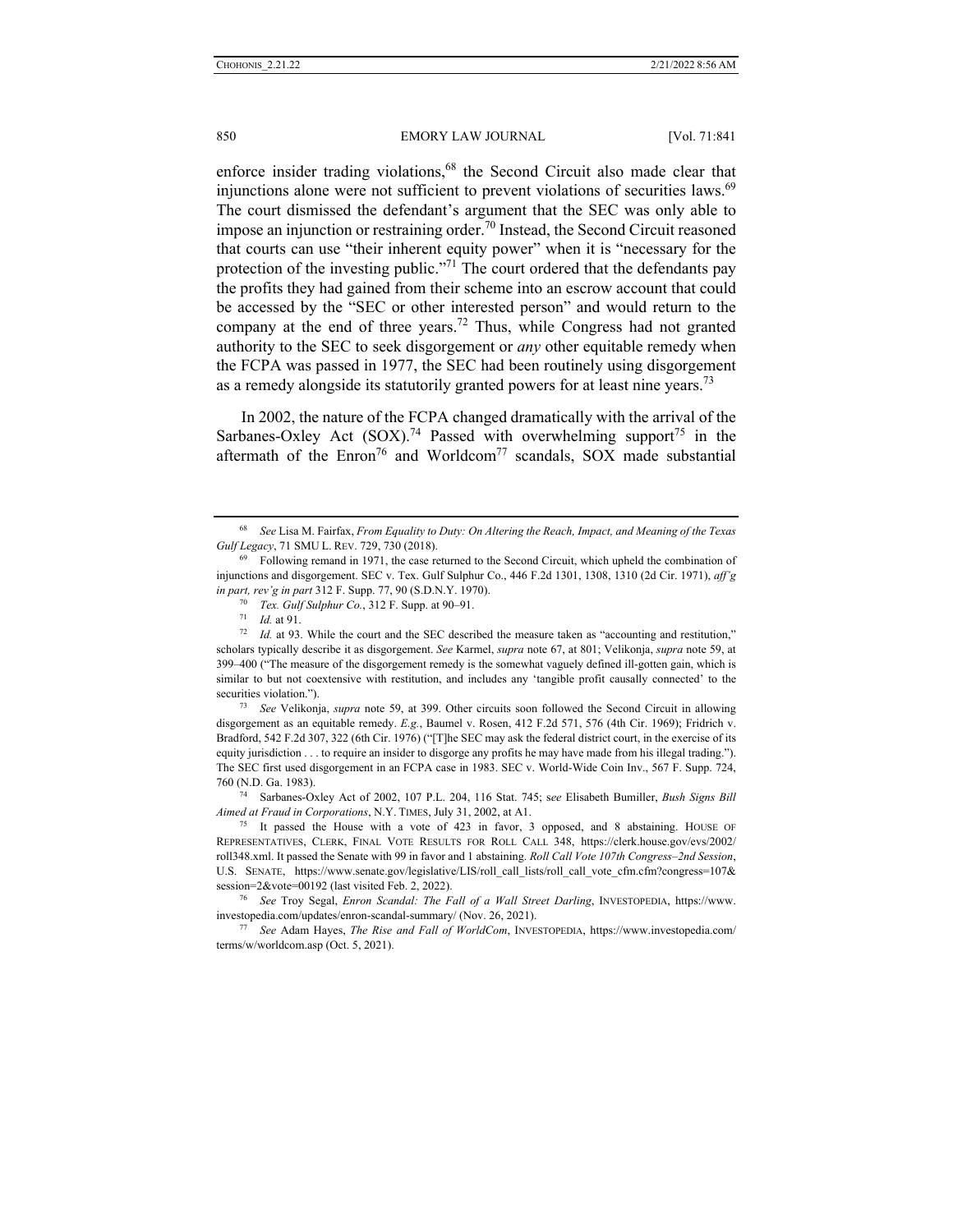changes to the makeup of the country's regulatory oversight regime, generally,  $^{78}$ and to the SEC's powers to enforce the FCPA, specifically.<sup>79</sup> SOX has led to a dramatic surge in FCPA enforcement.<sup>80</sup> Important for the context of the SEC's ability to punish violators of the FCPA was the insertion of Section  $78u(d)(5)$ into Section 21(d) of the Securities Exchange Act of 1934, allowing equitable relief.<sup>81</sup> Section 78u(d)(5) reads, "In any action or proceeding brought or instituted by the Commission under any provision of the securities laws, the Commission may seek, and any Federal court may grant, any equitable relief that may be appropriate or necessary for the benefit of investors."82 Like it did in response to the bribery scandals of the 1970s, Congress had, perhaps unwittingly, significantly increased the power of the SEC to seek much broader remedies under all types of securities violations than it had previously been able to do.83 Because the SEC had been using disgorgement as a way to secure equitable relief for decades,  $84$  it continued to do so, albeit with increased vigor.  $85$ With the new disclosure requirements imposed by  $SOX<sub>1</sub><sup>86</sup>$  the SEC's enforcement actions increased both in number and in payout.<sup>87</sup> However, because Congress failed to expressly define what remedies were equitable,<sup>88</sup> and the legislative history was largely silent, $89$  the SEC's use of disgorgement was criticized as not "equitable." $90$  This conflict between the SEC and its critics

actions and sizes of awards over time).<br><sup>84</sup> Karmel, *supra* note 67. 85 *See Laura E. Kress, How the Sarbanes-Oxley Act Has Knocked the "SOX" off the DOJ and SEC and Kept the FCPA on Its Feet*, 10 U. PITT. J. TECH. L. & POL'Y 1, 10–12 (2009); Thomas Fox, *The FCPA and Sox and Internal Controls–Twin Sons of a Different Mother?*, JDSUPRA (May 13, 2016),

https://www.jdsupra.com/legalnews/the-fcpa-and-sox-and-internal-controls-31210/.<br>
<sup>86</sup> Sarbanes-Oxley Act of 2002, Pub. L. 107–204, 116 Stat. 745; *see* Kenton, *supra* note 79.<br>
<sup>87</sup> See FCPA 101, *supra* note 15.<br>
<sup>87</sup>

- 
- 

89 There is argument over whether this means that Congress meant to allow disgorgement. *Compare*  Karmel, *supra* note 67, at 802 ("Congress assumed that disgorgement was an equitable remedy the SEC could obtain in the district courts."), *with* Brief of Amici Curiae Law Professors in Support of Petitioners at 2, Liu v. SEC, 140 S. Ct. 1936 (2020) (No. 18-1501) ("Congress has not extended the same authorization to pursue awards of 'disgorgement.'"). 90 *See* Brief of Amici Curiae, *supra* note 89, at 2, 4; SEC v. Kokesh, 137 S. Ct. 1635, 1644 (2017).

<sup>78</sup> For example, SOX created the Public Company Accounting Oversight Board. 107 P.L. 204, 116 Stat. 745 (2002). 79 *See* Will Kenton, *Sarbanes-Oxley (SOX) Act of 2002*, INVESTOPEDIA, https://www.investopedia.com/

terms/s/sarbanesoxleyact.aspp (Feb. 4, 2020). 80 *See* Amy Deen Westbrook, *Enthusiastic Enforcement, Informal Legislation: The Unruly Expansion of* 

*the Foreign Corrupt Practices Act*, 45 GA. L. REV. 489, 515 (2011).<br><sup>81</sup> 107 P.L. 204, 116 Stat. 745 (2002).<br><sup>82</sup> 15 U.S.C. § 78u(d)(5).

<sup>83</sup> *See* Liu v. SEC, 140 S. Ct. 1936, 1940 (2020). *See generally* Michael F. Perlis, *Investigating the FCPA*, FORBES (Dec. 8, 2009, 1:06 PM), https://www.forbes.com/2009/12/08/foreign-corrupt-practices-act-opinionscontributors-michael-perlis-wrenn-chais.html#666cab114e81 (detailing the rise frequency of FCPA enforcement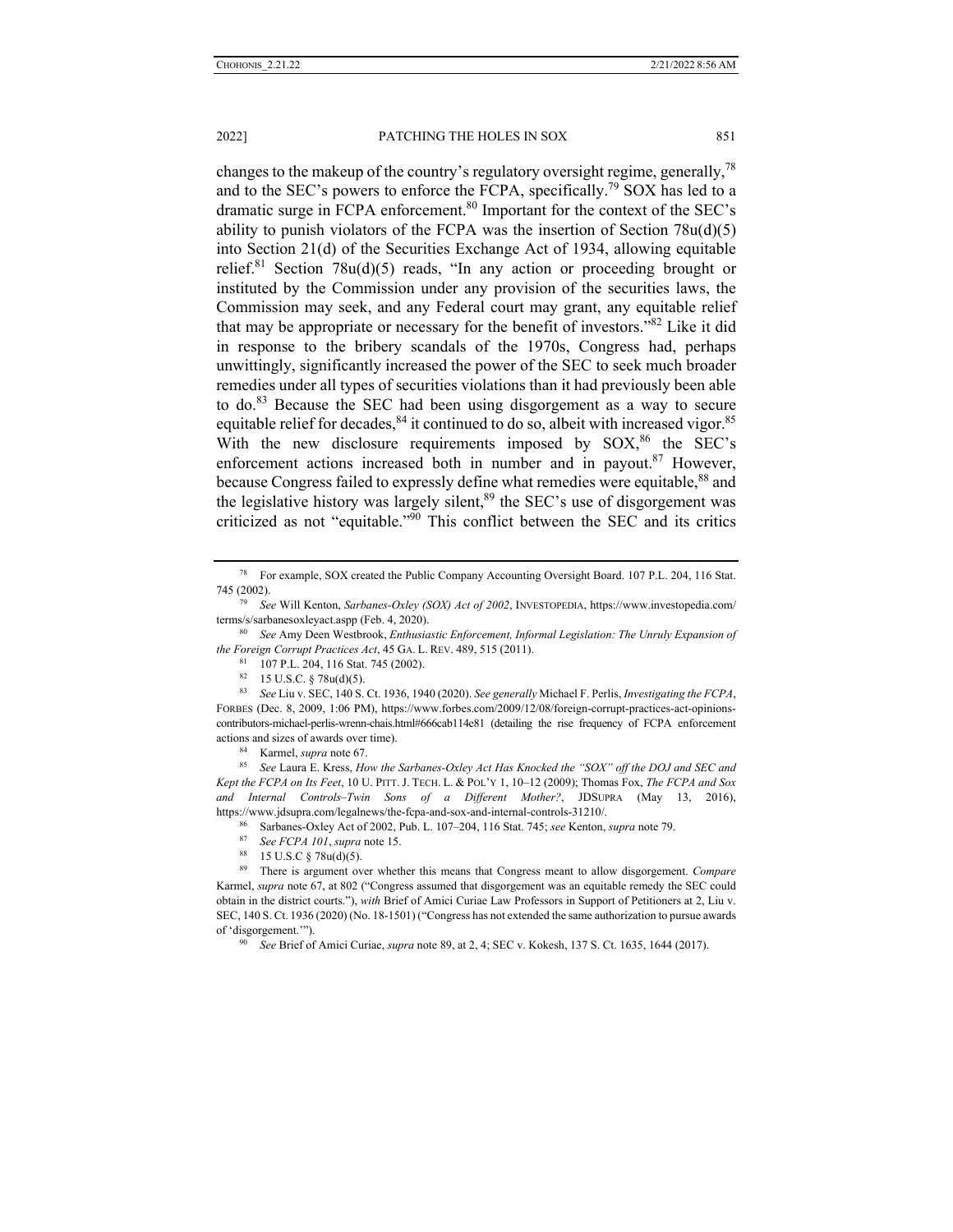would come to a head in several cases, which would make their way before the Supreme Court and plunge the area of law into confusion $9^1$ —a development that is the focus of Part II.

#### II. RECENT CHALLENGES: *KOKESH* AND *LIU*

After the passage of SOX, enforcement of the FCPA became a priority for the SEC and increased significantly.<sup>92</sup> Though underfunded,<sup>93</sup> the agency increased the number of enforcement actions under the FCPA after 2002.<sup>94</sup> In 2010, it created a specialized unit solely for focusing on violations of the FCPA.<sup>95</sup> In an effort to encourage corporations to cooperate with the SEC, the enforcement wing of the SEC announced the existence of new tools for adherence to the new rules,  $96$  and warned wrongdoers that their "hushed" plans[,]  $\ldots$  schemes and deceptions" would come to light.<sup>97</sup>

However, despite the SEC's optimism and stern warnings, several Supreme Court decisions, both preceding and following the enactment of SOX in 2002, have threatened the SEC's ability to fully deter wrongdoers. Section A of this Part explains how the Supreme Court put the brakes on the ability of the federal courts to craft equitable remedies in *Grupo Mexicano de Desarollo, SA v. Alliance Bond Fund, Inc.* by forcing these courts to look to the historic record to determine the availability of an equitable remedy in 1789. Some lower courts, such the Second Circuit in *SEC v. Cavanagh*, narrowed the ruling of *Grupo* by looking to the purpose of the remedies. Section B discusses the 2017 decision of *Kokesh v. SEC*, in which the Supreme Court looked at the ability of the SEC to seek equitable remedies and signaled in a footnote that disgorgement for SEC enforcement purposes might not be equitable *at all*. Finally, section C explores the *Liu v. SEC* decision from 2020, in which the Court upheld the ability of the

<sup>&</sup>lt;sup>91</sup> *See infra Part II. See infra Part II. FCPA Enforcement: Why the Increase Between the First 25 Years and the Last n*<sup>92</sup> *See Thomas R. Fox, <i>FCPA Enforcement: Why the Increase Between the First 25 Years and the 5?*, FCPA COMPLIANCE & ETHICS BLOG (Mar. 11, 2011), https://www.lexisnexis.com/legalnewsroom/ corporate/b/fcpa-compliance/posts/fcpa-enforcement-why-the-increase-between-the-first-25-years-and-the-

last-5. 93 *See* Kurt N. Schacht, *SEC, Strapped for Funds, Can't Police Financial Markets*, THE HILL (July 9, 2018, 9:30 AM), https://thehill.com/opinion/finance/396064-sec-strapped-for-funds-cant-protect-investors.<br><sup>94</sup> See Fox, supra note 92.<br><sup>95</sup> Press Release, U.S. Sec. & Exch. Comm'n, SEC Names New Specialized Unit Chiefs and

New Office of Market Intelligence (Jan. 13, 2010) (available at https://www.sec.gov/news/press/2010/2010- 5.htm). 96 Speech, Robert S. Khuzami, Dir., SEC Div. of Enf't, Remarks at News Conference Announcing

Enforcement Cooperation Initiative and New Senior Leaders (Jan. 13, 2010) (available at https://www.sec.gov/news/speech/2010/spch011310rsk.htm). 97 *Id.*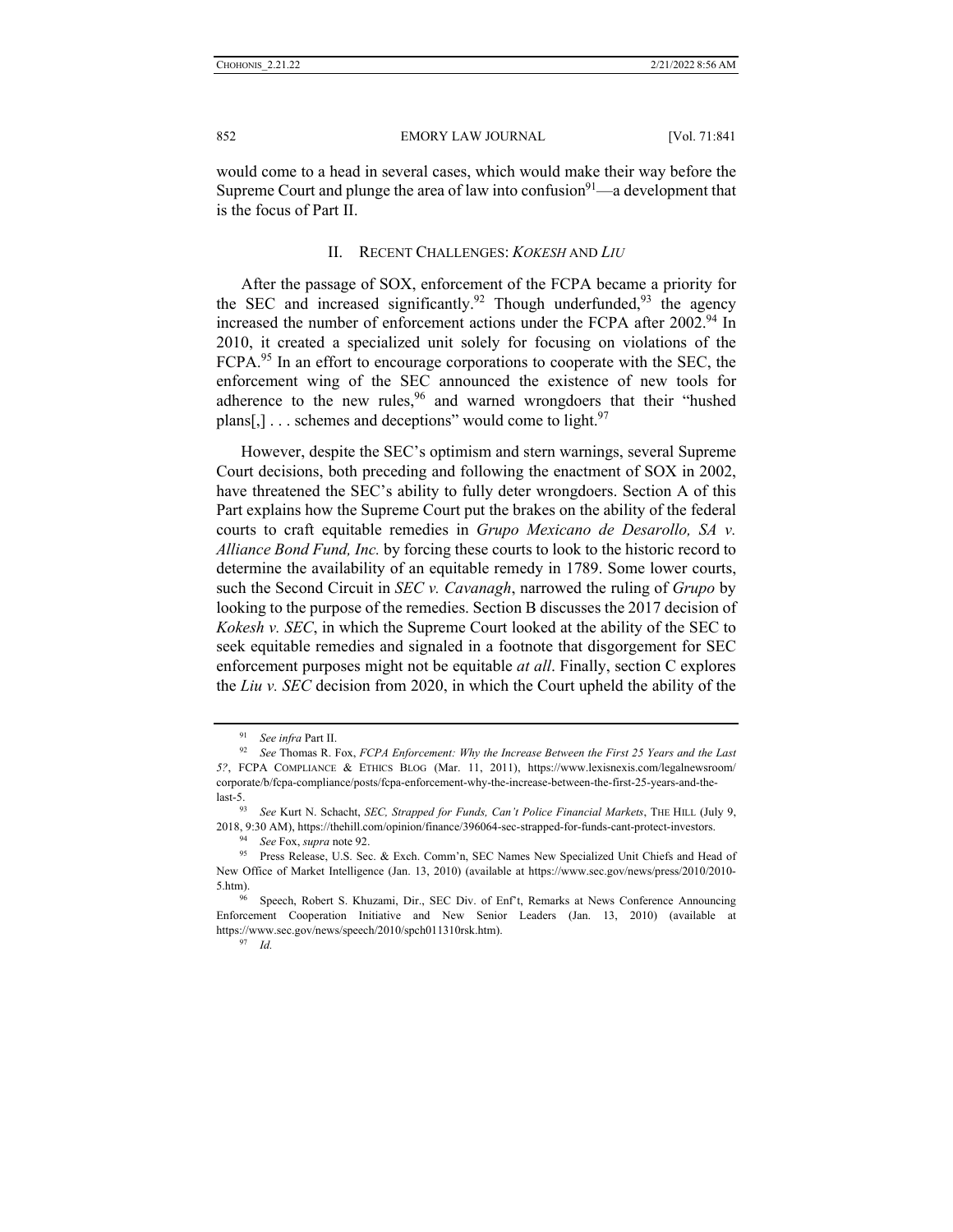federal courts to grant disgorgement as an equitable remedy if they adhered to certain principles.

### *A.* Grupo-Mexicano*'s "Historic" Approach*

The first U.S. Supreme Court case that threatened the powers of the SEC under SOX was *Grupo Mexicano De Desarrollo v. Alliance Bond Fund*. 98 While the particulars of the case are not important to this Comment, what is important is the Court's view on the powers of the federal district courts to grant equitable remedies.99 In a 5-4 opinion written by Justice Scalia, the Court found that the federal district courts had been conferred jurisdiction over "all suits . . . in equity" by the Judiciary Act of 1789.<sup>100</sup> Justice Scalia's opinion interpreted this to mean federal courts *only* had jurisdiction to dispense equitable relief that was "traditionally accorded by courts of equity" at the time of the passage of the Judiciary Act101—that is, 1789. While prior to *Grupo*, the federal courts had not been shy about enlarging the contours of what would be allowed as equitable measures, this decision signaled that there would be significant limitations on what would be allowed moving forward.<sup>102</sup>

Despite *Grupo*, the power of the SEC to seek disgorgement for violations of securities laws remained unthreatened for nearly twenty years. For example, in a 2006 opinion, the Second Circuit upheld the SEC's use of disgorgement to enforce violations of the registration and antifraud provisions of securities laws.<sup>103</sup> The court reasoned that what was important was not the name of the remedy historically used by equity courts, "but rather their specific actions and the resulting practical consequences."104 The court then underwent the sort of historical survey105 advocated for by Justice Scalia in *Grupo* and held that the fact that "the term 'disgorgement' ha[d] entered common legal parlance only recently" did not "obscure that the ancient remedies of accounting, constructive

<sup>&</sup>lt;sup>98</sup> *See* Grupo Mexicano De Desarrollo v. All. Bond Fund, 527 U.S. 308 (1999).<br><sup>99</sup> *Id.* at 318.<br><sup>100</sup> *Id.* (citations omitted).<br><sup>101</sup> *Id.* at 319. *But see id.* at 336 (Ginsburg, J., dissenting) ("[T]he Court relies conception of equity jurisdiction. From the beginning, we have defined the scope of federal equity in relation to the *principles* of equity existing at the separation of this country from England.").<br><sup>102</sup> *See* Theresa A. Gabaldon, *Equity, Punishment, and the Company You Keep: Discerning a* 

*Disgorgement Remedy Under the Federal Securities Laws*, 105 CORNELL L. REV. 1611, 1651–52 (2020).<br><sup>103</sup> SEC v. Cavanagh, 445 F.3d 105, 109, 121 (2d Cir. 2006).<br><sup>104</sup> *Id.* at 118–20.<br><sup>105</sup> *Id.* at 118–20.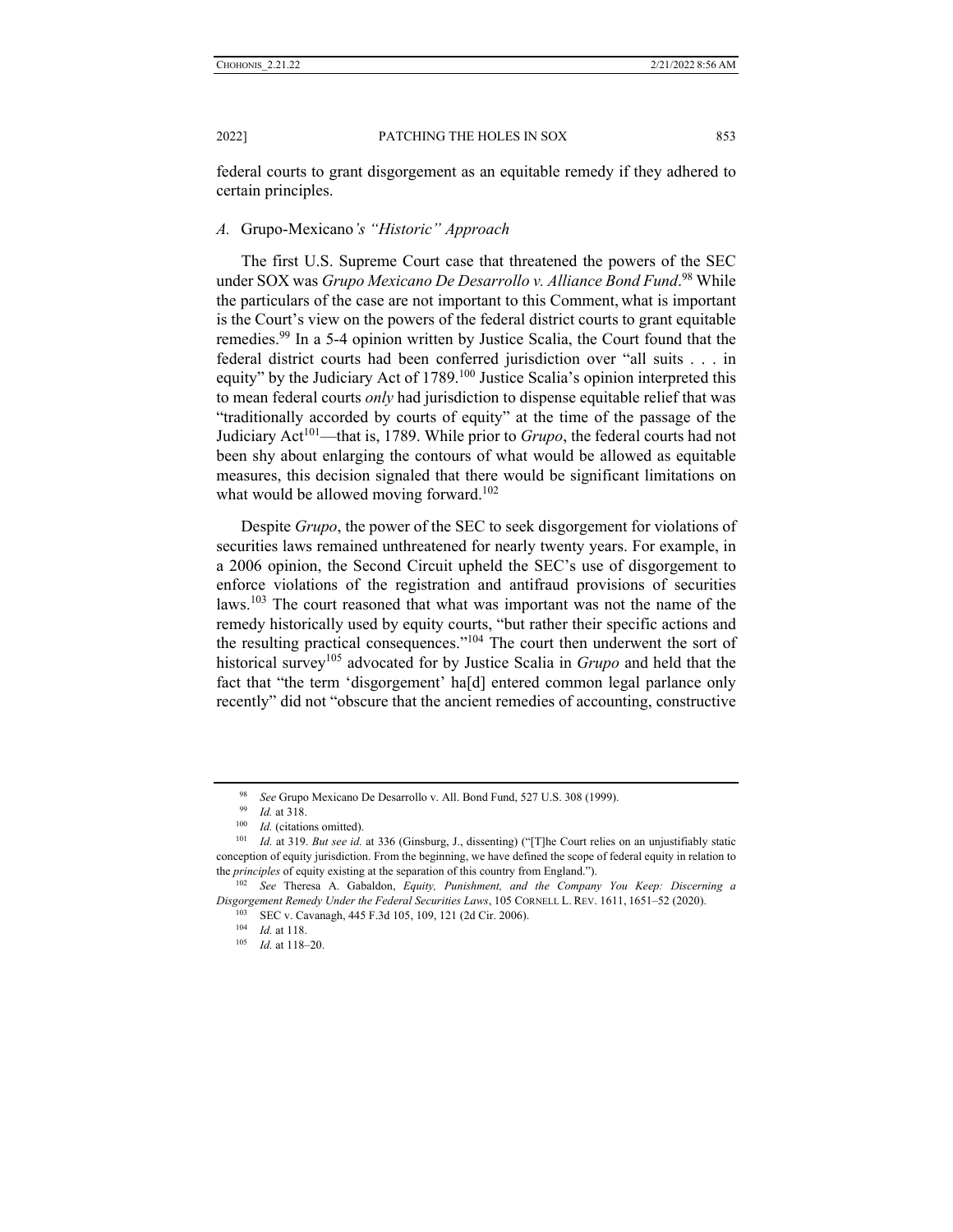trust, and restitution ha[d] compelled wrongdoers to 'disgorge' . . . their illgotten gains for centuries."106

## *B.* Kokesh*'s Footnote Three Threatened the Existence of SEC Disgorgement Writ Large*

In 2017, the Supreme Court returned to the question of the SEC's power to disgorge as an equitable remedy in *Kokesh v. SEC*. 107 The issue in *Kokesh* was not whether disgorgement was an equitable remedy, but rather whether disgorgement was a penalty for the purposes of a five-year statute of limitations in 28 U.S.C § 2462.108 The Court, which had previously ruled that Section 2462's five-year limitation applied when the Commission sought monetary civil penalties,109 analyzed whether Kokesh—an adjudged fraudster who, between 1995 and 2009, misappropriated nearly \$35 million from four companies that sought investment advice from his firms—would have to disgorge those funds.<sup>110</sup> The SEC alleged that Kokesh concealed his ill-gotten gains through filing "false and misleading SEC reports and proxy statements" and sought civil penalties, disgorgement, and an injunction against Kokesh.111 The district court ruled, and the Tenth Circuit affirmed, that disgorgement of \$29.9 million in illgotten gains was appropriate—even though it fell outside of the five-year statute of limitations period—because disgorgement was not a "penalty" under Section 2462.112

The Supreme Court overturned the decision, holding that for the purposes of Section 2462, disgorgement was a penalty.<sup>113</sup> This decision was based on two rationales. First, a sanction is a penalty when it is trying to redress a wrong to

<sup>106</sup> *Id.* at 119. *But see* Francesco A. DeLuca, *Sheathing Restitution's Dagger Under the Securities Acts: Why Federal Courts Are Powerless to Order Disgorgement in SEC Enforcement Proceedings*, 33 REV.BANKING & FIN. L. 899, 930 (2014) (arguing *Cavanagh* was wrongly decided because disgorgement was only allowed historically in English equity cases involving fiduciary obligations).<br>  $^{107}$  137 S. Ct. 1635, 1639 (2017).<br>  $^{108}$  *Id.*<br>  $^{109}$  *See* Gabbelli v. SEC, 568 U.S. 442, 445, 454 (2013). The Court also held that the stat

period began when the allegedly fraudulent conduct occurred, not when it was brought to light. *Id.* at 454. This threatens FCPA enforcement actions in which acts of bribery often take over four years to be investigated. *See The Gray Cloud of FCPA Scrutiny Lasted Too Long in 2017*, FCPA PROFESSOR (Jan. 4, 2018) [hereinafter *Gray Cloud*], https://fcpaprofessor.com/gray-cloud-fcpa-scrutiny-lasted-long-2017/. This is counterbalanced by subsequent changes to Section 78u(d) that toll the statute of limitations for any time a person is outside of the United States. 15 U.S.C. § 78u(d)(8)(C) (2021).<br><sup>110</sup> *Kokesh*, 137 S. Ct. at 1641.<br><sup>111</sup> *Id.* 

<sup>112</sup> *Id.*

<sup>113</sup> *Id.* at 1645.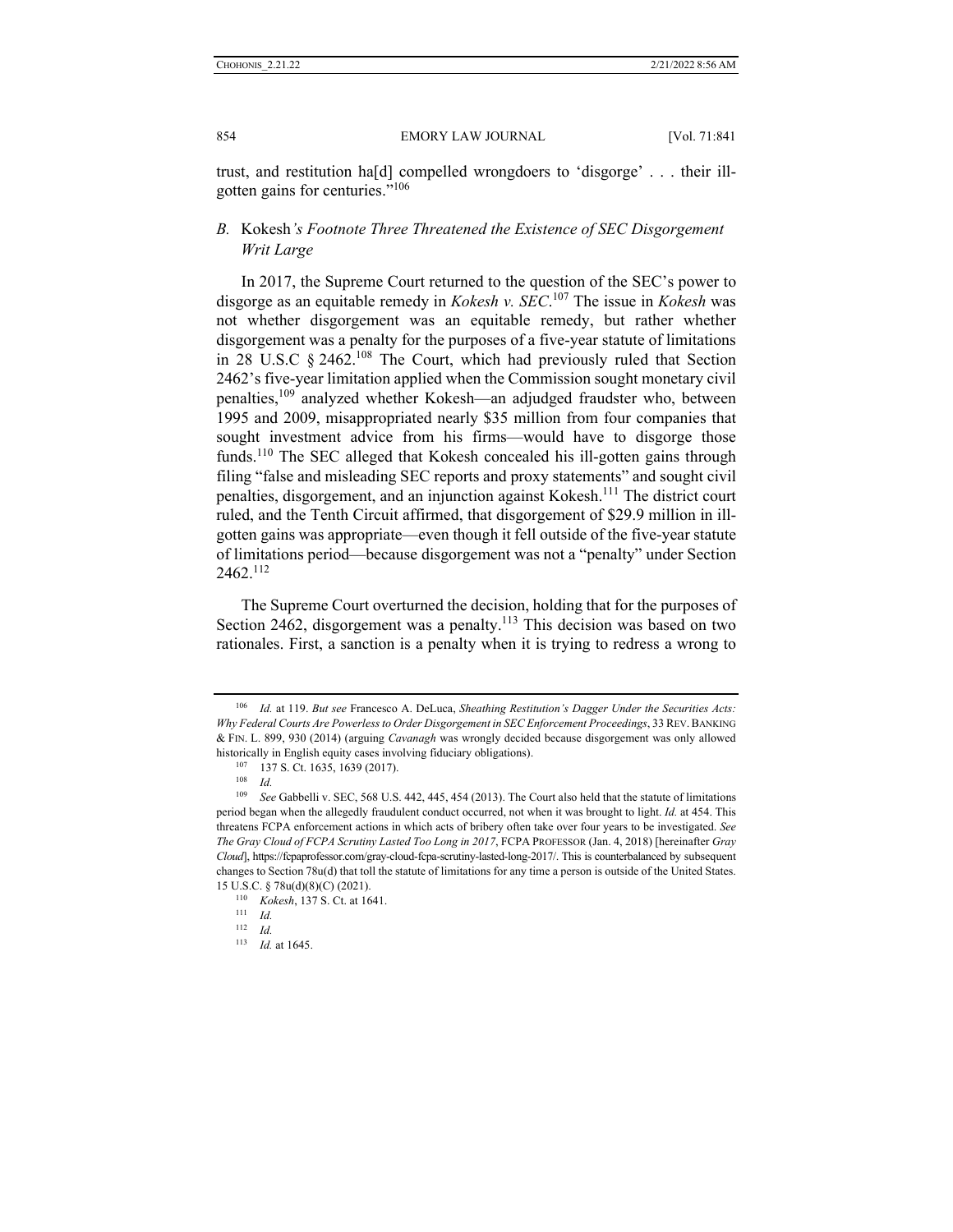the public, rather than to an individual.<sup>114</sup> Disgorgement, the Court reasoned, is a remedy for a violation of public laws, which is why "a securities-enforcement action may proceed even if victims do not support or are not parties to the prosecution."115 Second, "a pecuniary sanction operates as a penalty" only if it is sought to punish and deter, rather than for the purpose of "compensating a victim for his loss."116 The Court decided that disgorgement is punitive, meaning it primarily functions as a deterrent against future violations.<sup>117</sup> Furthermore, disgorgement is not always compensatory. Sometimes "disgorged funds are paid to victims; other funds are dispersed the United States Treasury."<sup>118</sup> Accordingly, Kokesh walked away with nearly \$30 million in ill-gotten gains because his fraud did not come to light quickly enough.<sup>119</sup>

The Court's conclusion—that "[b]ecause disgorgement orders 'go beyond compensation, are intended to punish, and label defendants wrongdoers' as a consequence of violating public laws, they represent a penalty"<sup>120</sup>—erected a serious hurdle to the SEC's enforcement abilities by labeling it as a penalty for statute of limitations purposes.<sup>121</sup> Even more ominous, a footnote the Court included seemed to threaten the entire existence of court-ordered disgorgement as an equitable remedy.<sup>122</sup> While the footnote stated that the Court was not opining on whether "courts possess[ed] authority to order disgorgement in SEC enforcement proceedings,"<sup>123</sup> commentators remarked that it was "widely understood to threaten<sup>"124</sup> the existence of the remedy. This footnote, along with pointed questions raised during oral argument that criticized the lack of express

<sup>114</sup> *Id.* at 1642.<br><sup>115</sup> *Id.* at 1643.<br><sup>116</sup> *Id.* at 1643 ("[T]he primary purpose of disgorgement orders is to deter violations of the securities laws by depriving violators of their ill-gotten gains." (citations omitted)).<br>
<sup>118</sup> *Id.* at 1644.<br>
<sup>119</sup> *Id.* at 1641.<br>
<sup>120</sup> *Id.* at 1645 (citations omitted).<br>
<sup>121</sup> U.S. SEC. & EXCH. COMM'N, ANNUAL REPORT: DIVISION OF EN

gov/files/enforcement-annual-report-2018.pdf ("[T]he decision may cause us to forego up to approximately \$900 million in disgorgement."). 122 *Kokesh*, 137 S. Ct. at 1642 n.3 ("Nothing in this opinion should be interpreted as an opinion on whether

courts possess authority to order disgorgement in SEC enforcement proceedings or on whether courts have properly applied disgorgement principles in this context."). 123 *Id.*

<sup>124</sup> Velikonja, *supra* note 59, at 423.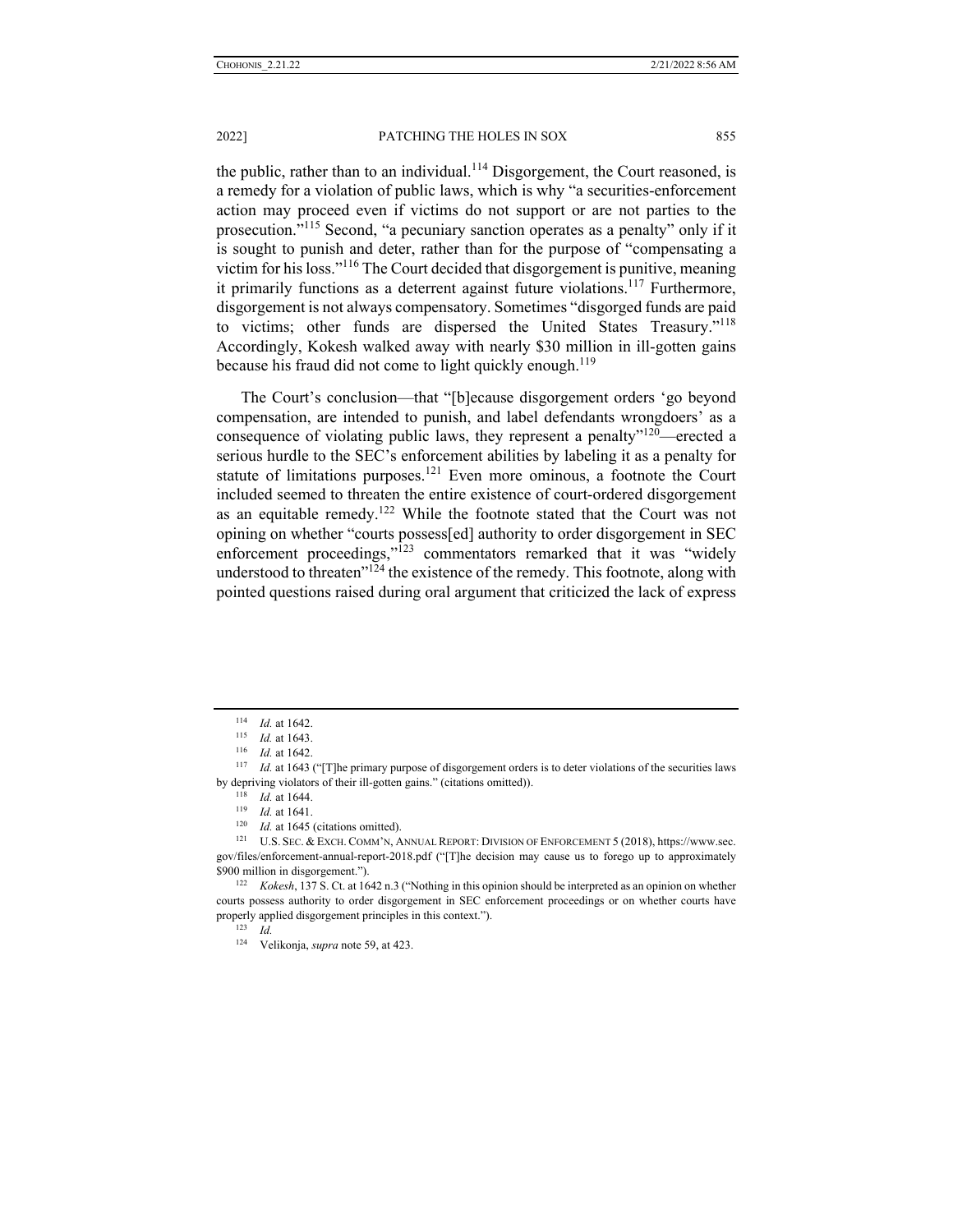statutory permission to disgorge funds,<sup>125</sup> was viewed as an invitation to challenge what the SEC and observers had viewed as a long-settled remedy.<sup>126</sup>

## *C.* Liu *Lays Out Limitations*

The challenge to disgorgement as an equitable remedy that many expected after *Kokesh* arrived in the summer of 2020 in *Liu v. SEC*. <sup>127</sup> In *Liu*, husband and wife Charles Liu and Xin Wang solicited foreign nationals to invest nearly \$27 million to construct a cancer treatment center through the EB-5 Immigrant Investor Program.<sup>128</sup> Instead of spending the money on a center, they spent nearly \$20 million on salaries and marketing expenses—far in excess of what their offering memorandum permitted—and diverted funds to a personal  $account.<sup>129</sup>$  After their behavior came to light, the SEC brought a civil action in federal court seeking disgorgement of the full amount they had raised from investors, as well as an injunction against the couple from participating in the EB-5 Program.130 The couple argued that they should be able to offset the disgorgement award by millions of dollars in operating expenses, while the SEC argued that it would be unjust to allow them to claim business expenses to run a business meant to defraud investors.<sup>131</sup> The district court sided with the SEC and held the couple jointly and severally liable for the full amount they had raised from investors, and the Ninth Circuit affirmed.132 The Supreme Court granted their petition for certiorari. $133$ 

The Supreme Court, in an 8-1 opinion written by Justice Sotomayor, largely sided with the SEC and upheld its ability to disgorge profits under Section  $78u(d)(5)$  as a remedy allowed as equitable relief.<sup>134</sup> In making this judgment, the Court looked to works on equity jurisprudence and determined disgorgement

<sup>125</sup> Sarah N. Lynch, *U.S. Top Court Questions SEC's Powers to Recover Ill-Gotten Profits*, 23 No. 12 WESTLAW J. DERIVATIVES 2 (2017) ("Justice Neil Gorsuch . . . was even more blunt, complaining there was no actual statute governing disgorgement and whether or not the money is paid out to victims or kept by the government."). 126 *See* Stephen M. Bainbridge, *Kokesh Footnote Three Notwithstanding: The Future of the Disgorgement* 

*Penalty in SEC Cases*, 56 WASH. U. J.L. & POL'Y 17, 17 (2018) ("[T]he Court's opinion actually cast considerable doubt on the validity of the seemingly well-established disgorgement sanction.").<br>
<sup>127</sup> 140 S. Ct. 1936, 1941 (2020).<br>
<sup>128</sup> *Id.* at 1941.<br>
<sup>129</sup> *Id.* at 1942.<br>
<sup>131</sup> *Id.* at 1942.<br>
<sup>132</sup> *Id.* 

 $\frac{132}{133}$  *Id.* 

<sup>133</sup> *Id.*

<sup>134</sup> *Id.* at 1939–40.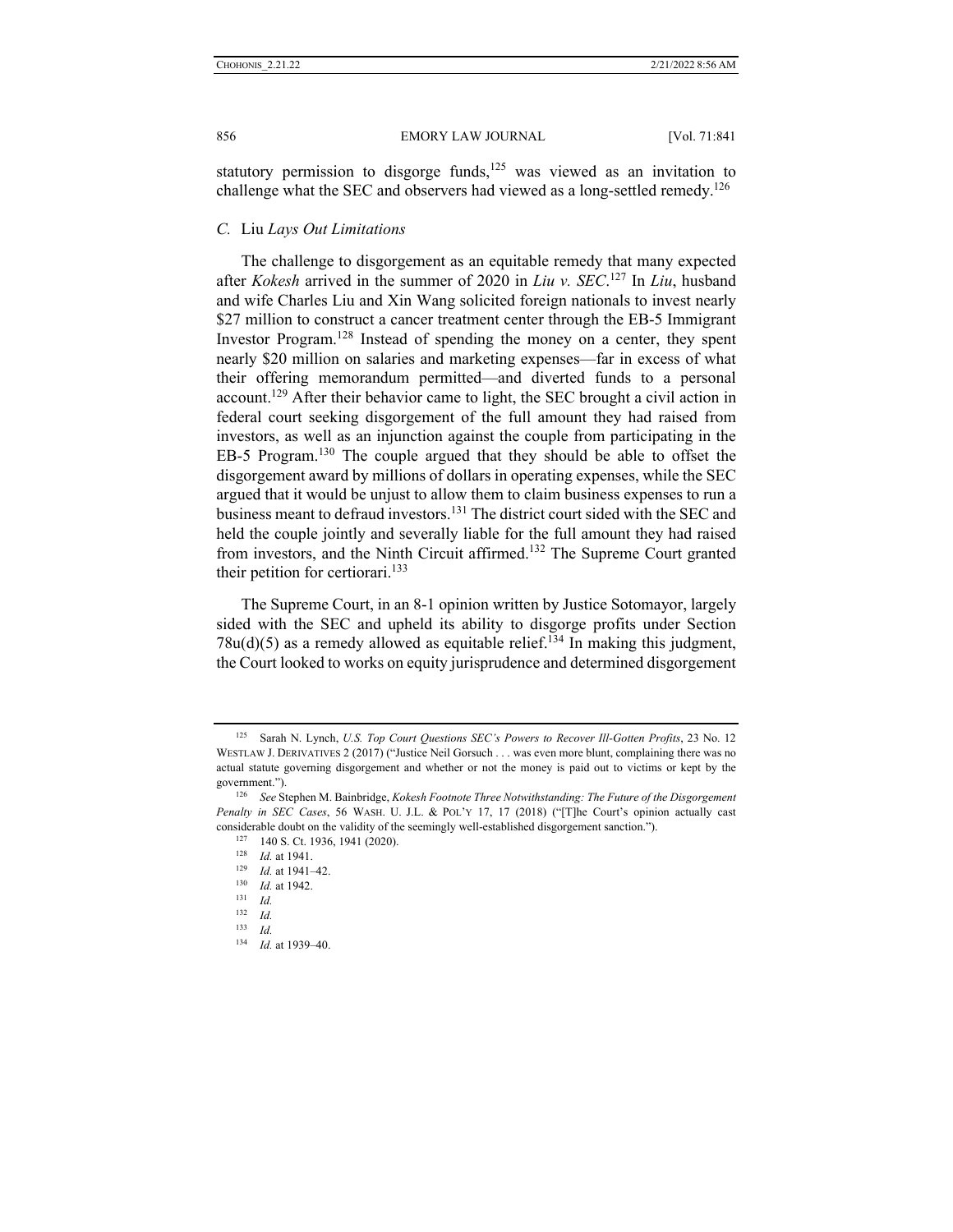was a remedy that was typically available in equity.<sup>135</sup> Like the Second Circuit in *Cavanagh*, 136 the Court did not blithely focus on the recent origin of the word disgorgement but instead inquired into the purpose behind the remedy.<sup>137</sup> Their analysis of jurisprudence revealed two important principles: "First, equity practice long authorized courts to strip wrongdoers of their ill-gotten gains, with scholars and courts using various labels for the remedy. Second, to avoid transforming an equitable remedy into a punitive sanction, courts restricted the remedy to an individual wrongdoer's net profits to be awarded for victims."<sup>138</sup>

Here, disgorging profits from Liu was acceptable as an equitable remedy, but the lower courts made two mistakes. First, they needed to consider what legitimate business expenses Liu sustained in building up the cancer research center,  $^{139}$  as well as whether he and his wife were working in concert in the fraudulent endeavor.<sup>140</sup> The district court had assumed that the expenses "were incurred for the purposes of furthering an entirely fraudulent scheme" and so declined to deduct them.<sup>141</sup> While this is fine if the expenses are simply "wrongful gains 'under another name,'" the lower courts must ascertain whether they are legitimate to make sure the disgorgement award is allowed as an equitable measure.<sup>142</sup> Second, the common law rule insisted there should be "individual liability for wrongful profits" and the SEC's practice of joint liability "could transform any equitable profits-focused remedy into a penalty."143 However, because the "historic profits remedy" does allow liability for "partners engaged in concerted wrongdoing," the Court left it to the Ninth Circuit on remand to determine whether facts indicated the married petitioners could, "consistent with equitable principles, be found liable for profits as partners in wrongdoing."<sup>144</sup>

The petitioners made a third argument vis-à-vis disgorgement that is of particular importance for this Comment: the SEC did not have power to disgorge

<sup>135</sup> *Id.* at 1942. 136 SEC v. Cavanagh, 445 F.3d 105, 118 (2d Cir. 2006). 137 *Liu*, 140 S. Ct. at 1942 (2020). *But see id.* at 1951 (Thomas, J., dissenting) ("Disgorgement is not a traditional form of equitable relief. Rather, cases, legal dictionaries, and treatises establish that it is a 20thcentury invention."). 138 *Id.* at 1942 (majority opinion). 139 *Id.* at 1950. ("[S]ome expenses from petitioners' scheme went toward lease payments and cancer-

treatment equipment. Such items arguably have value independent of fueling a fraudulent scheme.").<br>
<sup>140</sup> *Id.* at 1949.<br>
<sup>141</sup> *Id.* at 1950.<br>
<sup>142</sup> *Id.* (quoting Rubber Co. v. Goodyear, 76 U.S. (9 Wall.) 788, 803 (1869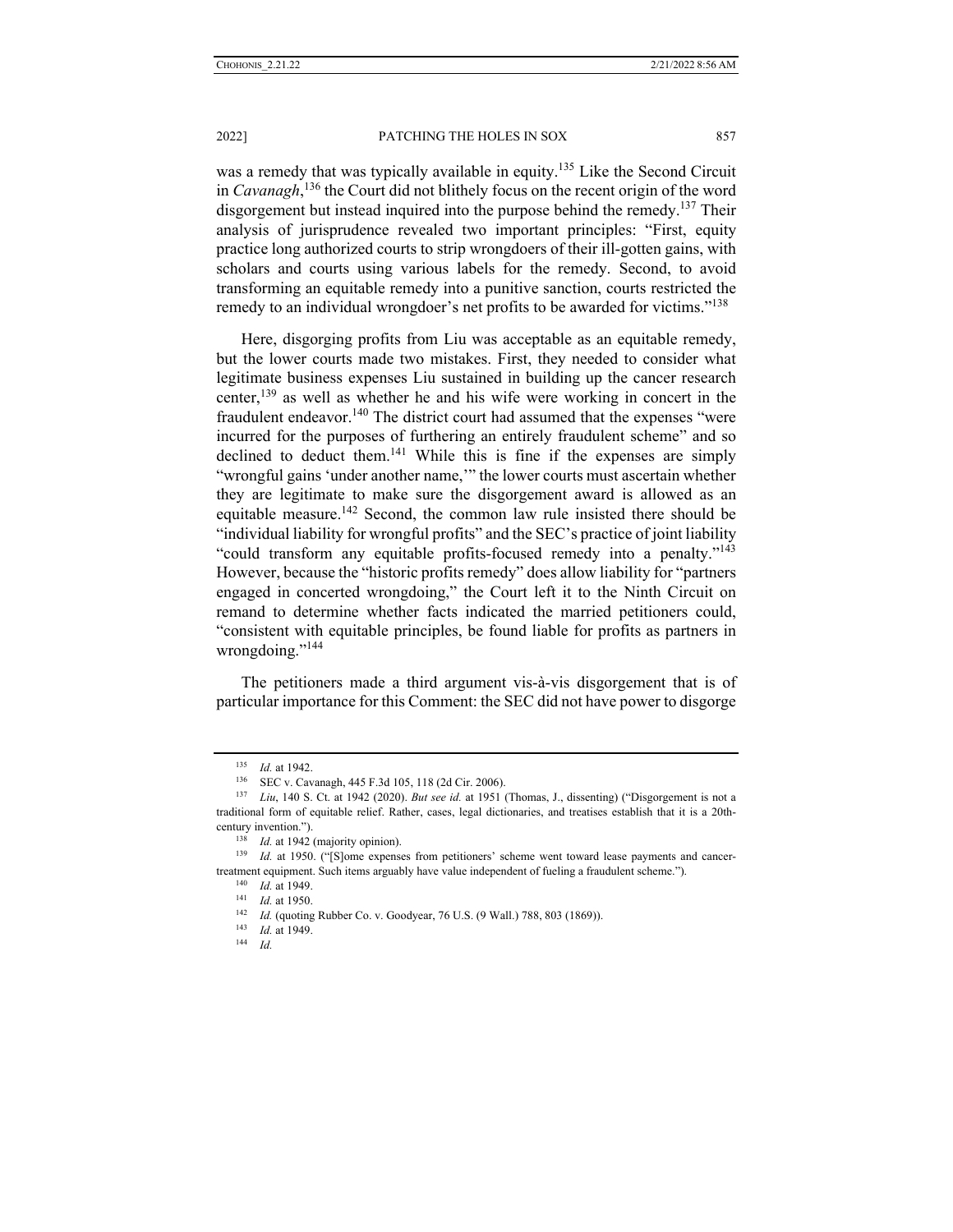profits to the Treasury rather than to wronged investors.<sup>145</sup> The Court reasoned the SEC's practice of depositing money disgorged from wrongdoers in the Treasury rather than returning it to investors was "in considerable tension with equity practices."<sup>146</sup> While Section 78u(d)(5) restricts equitable relief to the measures that "may be appropriate or necessary for the benefit of investors,"<sup>147</sup> the Dodd-Frank Wall Street Reform and Consumer Protection Act established a fund that allowed disgorgement awards not returned to investors to go to one of two other purposes: (1) paying whistleblowers who reported securities fraud, or (2) funding the activities of the Inspector General.148 The Court emphasized that Section 78u(d)(5) did not indicate whether this practice was "appropriate or necessary" for investors and that, in equity, the profits remedy "generally requires the SEC to return a defendant's gains to wronged investors for their benefit."<sup>149</sup> The SEC failed to point to any "analogous common-law remedy" that allowed disgorging profits from a wrongdoer without actually disbursing them to known victims.150 The Court also rejected the idea that simply denying the wrongdoers of their profits is enough to make the measure "appropriate or necessary."151 If Congress had meant to allow the SEC to "simply benefit the public at large by virtue of depriving a wrongdoer of ill-gotten gains," it would not have included the qualifier "appropriate or necessary" within Section  $78u(d)(5).^{152}$ 

Despite dismissing these arguments, the Court signaled it may be permissible for the SEC to deposit disgorged funds to the Treasury "where it is infeasible to distribute the collected funds to investors."153 Neither party had "identified authorities revealing what traditional equitable principles govern when . . . the wrongdoer's profits cannot practically be disbursed to the

Inspector General of the Commission.").<br>
<sup>149</sup> *Liu*, 140 S. Ct. at 1947–48 (citation omitted).<br>
<sup>150</sup> *Id.* at 1948.<br>
<sup>151</sup> *Id.* ("[T]he SEC's equitable, profits-based remedy must do more than simply benefit the public large."). 152 *Id.* at 1947–48; *see also* Mertens v. Hewitt Assocs., 508 U.S. 248, 253 (1993) (analyzing the similar

term "other appropriate equitable relief" under Employee Retirement Income Security Act of 1974 (ERISA), 88 Stat. 832, as amended, 250 29 U.S.C. § 1132 (a)(3)-(5)). <sup>153</sup> *Liu*, 140 S. Ct. at 1948. In *Liu* the SEC had not returned funds to investors because the fraudsters had

allegedly "transferred the bulk of their misappropriated funds to China . . . and fled the United States." Brief for Respondent at 36, *Liu*, 140 S. Ct. 1936 (No. 18-1501).

<sup>&</sup>lt;sup>145</sup> *Id.* at 1939.<br><sup>146</sup> *Id.* at 1946.<br><sup>147</sup> *Id.* at 1947 (quoting 15 U.S.C. § 78u(d)(5) (2018)).<br><sup>148</sup> *Id.*; *id.* § 78u-6(g)(2) ("The Fund shall be available to the Commission, without further appropriation or fiscal year limitation, for (A) paying awards to whistleblowers . . . [and] (B) funding the activities of the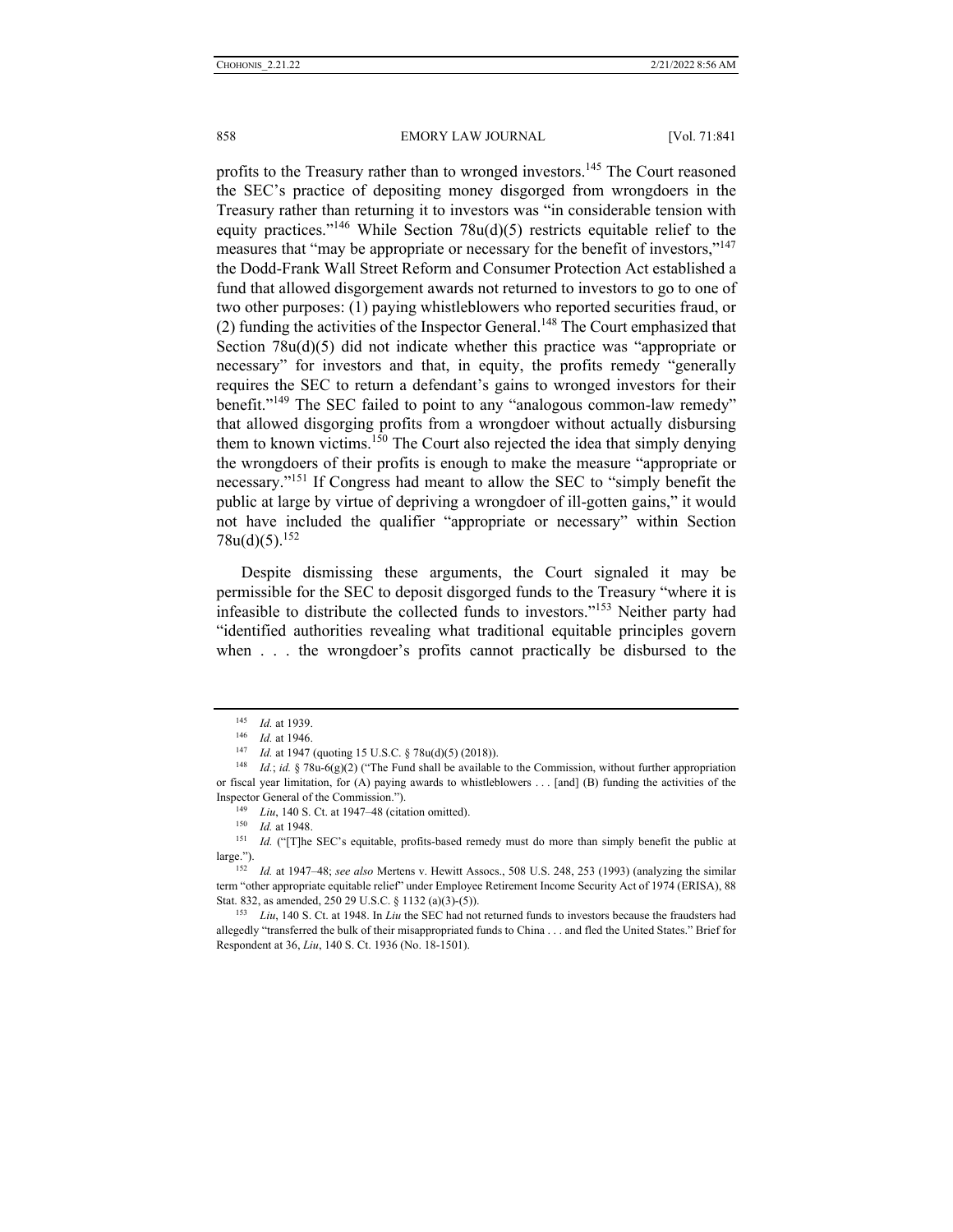victims."154 Because there was no specific order in the case directing disgorged funds to the Treasury,<sup>155</sup> the Court punted this decision to the lower courts on remand to determine whether such an order would be for "the benefit of investors as required by [Section]  $78u(d)(5)$  and consistent with equitable principles."156 While Congress has returned to Section 78u(d) and provided express statutory permission for the SEC to seek disgorgement as a remedy,<sup>157</sup> questions surrounding the application of the law may require the SEC to continue to argue that disgorgement abides by the requirements laid out in *Liu*. Part III of this Comment argues that FCPA disgorgement does abide by the *Liu*  limitations.

## III. DISGORGEMENT FOR FCPA VIOLATIONS IS APPROPRIATE, NECESSARY, AND EQUITABLE

The Supreme Court's ruling in *Liu* put the ability of the SEC to disgorge profits at risk in two distinct categories: insider trading cases and FCPA cases.158 This Comment focuses specifically on *Liu's* impact on FCPA enforcement. Because Section 78u(d)(5) states that any equitable remedy must be "appropriate or necessary for the benefit of investors,"<sup>159</sup> the Court indicated that disgorgement that returned money to the Treasury, rather than to wronged investors, was in considerable tension with equity practices.<sup>160</sup> The SEC admitted in *Liu* that, in FCPA cases, there is usually no known "universe of wronged investors" to whom money could be returned, and this money went to the Treasury.161 Because *Liu* was not an FCPA case where money would automatically be sent to the Treasury and there had been no specific order to return money to the Treasury rather than wronged investors, the Court left it to lower courts to determine if disgorgement to the Treasury was both consistent with equitable practices and for the benefit of the investors.<sup>162</sup> While the language used by the Supreme Court will likely cause continued trepidation for

<sup>154</sup> *Liu*, 140 S. Ct. at 1948–49.<br>
155 *Id.* at 1949.<br>
156 *Id.*<br>
157 Pub. L. No. 116-283 § 6501, 134 Stat. 3388 (2021).

<sup>&</sup>lt;sup>158</sup> *See* CADWALADER, *supra* note 11.<br>
<sup>159</sup> 15 U.S.C. § 78u(d)(5).<br>
<sup>160</sup> *Liu*, 140 S. Ct. at 1946.<br>
<sup>160</sup> Transcript of Oral Argument at 35, *Liu* v, 140 S. Ct. 1936 (No. 18-1501) ("[In] the FCPA cases... sometimes we do get big judgments. They're not returned to investors because there really is no obvious universe of individual victims from an FCPA violation . . . ."). 162 *Liu*, 140 S. Ct. at 1949.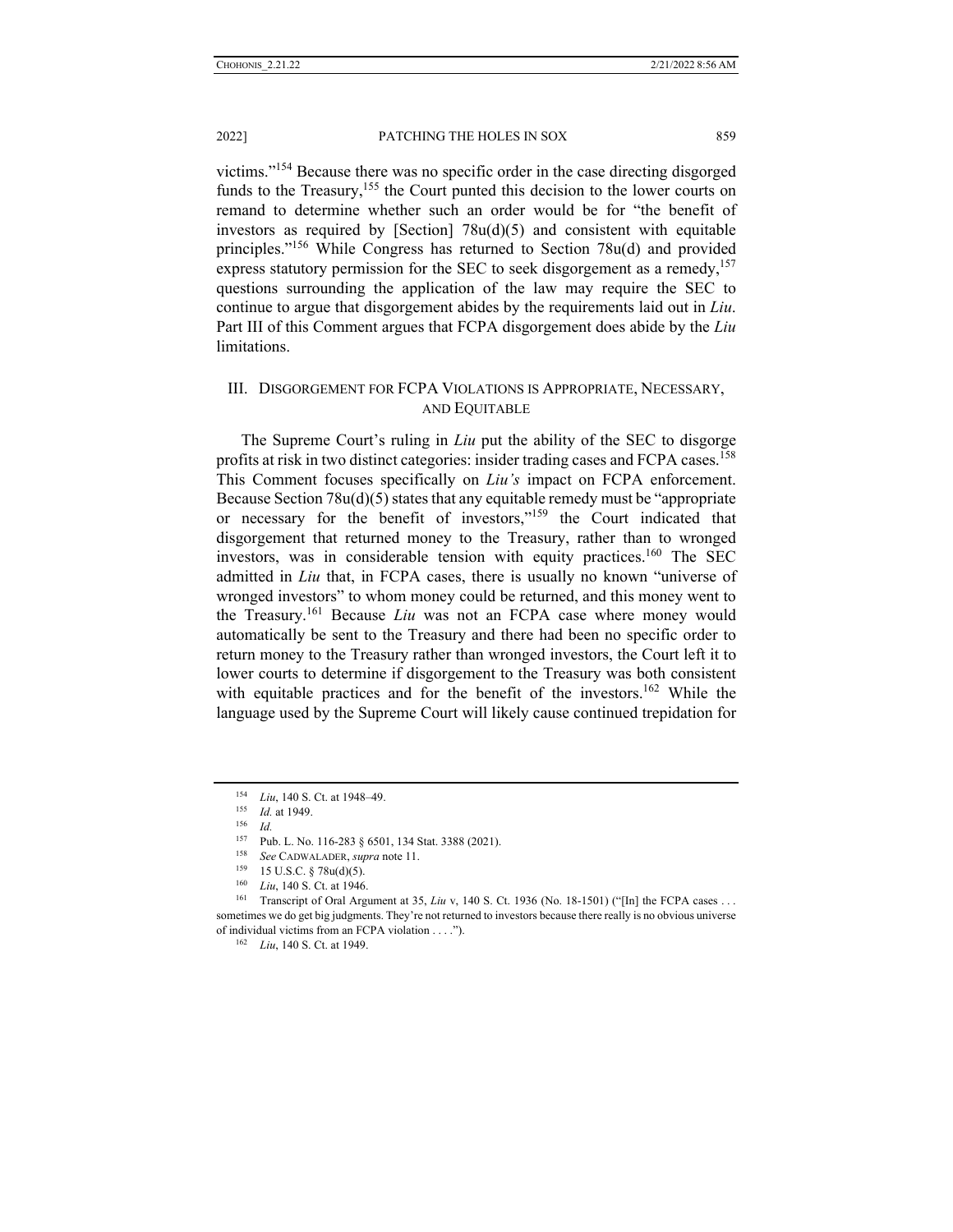860 EMORY LAW JOURNAL [Vol. 71:841]

the SEC when pursuing disgorgement in FCPA cases,  $163$  the lower courts should interpret FCPA actions to disgorge to the Treasury as equitable, appropriate, and necessary for the benefit of investors.164 Section A of this Part argues that disgorgement is appropriate and necessary for the benefit of investors. This section contends first, in the sphere of FCPA enforcement, that disgorgement is necessary to effectuate the purposes of securities legislation. Second, this section asserts that disgorgement is an appropriate remedy. Section B argues that disgorgement in FCPA enforcement actions aligns with equitable principles.

#### *A. Disgorgement Is Appropriate and Necessary for the Benefit of Investors*

Disgorgement is a necessary remedy for FCPA enforcement because of the difficulties associated with deterring acts of foreign bribery. Furthermore, because disgorgement benefits not only the public at large but also specific investors who are directly harmed by FCPA violations, it is an appropriate remedy under Section  $78u(d)(5)$ . For disgorgement to be allowed under Section 78u(d)(5), it must be an equitable remedy that is "appropriate or necessary for the benefit of investors."165 In *Liu*, the Court rejected the idea that disgorgement was appropriate or necessary simply because "the primary function of depriving wrongdoers of profits is to deny them the fruits of their ill-gotten gains."<sup>166</sup> Because Congress included the qualifier "necessary or appropriate for the benefit of investors" at the tail end of Section  $78u(d)(5)$ , <sup>167</sup> for disgorgement to be allowed as an equitable remedy, it "must do more than simply benefit the public at large by virtue of depriving a wrongdoer of ill-gotten gains."168

Disgorgement of ill-gotten gains for FCPA violations benefits the public at large through deterrence.<sup>169</sup> Deterring bribery benefits investors in rival companies who adhere to the rule of  $law<sub>1</sub><sup>170</sup>$  foreign governments and persons

<sup>163</sup> *See* CADWALADER, *supra* note 11 ("Companies should also press the SEC regarding its planned use for disgorged funds and, if harmed investors cannot readily be identified, push back against the SEC's claim for disgorgement in that case.").<br>
<sup>164</sup> See Liu, 140 S. Ct. at 1949.<br>
<sup>165</sup> 15 U.S.C. § 78u(d)(5) (2018).<br>
<sup>166</sup> Liu, 140 S. Ct. at 1948.<br>
<sup>167</sup> 15 U.S.C. § 78u(d)(5) (2018).<br>
<sup>167</sup> 15 U.S.C. § 78u(d)(5) (2018).

of interpretation that courts must give effect, if possible, to every clause and word of a statute" (quoting Parker Drilling Mgmt. Servs., Ltd. v. Newton, 139 S. Ct. 1881, 1890 (2019))). 169 *See* Nick Oberheiden, *10 Reasons Why FCPA Compliance Is Critically Important for Businesses*,

NAT'L L. REV. (July 24, 2020), https://www.natlawreview.com/article/10-reasons-why-fcpa-compliance-criticallyimportant-businesses. 170 *See* James Maton & Joshua W. Gardner, *Suing Bribing Competitors: The Next Tool in the International*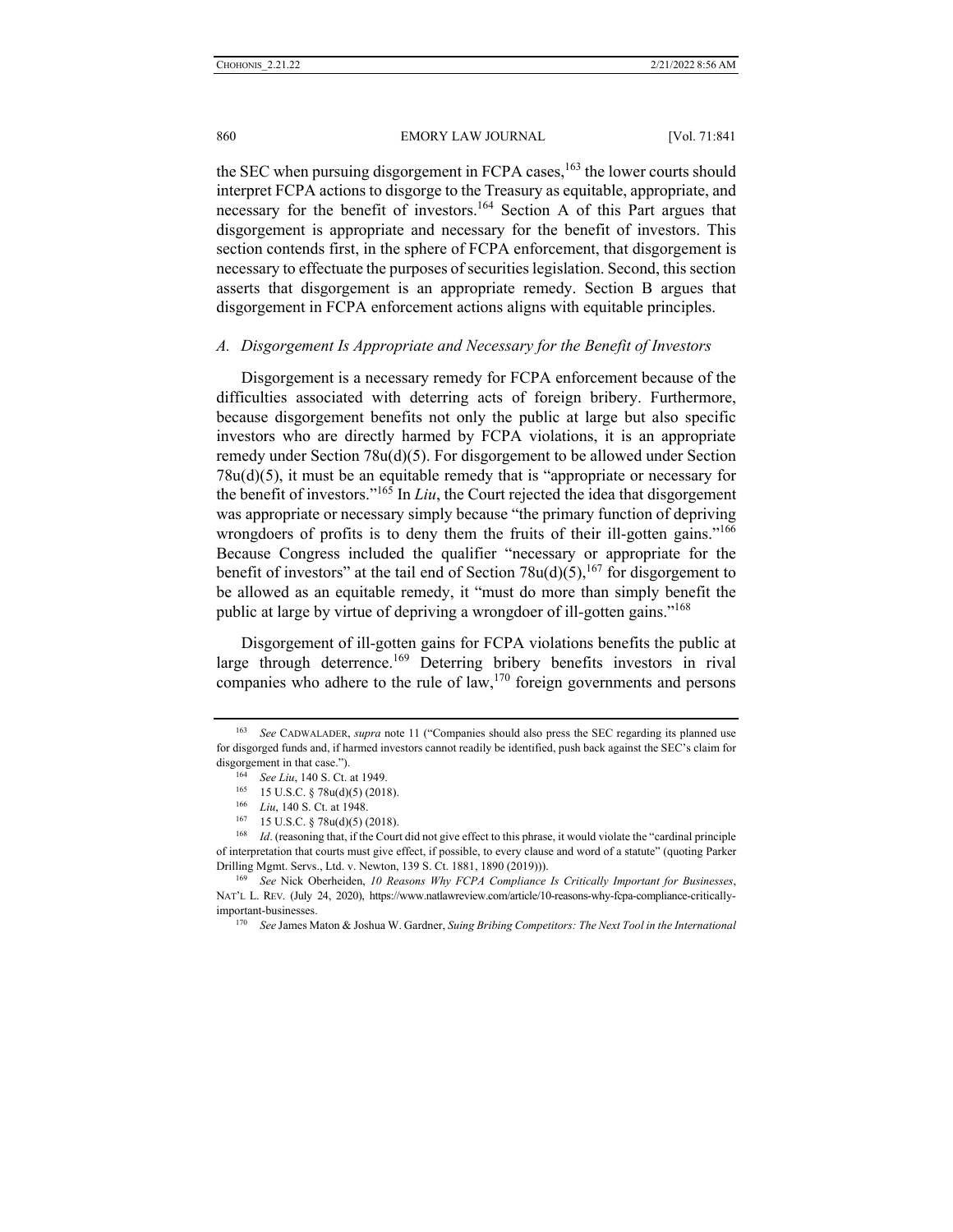who are negatively hurt by the corrupting effects of bribery,  $171$  and the general functioning of a free-market economy.172 However, importantly in the post-*Liu* landscape, disgorgement benefits the specific investors who buy shares issued by companies who trade on U.S. markets. While the SEC acknowledged that there are no specific investors in FCPA cases to whom money can be returned,  $173$ as in an action for restitution, research following *Kokesh* has made clear that there are specific investors who are injured if disgorgement is not available to remedy securities violations.<sup>174</sup> For these investors, the inclusion of disgorgement as an equitable remedy in FCPA enforcement actions is both necessary and appropriate and provides distinct identifiable benefits. Subsection One argues that deterrence of FCPA violations is necessary to protect investors. Subsection Two further argues that it is appropriate.

### *1. Disgorgement Is a Necessary Deterrent*

Disgorgement is a necessary deterrent that ensures corporations adhere to strict accounting methods required by the FCPA and accompanying securities laws. For shareholders to meaningfully invest in the stock market, they must be knowledgeable about prospective investments, which is the reason SEC disclosure requirements exist.<sup>175</sup> However, Congress has realized, often after a calamitous shock to the market caused by fraudulent behavior, that disclosure requirements mean nothing if the agency lacks meaningful enforcement mechanisms to ensure compliance. The Great Depression led to the passage of the 1933 and 1934 Acts, $176$  the Watergate scandal led to the passage of the FCPA,<sup>177</sup> the Enron and WorldCom scandals led to the passage of SOX.<sup>178</sup> and

*Anti-Corruption Arsenal?*, LEXOLOGY (May 15, 2008), https://www.lexology.com/library/detail.aspx?g= 328309a6-3a12-44f0-a251-07ec5b82620c (describing the difficulty law abiding companies have in suing rival companies due to lack of a private right of action under the FCPA). 171 *See* GILLIAN DELL, EXPORTING CORRUPTION PROGRESS REPORT 2020: ASSESSING ENFORCEMENT OF

THE OECD ANTI-BRIBERY CONVENTION 21 (2020), https://images.transparencycdn.org/images/2020\_Report\_ ExportingCorruptionFull\_English.pdf (arguing foreign bribery has adverse impacts on human rights and

negative impacts on state institutions).<br>
<sup>172</sup> Koehler, *supra* note 14, at 947.<br>
<sup>173</sup> Transcript of Oral Argument, *supra* note 161, at 34–35.<br>
<sup>174</sup> See infra Part III.A.2.<br>
<sup>174</sup> Daniel M. Gallagher, Comm'r, U.S. Sec. Secretaries & Governance Professionals  $(July 11, 2013)$  (available https://www.sec.gov/news/speech/spch071113dmghtm) ("The underlying premise of the Commission's disclosure regime is that if investors have the appropriate information, they can make rational and informed investment decisions."). 176 Kokesh v. SEC, 137 S. Ct. 1635, 1639–40 (2017). 177 *See* Koehler, *supra* note 14, at 932. 178 *See* Kenton, *supra* note 79.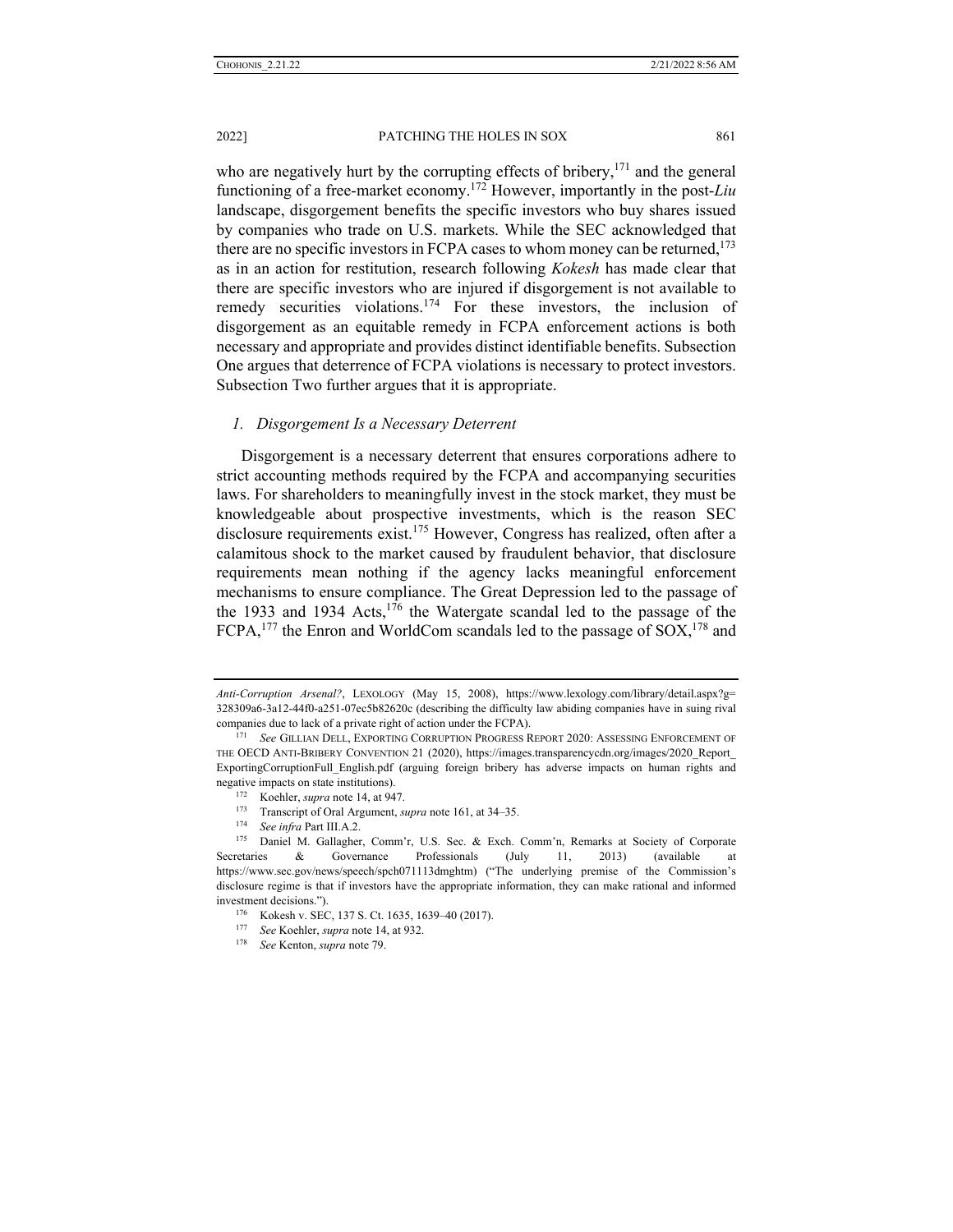the 2008 financial crisis led to the passage of Dodd-Frank and resulted in the SEC's power to grant whistleblowers bounty awards.<sup>179</sup> Since the landmark *Texas-Gulf Sulphur* case, in which a federal district court first granted the SEC disgorgement in response to a securities violation,<sup>180</sup> Congress has enacted six different securities statutes that codified court-ordered disgorgement as a remedy in SEC enforcement actions.<sup>181</sup> With regards to SOX specifically, both the legislative history surrounding the statute<sup>182</sup> and President George W. Bush's State of the Union address calling for its implementation<sup>183</sup> expressly referred to the need to disgorge profits from wrongdoers. Prior to *Liu*, Congress did not spell out that "disgorgement" was allowed as a remedy for the SEC in judicial enforcement actions in the way that they have for other agencies, such as the Federal Trade Commission. Yet, Congress has consistently referred to it throughout legislation in a way that shows it intended that the SEC utilize it as a remedy.184 And although the Supreme Court rejected the notion that congressional awareness of prior SEC practices negated the qualifying language of "appropriate or necessary for the benefit of investors" in Section 78u(d)(5),  $^{185}$ the use of disgorgement in FCPA enforcement is necessary to effectuate Congress's desire to protect the public from further shocks to the market caused by shady accounting practices.<sup>186</sup> Both Congress and the courts recognized, even before the creation of the FCPA or addition of Section  $78u(d)(5)$ , that the purposes of the securities acts would be severely defeated if violators of the acts "were allowed to retain the profits from [their] violation[s]."<sup>187</sup> Because

<sup>179</sup> *See* Donna M. Nagy, *The Statutory Authority for Court-Ordered Disgorgement in SEC Enforcement*  Actions, 71 SMU L. REV. 895, 917–18 (2018).<br><sup>180</sup> SEC v. Tex. Gulf Sulphur Co., 312 F. Supp 77, 92–94 (S.D.N.Y 1970).<br><sup>181</sup> See id. (arguing that these statutes, which include SOX, show congressional approval for equitable

disgorgement). 182 *See* Nagy, *supra* note 179, at 915 (arguing the legislative history of SOX shows that Congress both

<sup>&</sup>quot;confirm[ed] the traditional remedy of court-ordered SEC disgorgement" and "provide[d] entirely new authorization" for it). 183 *The President's 10-Point Plan: Improving Corporate Responsibility*, WALL ST.J. (Mar. 6, 2002, 10:18

PM), https://www.wsj.com/articles/SB1015460971646141720 ("Under this proposal, CEO bonuses and other incentive-based forms of compensation would be disgorged in cases of accounting restatements resulting from misconduct."). 184 *See* Nagy, *supra* note 179, at 919; Gabaldon, *supra* note 102, at 54 (arguing the sloppiness of the federal

securities enforcement scheme's creation is "strong—perhaps indisputable—evidence that Congress indeed simply forgot to authorize disgorgement expressly"). The legislative changes to Section 78u(d) that expressly allow for disgorgement support the argument that Congress always intended for the SEC to allow disgorgement though Section 78u(d)(5). *See infra* Part IV.<br><sup>185</sup> Liu v. SEC, 140 S. Ct. 1936, 1947 (2020). 186 *See 148 CoNG.REC. S6328 (2002)* (statement of Sen. Sarbanes) ("[W]hat is transpiring is having a very

severe impact on hard-working American families. Corporate wrongdoing is being felt not just at the boardroom table, but it is now being felt at the kitchen table as well."). 187 *See* SEC v. Tex. Gulf Sulphur Co., 446 F.2d 1301, 1308 (2d Cir. 1971).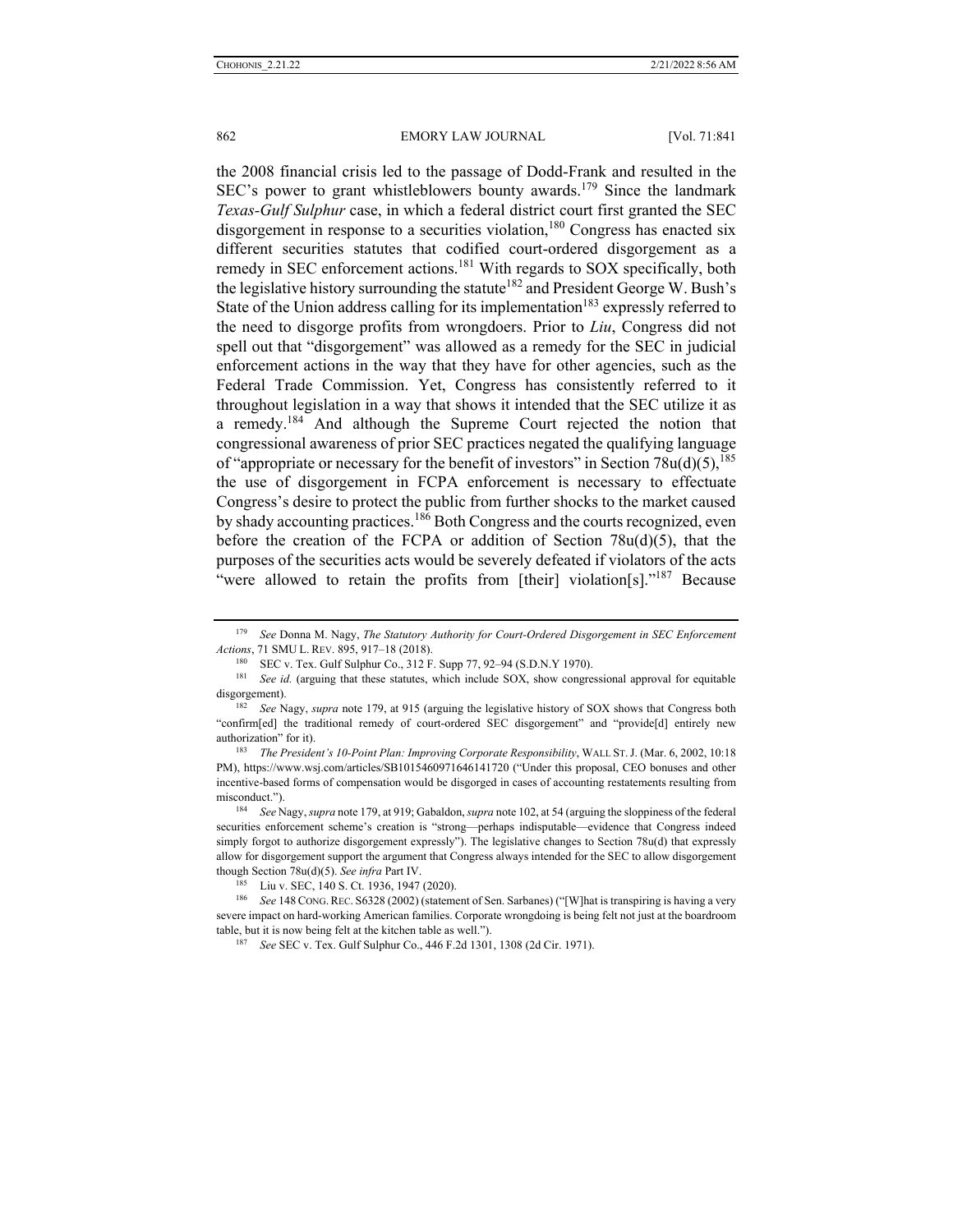violators of the FCPA stand to gain windfalls far in excess of any statutorily allowed civil penalties, the removal of disgorgement as a tool for the SEC would severely defeat the purpose of the FCPA.<sup>188</sup>

Furthermore, given how difficult it is for the SEC to investigate FCPA violations, disgorgement is particularly necessary to deter acts of bribery and encourage U.S. issuers to implement strong accounting practices and compliance programs.<sup>189</sup> The difficulty in uncovering bribery abroad means that FCPA violations take longer to investigate than other securities fraud cases.<sup>190</sup> Accordingly, since the *Kokesh* holding that disgorgement is a penalty in the context of the five-year statute of limitations, $191$  FCPA enforcement has been particularly inhibited.192 Because the median length of time for companies to resolve an FCPA enforcement action is four and a half years,<sup>193</sup> many violators may be able to evade disgorgement of at least a portion of their ill-gotten gains.

Bribery is markedly difficult to detect because neither the payer nor the recipient of the bribe has any incentive to see their wrongdoing come to light. Additionally, there is no direct victim, like in the case of an offering fraud where an investor will have directly lost money in an identifiable way that would cause them to come forward and disclose the crime.<sup>194</sup> As a result, the SEC is particularly reliant on self-disclosure to determine whether a company has violated the FCPA, leading the agency to emphasize that reduced penalties and non-prosecution agreements will not be recommended without cooperation.<sup>195</sup> While there may still be incentives for companies to avoid the public spotlight

<sup>188</sup> *See* Nerissa C. Brown, Brian Gale & Adrienna A. Huffman, Kokesh v. SEC: The Market Impact of Reducing SEC Enforcement Powers 13 (Feb. 8, 2021) (unpublished manuscript) (on file at https://ssrn.com/ abstract=3292548). 189 *See* Velikonja, *supra* note 59, at 435–36 ("If potential sanctions are lower, public firms and their

subsidiaries might invest less in compliance. . . . A somewhat larger share of investigations may not settle and

may result in litigation.").<br>
<sup>190</sup> *Id.* at 414.<br>
<sup>191</sup> Kokesh v. SEC, 137 S. Ct. 1635, 1639 (2017).<br>
<sup>192</sup> Velikonja, *supra* note 59, at 442. *But see* Mike Koehler, *Foreign Corrupt Practices Act Continuity in a Transition Year*, 70 S.C. L. REV. 143, 201 (2018) ("[S]tatute of limitations issues are meaningless when, as often occurs, issuers under FCPA scrutiny waive statute of limitations defenses or agree to toll the statute of limitations.").<br><sup>193</sup> *Gray Cloud*, *supra* note 109.<br><sup>194</sup> ORGANISATION FOR ECONOMIC CO-OPERATION AND DEVELOPMENT, THE DETECTION OF FOREIGN

BRIBERY 9 (2017), http://www.oecd.org/corruption/the-detection-of-foreign-bribery.htm; *see, e.g.*, Press Release, SEC Halts Alleged Ongoing Offering Fraud Involving Cycling Companies, U.S. Sec. & Exch. Comm'n (July 22, 2021) (available at https://www.sec.gov/news/press-release/2021-136) (describing an offering fraud in which a fraudster raised \$11.5 million from at least forty investors).<br><sup>195</sup> ORGANISATION FOR ECONOMIC CO-OPERATION AND DEVELOPMENT, *supra* note 194, at 19–20.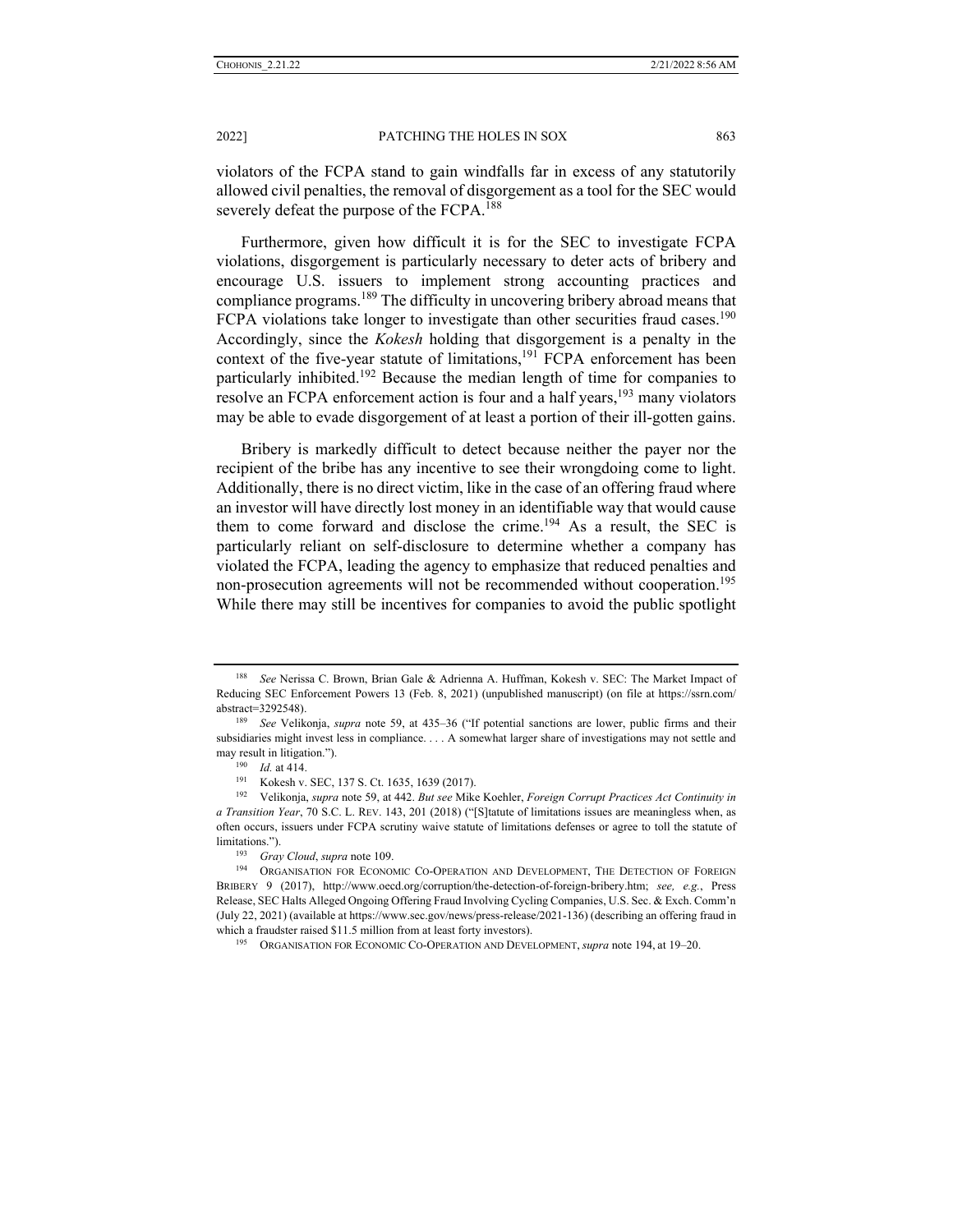of SEC enforcement trials where corporate leadership may be culpable,<sup>196</sup> the removal of disgorgement from the SEC's toolbox would embolden those companies who are already eager to push back against SEC enforcement actions to do so with increased vigor.<sup>197</sup> To dissuade issuers and their employees from committing acts of bribery abroad, issuers must be incentivized through the threat of disgorgement to keep accurate books and records and to report any violations by wrong-doing employees.<sup>198</sup> If there is no money to be made from acts of bribery because disgorgement exists alongside other applicable civil and criminal penalties, then companies will self-report.<sup>199</sup>

Consider a situation like that of Garth Peterson, the Morgan Stanley banker who bribed a foreign official to secure business for Morgan Stanley while enriching himself and his corrupt counterpart.<sup>200</sup> Obviously, neither Peterson nor the Chinese official he bribed for his and his employer's gain would have incentive to disclose their acts of bribery. Had Morgan Stanley not fully cooperated with the SEC's inquiry to discover Peterson's misconduct, Peterson would have likely gone on enriching himself, his corrupt foreign confederate, and Morgan Stanley itself. Had Morgan Stanley not been disincentivized by the possibility of disgorgement on top of the statutorily-limited civil penalties the SEC could bring to bear, it may have chosen not to have voluntarily disclosed the matter and not fully participated with the SEC inquiry.<sup>201</sup> While executives of issuers will likely still negotiate with the SEC and the Department of Justice,  $202$  given the possibility of injunctive consequences and even criminal liability, removing the ability to disgorge profits makes violations of the FCPA more likely.<sup>203</sup>

<sup>196</sup> *See* Ben Protess & Matthew Goldstein, *Overruled, Judge Still Left a Mark on S.E.C. Agenda*, N.Y. TIMES (June 4, 2014, 10:58 AM), https://nyti.ms/2irXEdK. 197 *Wall Street Pushes Back on Foreign Bribery Probe*, WALL ST. J. (Apr. 29, 2015, 7:24 PM), https://

www.wsj.com/articles/wall-street-pushes-back-on-foreign-bribery-probe-1430349863.<br><sup>198</sup> ORGANISATION FOR ECONOMIC CO-OPERATION AND DEVELOPMENT, *supra* note 194, at 27.<br><sup>199</sup> See FCPA 101, *supra* note 15 ("In recent years

<sup>(</sup>and related individual enforcement actions) have resulted from voluntary disclosures.").<br><sup>200</sup> See supra Introduction.<br><sup>201</sup> See Frances Floriano Goins, *Rigorous Compliance Program Supports the "Rogue Employee" Defense* 

*to FCPA Liability*, LEXOLOGY (June 6, 2012), https://www.lexology.com/library/detail.aspx?g=153ff381-a439- 4940-94da-baf27f06ae42. 202 *See Wall Street Pushes Back on Foreign Bribery Probe*, *supra* note 197. 203 *See* DeLuca, *supra* note 106, at 913.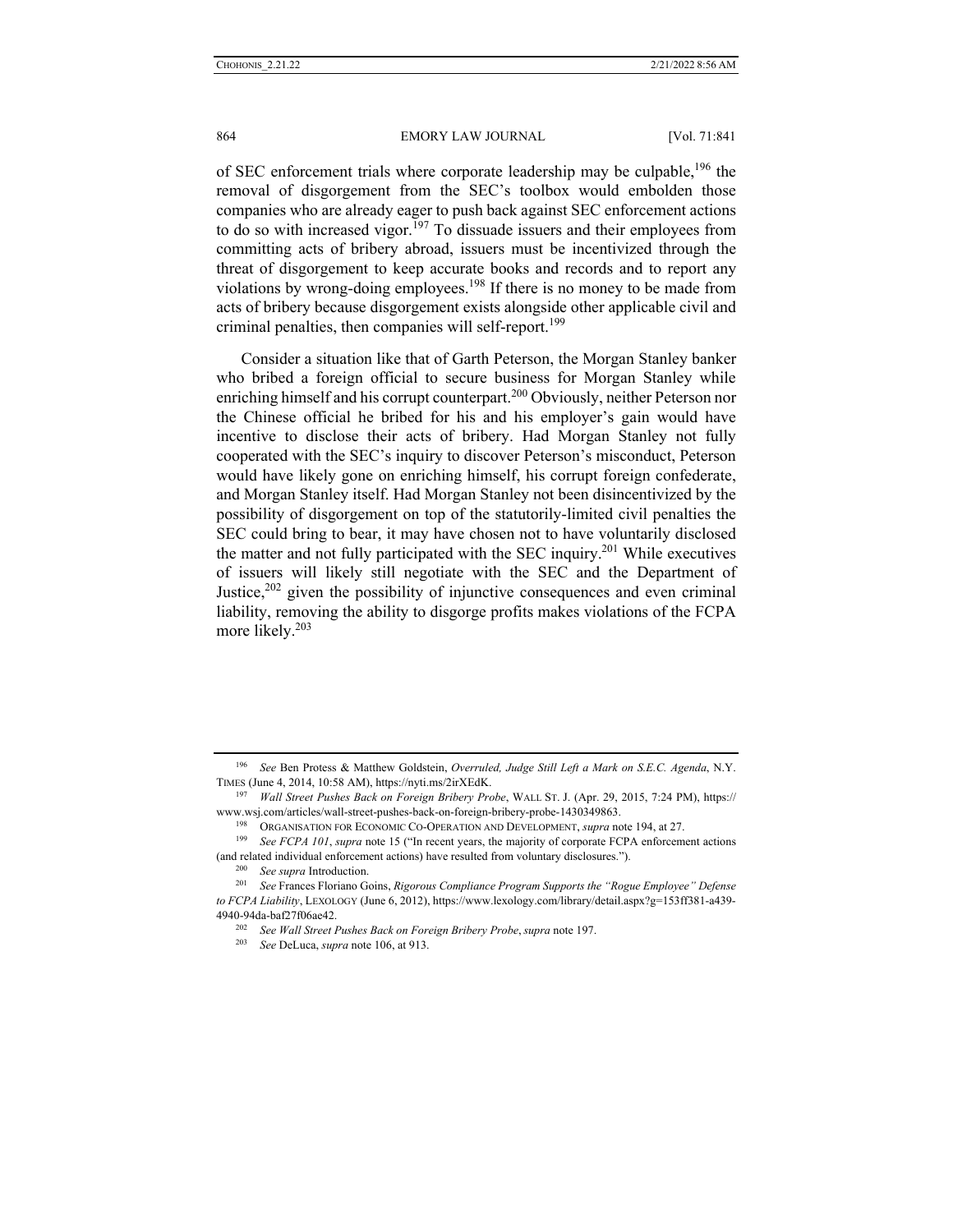Further, while there have been both international efforts<sup>204</sup> and efforts by foreign governments to legislate against bribery abroad, $205$  such efforts have been implemented in too piecemeal and irregular a fashion to replace the FCPA's strong deterrent effect.<sup>206</sup>

## *2. Disgorgement Is Appropriate and Benefits Investors*

Disgorgement is an appropriate remedy for investors under Section 78u(d)(5) because disgorgement benefits investors who have been harmed by a company's failure to maintain accounting standards or an individual employee's actual act of bribery. First, it bears repeating that the act of disgorgement itself does benefit the public at large because it deters violations of the FCPA. Corruption, if allowed to continue, damages the rule of law, harms government legitimacy, and impairs the natural development of less affluent countries.<sup>207</sup> When attributed to American issuers, it damages the credibility of both American businesses and American foreign policy.<sup>208</sup> Yet, the Court made clear in *Liu* that disgorgement must do more than benefit the public at large to be an appropriate or necessary remedy under Section  $78u(d)(5).^{209}$  Specifically, the Court made clear that the deterrent effect of "depriving wrongdoers of profits" is not enough to make disgorgement "appropriate or necessary for the benefit of investors."<sup>210</sup> The "remedy must do more."<sup>211</sup>

The aftermath of the Court's ruling in *Kokesh* has revealed that the ability to disgorge profits does more than simply benefit the general public. It specifically benefits those investors who invest in companies that face disgorgement as a consequence of FCPA violations. Recall that *Kokesh*'s labeling of disgorgement as a penalty limited enforcement actions to five years because of statute of

<sup>204</sup> *See* ORGANISATION FOR ECONOMIC CO-OPERATION AND DEVELOPMENT, CONVENTION ON COMBATING BRIBERY OF FOREIGN PUBLIC OFFICIALS IN INTERNATIONAL BUSINESS TRANSACTIONS 3 (1998).<br><sup>205</sup> See DELL, supra note 171, at 29–31.<br><sup>206</sup> Jay Clayton, Chairman, U.S. Sec. & Exch. Comm'n, Remarks to the Economic Club of New York

<sup>(</sup>Sept. 9, 2019) (transcript available at https://www.sec.gov/news/speech/speech-clayton-2019-09-09) ("[I]n many areas of the world, our work may not be having the desired effect . . . because many other countries, including those that have long had similar offshore anti-corruption laws on their books, do not enforce these laws."). 207 Steven R. Salbu, *Redeeming Extraterritorial Bribery and Corruption Laws*, 54 AM. BUS. L.J. 641, 642

<sup>(2017). 208</sup> *See* Koehler, *supra* note 14, at 942; *cf.* Brewster, supra *note* 25, at 1626 (arguing Congress and President

Carter were concerned that "illicit corporate payments abroad" harmed U.S. relations with other countries). <sup>209</sup> Liu v. SEC, 140 S. Ct. 1936, 1948 (2020). <sup>210</sup> *Id* 

<sup>211</sup> *Id.*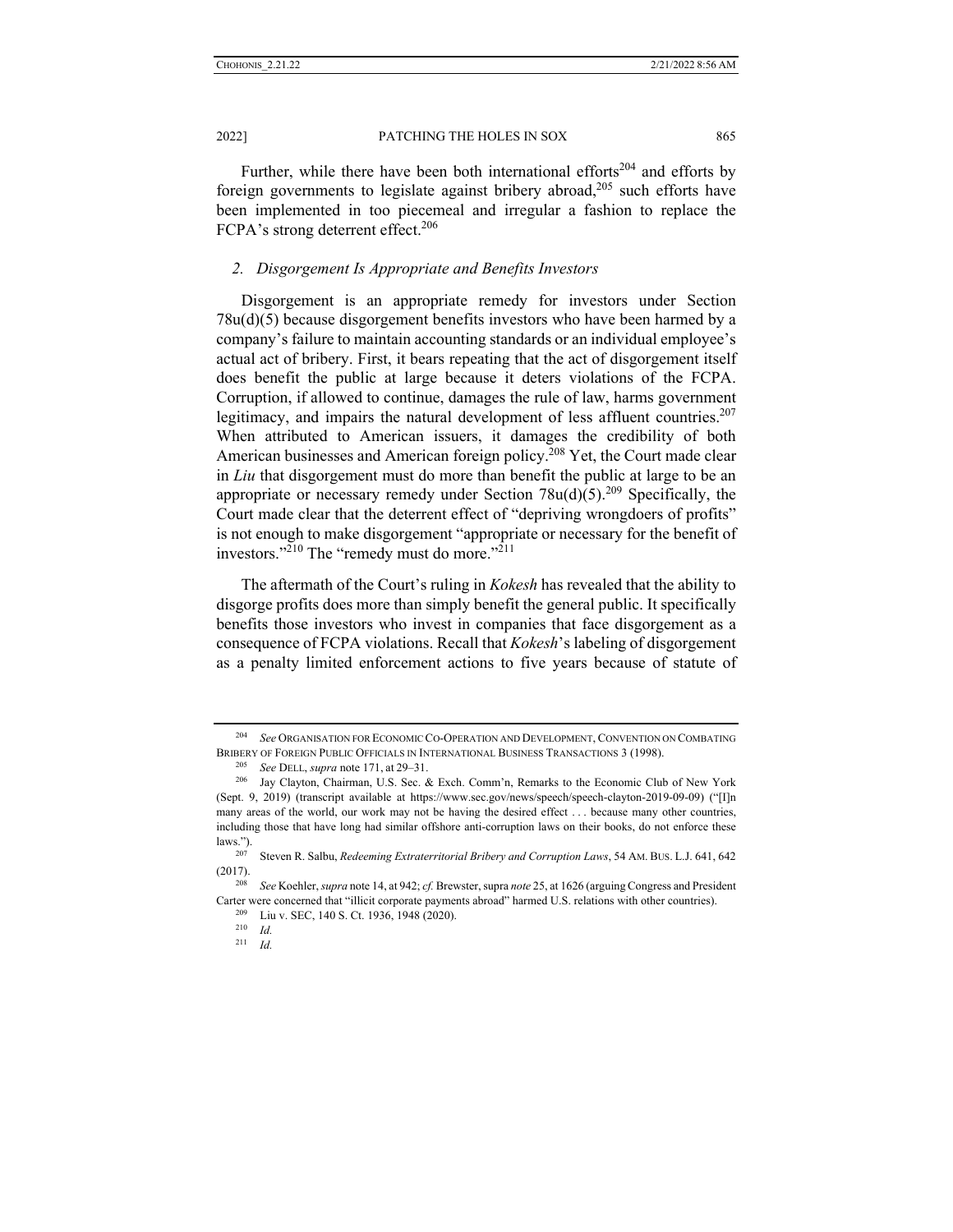limitations restrictions.<sup>212</sup> This ruling severely curtailed the SEC's ability to disgorge profits, particularly in the realm of FCPA enforcements, which often take longer than five years to come to light.<sup>213</sup> The SEC estimated in 2019 that the decision had caused them "to forgo over 1.1 billion dollars in disgorgement," and that as a result they had shifted their resources to investigate violations that offered the highest chance of returning funds to investors.<sup>214</sup> While the erosion of the SEC's ability to disgorge profits after *Kokesh* was bad for the SEC's ability to pursue long-running frauds, it did offer researchers a unique opportunity to conduct an empirical study to analyze the effect of disgorgement on the value of shares of issuers who are subject to securities laws.<sup>215</sup> Researchers looked at the Eleventh Circuit, which had already viewed disgorgement as limited by the statute of limitations, as a control group and compared it to the remaining circuits that had not yet limited disgorgement by the statute of limitations.<sup>216</sup> Conclusively, the researchers found that the erosion of the SEC's ability to disgorge funds had a deleterious effect on shareholder confidence and stock prices.217 As a result of the *Kokesh* decision, surveyed companies saw an "aggregate loss<sup>[]</sup> of \$33.22 billion."<sup>218</sup> The mere limitation of disgorgement as a tool for enforcement of securities legislation caused severe investor anxiety and indicated disgorgement was a value-adding tool that investors wanted because of its beneficial effects.<sup>219</sup>

## *B. Disgorgement to the Treasury Aligns with Equitable Principles*

While disgorgement is necessary and appropriate to effectuate the purpose of the FCPA and the subsequent additions to it, such as SOX and the Dodd-Frank whistleblower provisions, $220$  it is less clear how disgorgement fits in with equitable principles. In part, this is due to the murky nature of the equitable-legal divide.<sup>221</sup> It is also due to the Court's vacillating guidance as to how a court

<sup>212</sup> Kokesh v. SEC, 137 S. Ct. 1635, 1644 (2017). 213 *Gray Cloud*, *supra* note 109. 214 U.S. SEC. & EXCH. COMM'N, ANNUAL REPORT: DIVISION OF ENFORCEMENT 21 (2019), https:// www.sec.gov/files/enforcement-annual-report-2019.pdf.<br>
<sup>215</sup> Brown et al., *supra* note 188, at 2–4.<br>
<sup>216</sup> Id. at 4.<br>
<sup>217</sup> Id. at 24–26.<br>
<sup>218</sup> Id. at 3.<br>
<sup>219</sup> Id. at 30.<br>
<sup>220</sup> See Nagy, *supra* note 179, at 919.<br>
<sup>22</sup>

led to confusion). *But cf.* Samuel L. Bray, *The Supreme Court and the New Equity*, 68 VAND. L. REV. 997, 1001 (2015) (arguing "the Court has constructed an idealized history of equity that is well suited to judicial decisionmaking").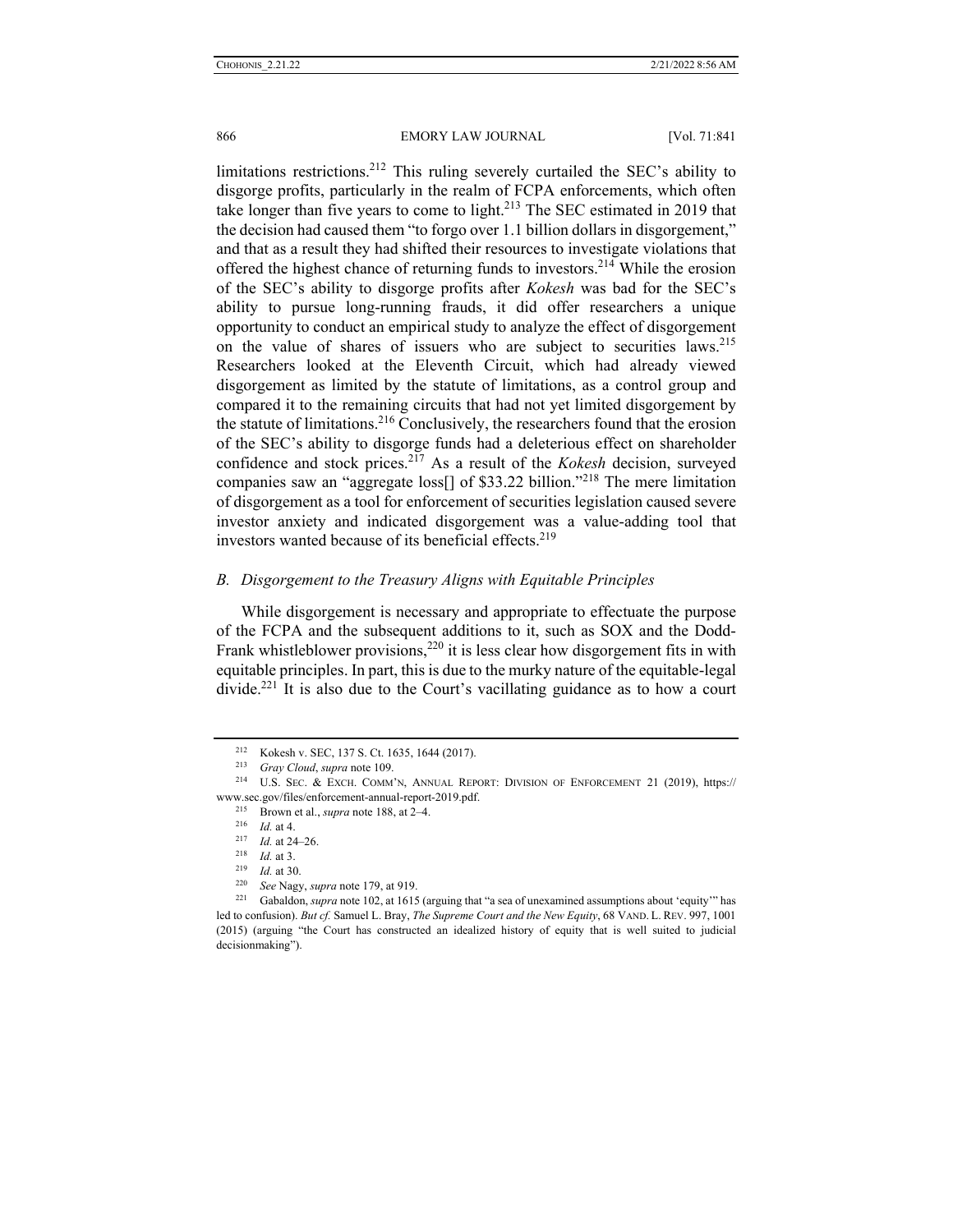should discern whether a remedy is equitable.<sup>222</sup> This section asserts that despite the murky context, FCPA disgorgement does align with equitable principles identified by the Court in *Liu*.

First, disgorgement is an equitable measure because it adheres to the principle that courts are allowed in equity "to strip wrongdoers of their ill-gotten gains, with scholars and courts using various labels for the remedy."223 In *Liu*, eight Supreme Court justices, excluding Justice Thomas, agreed with the commonsense idea that the name of a remedy mattered less than what it effectively did.<sup>224</sup> In other words, that FCPA disgorgement actions strip individuals and corporations of their ill-gotten gains fits squarely within the definition of equitable principles.<sup>225</sup>

Second, FCPA disgorgement is equitable despite the Court's finding that "to avoid transforming an equitable remedy into a punitive sanction, courts restrict[] the remedy  $\dots$  to be awarded for victims."<sup>226</sup> Since FCPA disgorgement returns money to the Treasury rather than awarding the remedy to victims, it might seem the Court is signaling to lower courts that FCPA disgorgement is not equitable. However, because the Court also indicated that "[t]he equitable nature of the profits remedy *generally* requires the SEC to return a defendant's gains to wronged investors for their benefit," the Court left open the possibility that *some* disgorgement to the Treasury could be equitable.<sup>227</sup>

Although debatable, $228$  the Court held that a punitive remedy cannot be equitable.<sup>229</sup> To determine whether a remedy is equitable rather than punitive, the lower courts could employ two distinct methods indicated in Supreme Court precedent.230 The first method requires a historic survey like the Court conducted in *Grupo*, in which lower courts should look to the English Court of Chancery to see if, at the time of the Judiciary Act of 1789, those courts had the ability to pursue the particular remedy in question.231 If one employs this approach in the

<sup>&</sup>lt;sup>222</sup> See Bray, supra note 221, at 999–1001.<br>
<sup>223</sup> Liu v. SEC, 140 S. Ct. 1936, 1942 (2020).<br>
<sup>224</sup> See id. at 1942–43.<br>
<sup>225</sup> See RESTATEMENT, supra note 10, at §§ 51(3)–(4).<br>
<sup>226</sup> Liu, 140 S. Ct. at 1942.<br>
<sup>227</sup> Id. a punishment'"); *see* HENRY HOME, LORD KAMES, PRINCIPLES OF EQUITY 263 (Michael Lobban ed., 3d ed. 2014) (1760). 229 *See Liu*, 140 S. Ct. at 1941, 1949–50. 230 Gabaldon, *supra* note 102, at 1614–15. 231 Grupo Mexicano de Desarrollo v. All. Bond Fund, 527 U.S. 308, 327, 332 (1999).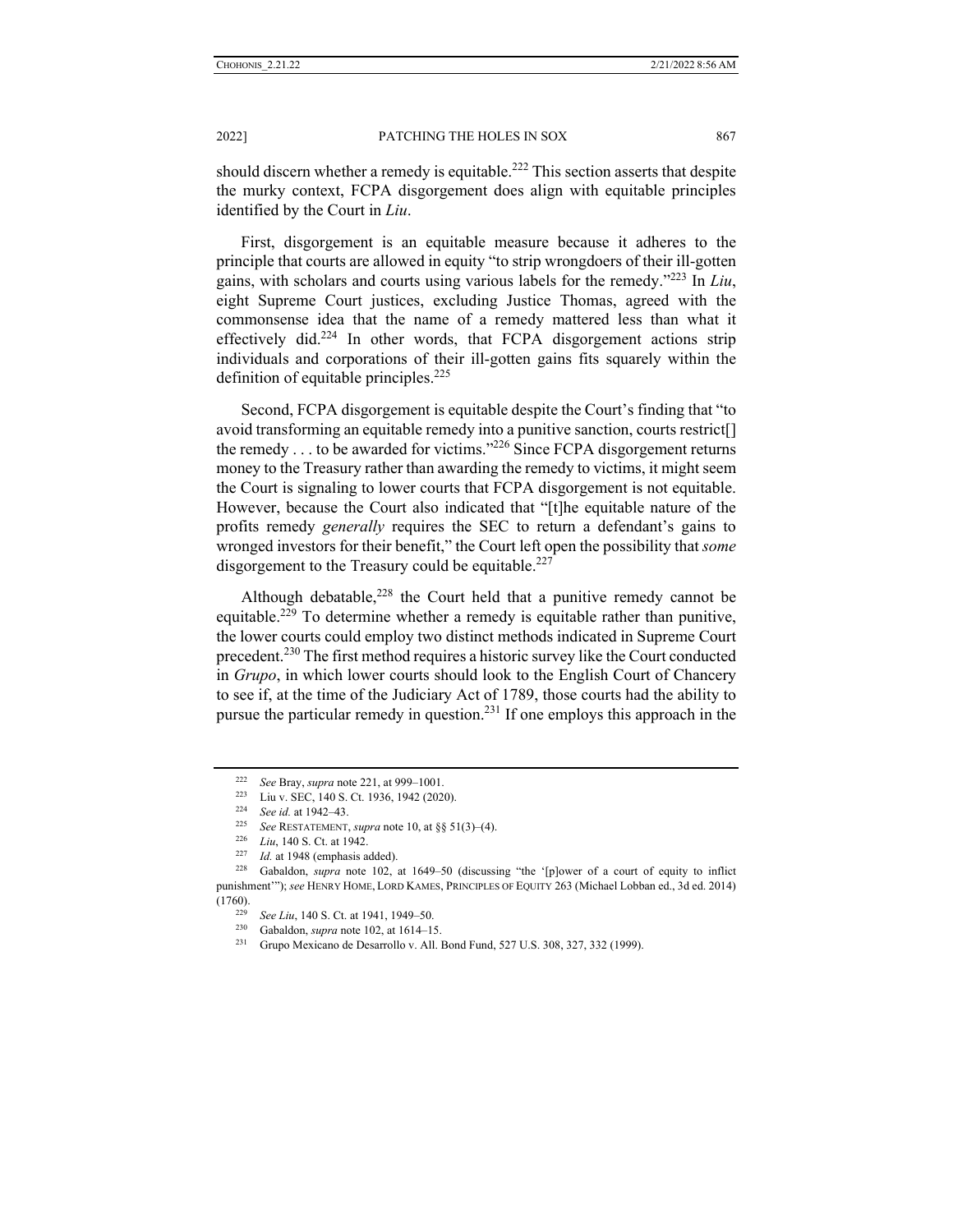rigidly formalistic way that the majority did in *Grupo*, 232 it is difficult to see how FCPA disgorgement is an equitable remedy. Justice Thomas followed the rigidly formalistic, historic approach of the *Grupo* majority in his dissent in *Liu* and argued that because the word "disgorgement" was not used prior to 1789, it should have been disallowed completely as an equitable remedy.<sup>233</sup> Justice Thomas asserted that, even if one allowed disgorgement generally, disgorgement certainly is not equitable when money is not returned to wronged victims, like when the SEC disgorges ill-gotten gains from FCPA violators.234 However, at least one circuit court has used this approach relying on pre-1789 sources in a less textualist manner and held that disgorgement generally is equitable because its central purpose is to prevent unjust enrichment.<sup>235</sup> So while there may be no analogous cases in which the government seized money from wrongdoers with the specific intention of placing it in government coffers,  $2^{36}$  the emphasis that eighteenth-century writers, such as Lord Kames, placed on equity's purpose of preventing ill-gotten gains $^{237}$  should lead more functionalist courts to find that SEC FCPA disgorgement is sufficiently analogous to historic remedies to pass muster.<sup>238</sup>

The second approach for analyzing equitable measures, as embraced in post-*Grupo* holdings by the Supreme Court, indicates that even staunch originalists are willing to discard reliance on pre-1789 sources to analyze the equitable nature of a remedy.<sup>239</sup> While Justice Thomas<sup>240</sup> stood up for the *Grupo* approach in *Liu* and argued that disgorgement should be analyzed by how courts in 1789 would view the measure,<sup>241</sup> the majority in *Liu* eschewed reliance on pre-1789

<sup>232</sup> *Id.* at 332 ("[T]he equitable powers conferred by the Judiciary Act of 1789 did not include the power to create remedies previously unknown to equity jurisprudence.").<br>
<sup>233</sup> *Liu*, 140 S. Ct. at 1951 (Thomas, J., dissenting).<br>
<sup>234</sup> *Id.* at 1956 ("Requiring the SEC to only 'generally' compensate victims ... is inconsist

traditional equitable principles."). 235 SEC v. Cavanagh, 445 F.3d 105, 118 (2d Cir. 2006) ("Commentators have observed that courts of

equity now have, and have had for centuries, jurisdiction over claims arising from improper acquisition of assets.").<br>
<sup>236</sup> *Liu*, 140 S. Ct. at 1955–56 (Thomas, J., dissenting).<br>
<sup>237</sup> *See* Gabaldon, *supra* note 102, at 1657–58.<br>
<sup>238</sup> *See* Grupo Mexicano de Desarrollo v. All. Bond Fund, 527 U.S. 308, 336 (1999) (Ginsburg,

dissenting) ("From the beginning, we have defined the scope of federal equity in relation to the *principles* of equity existing at the separation of this country from England . . . [W]e have never limited the federal equity jurisdiction to the specific practices and remedies of the pre-Revolutionary Chancellor."). 239 *See* Great-West Life & Annuity Ins. Co. v. Knudson, 534 U.S. 204, 217 (2002) (explaining that

consulting current works should "make the answer clear" as to whether a remedy is equitable). 240 *See* Michael O'Donnell, *Deconstructing Clarence Thomas*, THE ATLANTIC, Sept. 2019, at 39, 39–41,

https://www.theatlantic.com/magazine/archive/2019/09/deconstructing-clarence-thomas/594775/. 241 *Liu*, 140 S. Ct. at 1951 (Thomas, J., dissenting).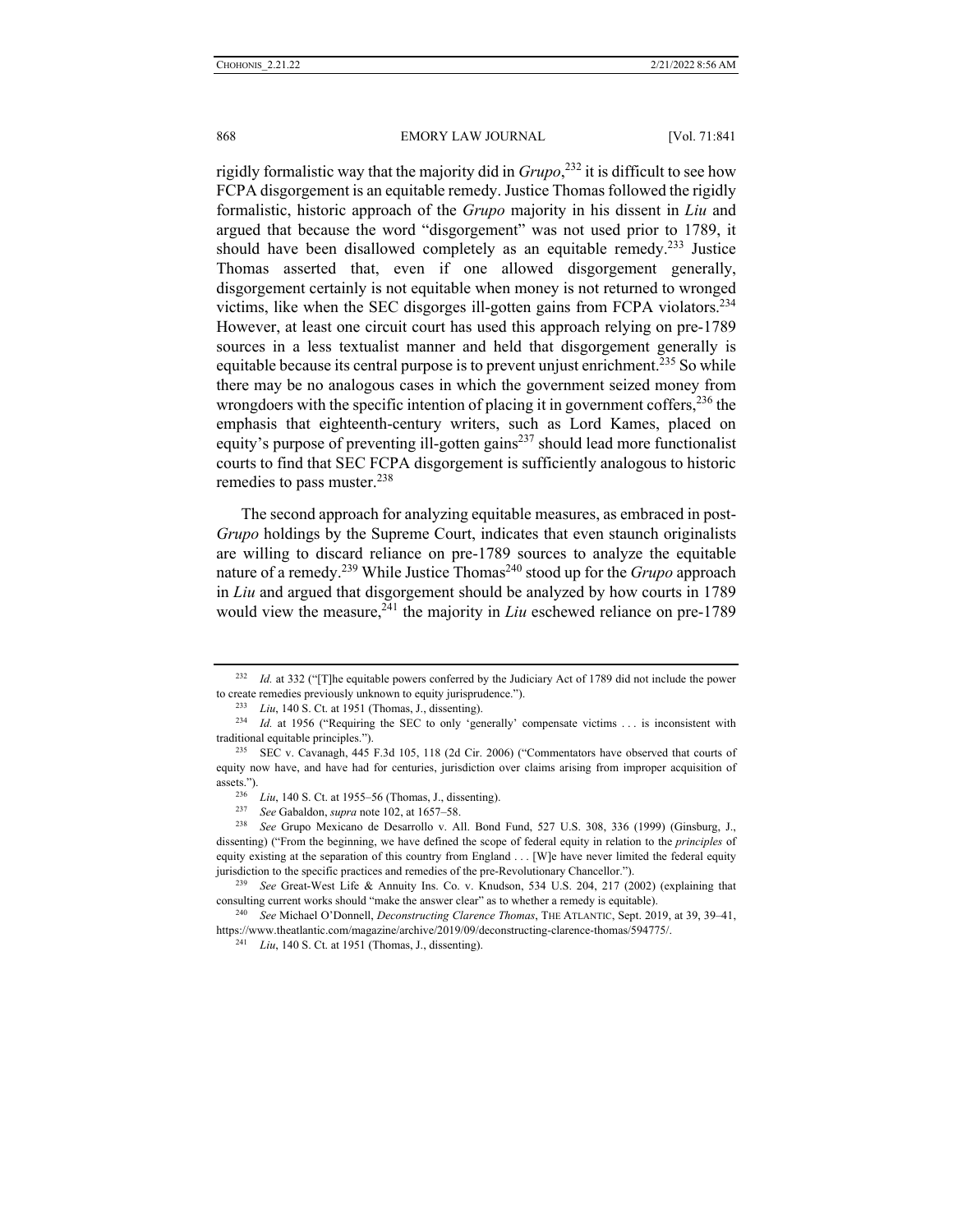sources and looked to modern restatements on equity for guidance.<sup>242</sup> This approach had been approved by Justice Scalia himself in the 2002 *Great-West & Annuity Insurance Co. v. Knudson* decision*.* 243 This more flexible second approach allows courts to analyze statutes based on the understanding of equity at the time they were written, rather than analyzing equity frozen in time at the moment of the nation's founding.<sup>244</sup> As has been stated by Justice Barrett, the most recent textualist justice appointed to the Supreme Court, "the judge approaches the text as it was written, with the meaning it had at the time." $245$ Interpreting a statute written in 2002 in the way legislators at the time would have understood it is a more appropriate approach than peering back in time to 1789.<sup>246</sup> If the lower courts use this approach rather than imitating historians,  $247$ then they will find it even easier to hold that FCPA disgorgement is equitable.

In *Great-West*, the Court held that Section 502(a)(3) of the Employee Retirement Income Security Act (ERISA), which allowed, in part, a civil action to "obtain other appropriate equitable relief," did not include judicially-decreed reimbursement for payments made to a beneficiary of an insurance plan by a third party because it was not equitable relief.<sup>248</sup> In a 5-4 decision, Justice Scalia's majority held that this action was a legal remedy and therefore not equitable.249 Although this analysis still relied on a historical analysis of the Court's equitable powers, the Court did not perform an "antiquarian inquiry" that relied on pre-constitutional cases from the English Court of Chancery like it had done in *Grupo*. 250 Here, the Court instead looked to modern sources such as restatements and treatises for guidance.<sup>251</sup> The majority argued these modern sources showed that restitutionary measures that sought to impose liability on

<sup>242</sup> *Id.* at 1943 (majority opinion). 243 534 U.S. at 217. 244 Even a textualist who opposes the use of legislative history to discover congressional intent could accept the use of contemporary sources to discern congressional meaning. *See* Frank H. Easterbrook, *The Role of Original Intent in Statutory Construction*, 11 HARV. J.L. & PUB. POL'Y 59, 61 (1988) ("Meaning comes from the ring the words would have had to a skilled user of words at the time, thinking about the same problem."); Gabaldon, *supra* note 102, at 1658 ("[W]hen one is deriving the meaning of modern statutes it is more appropriate to rely on Professor Dan Dobbs than on Lord Kames."). 245 Brian Naylor, *Barrett, An Originalist, Says Meaning of Constitution 'Doesn't Change Over Time*,*'* 

NPR (Oct. 13, 2020, 10:08 AM), https://www.npr.org/923215778. 246 *See* Bray, *supra* note 221, at 1012 ("[I]t is difficult to make 1789 bear the weight of being an originalist

year for the enactment of equitable doctrines."); *cf*. Union Pac. Ry. Co. v. Chi., Rock Island & Pac. Ry. Co., 163 U.S. 564, 600–01 (1896) (noting the expansion of equitable remedies). 247 *See* MAX RADIN, LAW AS LOGIC AND EXPERIENCE 138 (2000) ("[L]awyers are . . . extremely bad

historians."). 248 *Great-West*, 534 U.S. at 209–10 (citations omitted). 249 *Id.* at 220–21. 250 *Id.* at 217. 251 *Id.* at 212–13.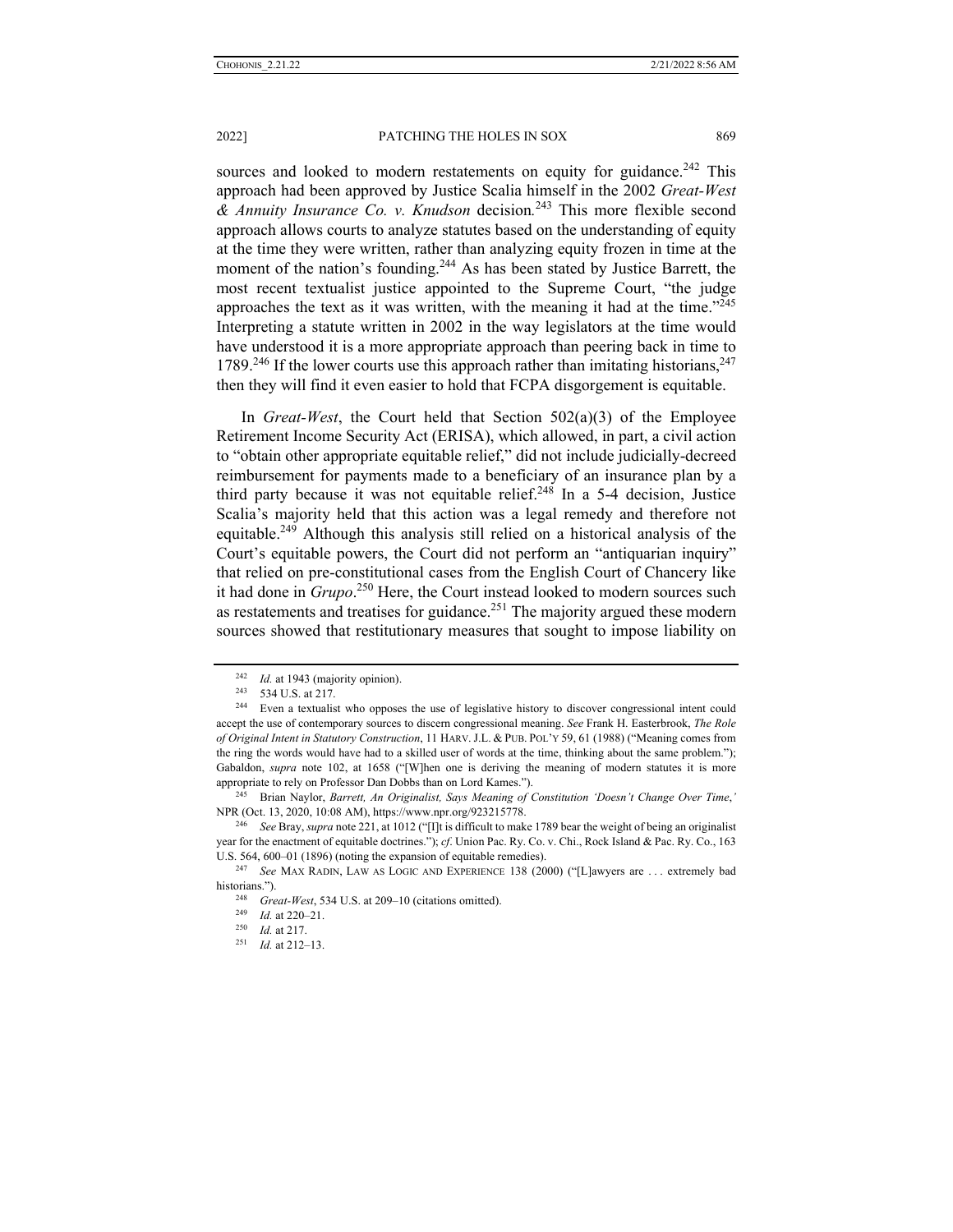870 **EMORY LAW JOURNAL** [Vol. 71:841]

the defendant were legal, whereas those that sought "to restore to the plaintiff particular funds or property in the defendant's possession" were equitable.<sup>252</sup>

While on its face this decision seems to imply that restitutionary measures such as disgorgement that address unjust enrichment—as in the FCPA cases would be legal remedies rather than equitable ones, Justice Scalia also noted in a footnote that restitutionary remedies could address unjust enrichment when it involves breaches of fiduciary duties.253 The Supreme Court's holding in *Liu*  that disgorgement is not limited to breaches of fiduciary duty, $254$  taken alongside Justice Scalia's footnote in *Great-West*, implies that the breadth of equitable remedies is larger when it seeks to disgorge the illicit profits obtained by those who breach their fiduciary duties.<sup>255</sup> Importantly, FCPA violations of both the anti-bribery provisions and the books and records provisions often involve violations of fiduciary duties.<sup>256</sup> For example, in the Peterson case, both Peterson and Morgan Stanley owed fiduciary duties to their clients.<sup>257</sup> Those duties were breached by Peterson through his acts of bribery and misappropriation,<sup>258</sup> and arguably would have been breached by Morgan Stanley had the threat of disgorgement and concomitant penalties not incentivized the company to establish strong internal controls.<sup>259</sup> Further, the idea that wrongdoers and those who breach fiduciary duties should be deprived of their ill-gotten gains squares with the current Restatement of the Law, the exact type of source used in *Great-*West and cited approvingly in *Liu*.<sup>260</sup> The Restatement (Third) of Restitution and Unjust Enrichment specifically signals that eliminating the possibility of profit by "a conscious wrongdoer, or  $\ldots$  a defaulting fiduciary"<sup>261</sup> is "one of the cornerstones of the law of restitution and unjust enrichment."<sup>262</sup>

Admittedly, even though the presence of a breach of fiduciary duties broadens the availability of the equitable remedy, as this Comment argues, such

<sup>&</sup>lt;sup>252</sup> *Id.* at 214.<br>
<sup>253</sup> *Id.* at 214 n.2.<br>
<sup>253</sup> *Id.* at 214 n.2.<br>
<sup>254</sup> Liu v. SEC, 140 S. Ct. 1936, 1944 (2020).<br>
<sup>255</sup> *See* Gabaldon, *supra* note 102, at 1656.<br>
<sup>256</sup> *See* Mike Koehler, *Foreign Corrupt Practice* 

adequate controls over employees in China who committed acts of bribery and was forced to pay \$1.15 million in disgorgement). 260 *See* Liu v. SEC, 140 S. Ct. 1936, 1943, 1950 (2020). *But see id*. at 1953 (Thomas, J., dissenting) ("The

inclusion of 'disgorgement' in the Third Restatement . . . represents a 'novel extension' of equity." (citation omitted)).<br><sup>261</sup> RESTATEMENT (THIRD) OF RESTITUTION AND UNJUST ENRICHMENT § 51(4) (AM. L. INST. 2010).<br><sup>262</sup> *Id.* § 51 cmt. e.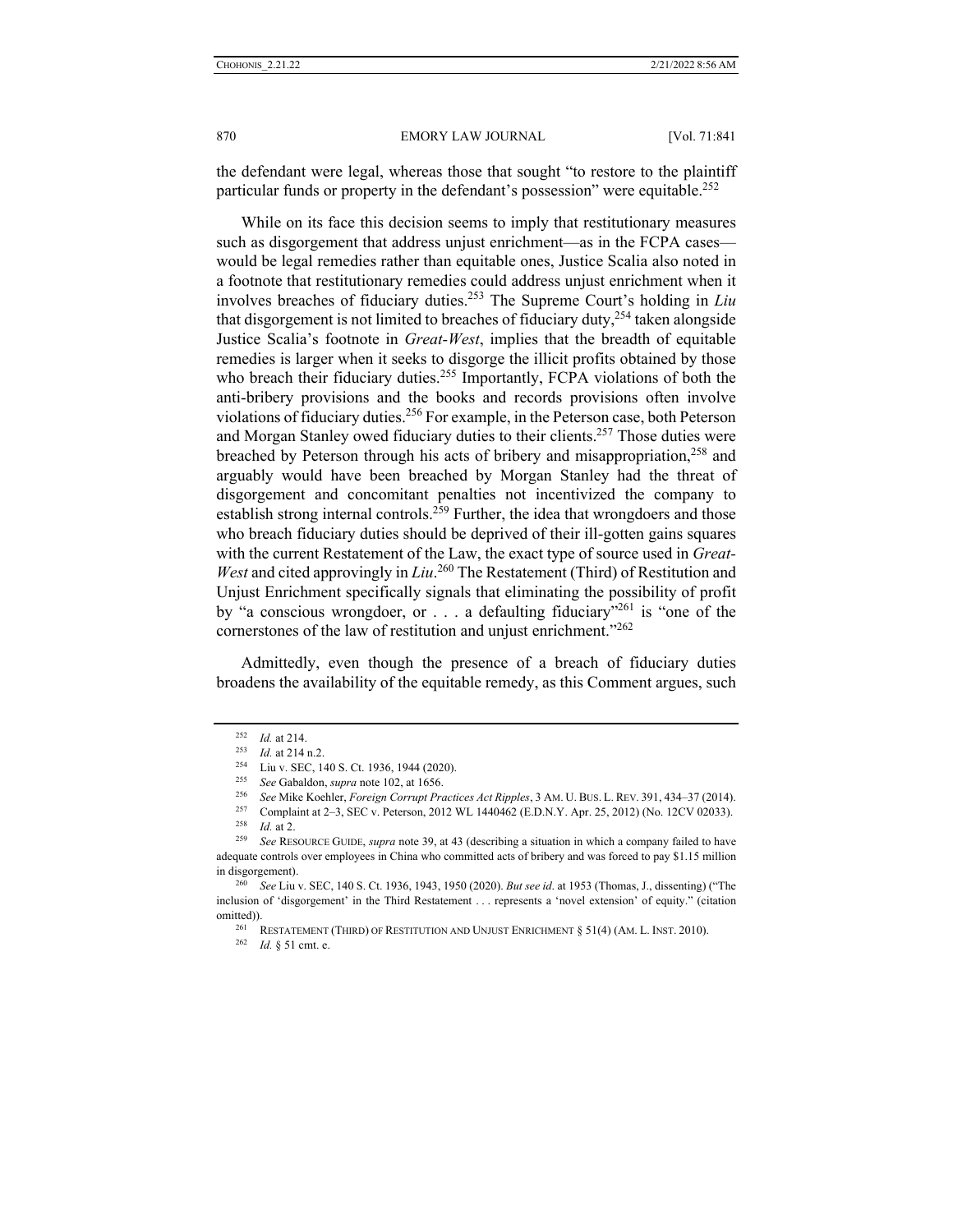circumstances alone may still not be enough to overcome the Court's hesitation to grant the SEC disgorgement when some of the money disgorged is to be returned to the Treasury.263 However, in addition to the broadening effect that breaches of fiduciary duties have on what can be considered equitable, the Court has signaled that equitable remedies can also be broadened when they are used to address a public wrong rather than a private wrong. This is particularly pertinent in the context of violations of the FCPA, as the Act does not provide for a private right of action.264 While both *Grupo* and *Great-West* looked at the availability of equitable measures generally, neither looked at disgorgement specifically, and both analyzed efforts to enforce equitable remedies through private causes of action.<sup>265</sup> Accordingly, these precedents "are only tangentially relevant to the issue of court-ordered disgorgement in SEC enforcement actions."266 In the context of securities violations that allow for private causes of action, *Liu'*s finding that equitable measures should *generally* return money to wronged investors makes sense.<sup>267</sup> Those injured by securities fraud should receive the money that the wrongdoer secured, if possible. For example, when investors are defrauded, the investors often stand ready to bring suit to ensure that the wrongdoer does not benefit from his ill-gotten gains,<sup>268</sup> even if the SEC or another enforcement agency does not bring suit.<sup>269</sup> These disgorged funds should be returned to the victims, who had their own private right of action, instead of the government. However, when the SEC seeks disgorgement to

enforce a public right, as in an FCPA case where there is no private cause of action, sending money to the Treasury is equitable because it serves the purpose of depriving a wrongdoer of her ill-gotten gains.<sup>270</sup>

<sup>263</sup> *See Liu*, 140 S. Ct. at 1942 (noting the limited equitable rewards to be awarded to victims). 264 *See* Lamb v. Phillip Morris, Inc., 915 F.2d 1024, 1024 (6th Cir. 1990) ("[W]e find that no private right of action is available under the Foreign Corrupt Practices Act."); Republic of Iraq v. ABB AG, 768 F.3d 145, 169–70 (2d Cir. 2014). 265 In *Grupo*, the request for restitution as an equitable remedy was brought by a private investment fund

for a breach of contract issue. Grupo Mexicano de Desarrollo v. All. Bond Fund, 527 U.S. 308, 310, 312 (1999). In *Great-West*, an insurance company sued for an injunction for a money judgment, which the Court viewed as

a breach of contract issue. Great-West Life & Annuity Ins. Co. v. Knudson, 534 U.S. 204, 208, 213 (2002).<br><sup>266</sup> Nagy, *supra* note 179, at 921.<br><sup>267</sup> Liu, 140 S. Ct. at 1948.<br><sup>268</sup> See, e.g., Herman & MacLean v. Huddlesto investors' private right of action under the 1934 Act "is simply beyond peradventure"). 269 Private litigants, however, are less successful than the SEC in recovering losses. *See* Urska Velikonja,

*Public Compensation for Private Harm: Evidence from the SEC's Fair Fund Distributions*, 67 STAN. L. REV. 331, 373 (2015). 270 *See Liu*, 140 S. Ct. at 1942.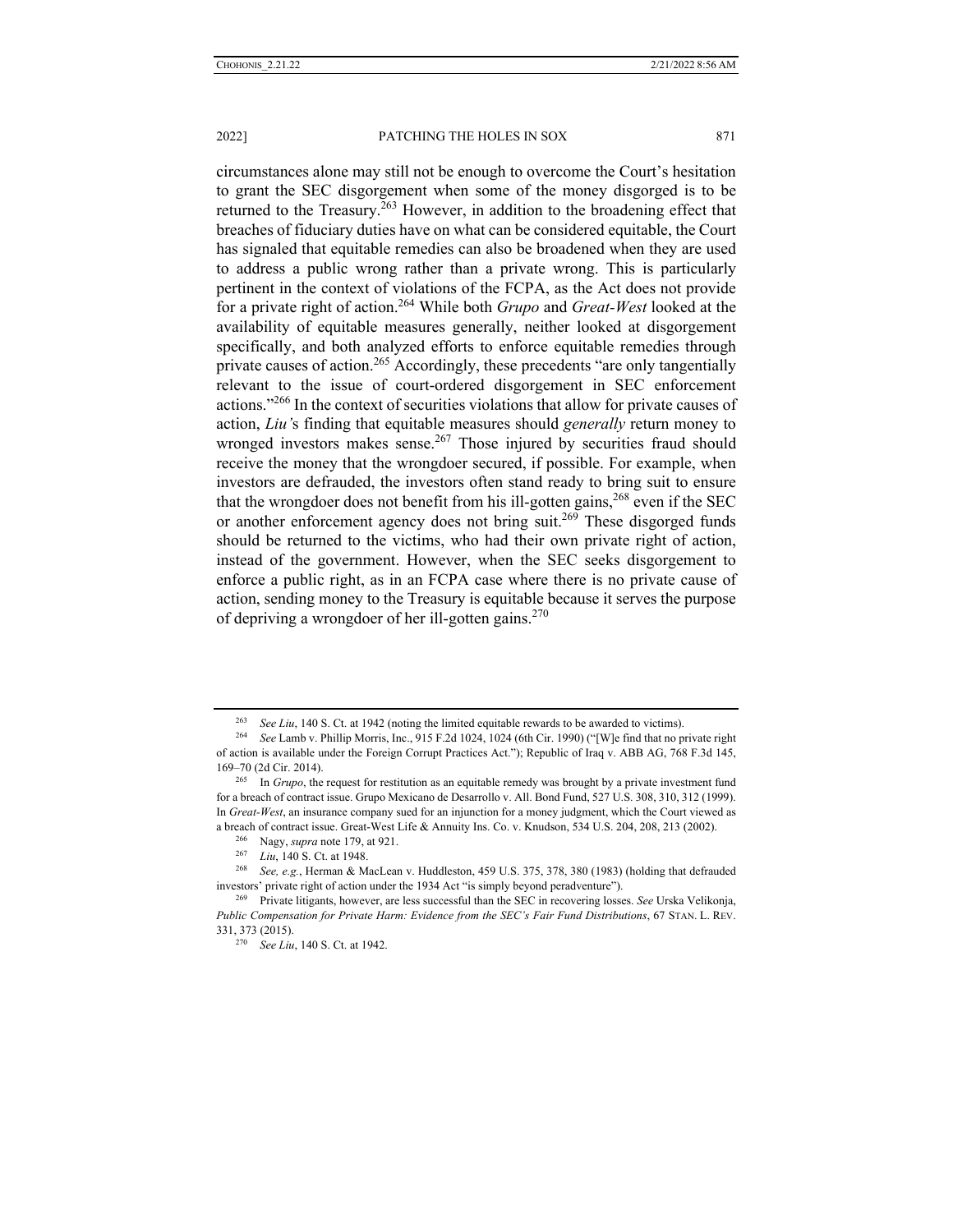In *Porter v. Warner Holding Co.*, the Court held that restitution was equitable when it came to the enforcement of public rights.271 *Porter*, which was cited approvingly in both *Kokesh*<sup>272</sup> and *Liu*, 273 looked at the powers of equity available to federal courts generally and held that it was "readily apparent" that a district court had the power to compel one to "disgorge profits" acquired in violation of a federal statute.<sup>274</sup> That "the public interest is involved" meant a court's exercise of its inherent equitable powers "assume[d] an even broader and more flexible character than when only a private controversy is at stake."<sup>275</sup> Like the need to disgorge the profits of FCPA violators addressed in this Comment, the *Porter* Court viewed the deterrent effect of disgorging the wrongdoer of illgotten gains as "appropriate and necessary" to effectuating that public interest.<sup>276</sup>

Just five years before *Liu*, in *Kansas v. Nebraska*, the Supreme Court approvingly cited *Porter*'s proposition that a court's inherent equitable powers were "broader and more flexible" when a public interest was involved.<sup>277</sup> In *Kansas v. Nebraska*, Kansas and Nebraska had an interstate compact that set limitations on how much water each state could draw from the Republican River Basin, which Nebraska violated by pumping excess groundwater.<sup>278</sup> This exposed Kansas to a risk of diminished water levels, and the state brought suit.<sup>279</sup>

Like in *Great-West*, the Court avoided reliance on antiquarian case law from 1789 and instead turned to modern restatements for guidance on what was equitable.<sup>280</sup> Justice Kagan's five-justice majority held that Nebraska's upstream access to the river meant that, without judicial intervention, it would be able to appropriate all the water before it made its way into Kansas.<sup>281</sup> The Court addressed this issue as if it were one of unjust enrichment, ordering

<sup>271 328</sup> U.S. 395, 398–99 (1946). 272 Kokesh v. SEC, 137 S. Ct. 1635, 1644 (2017). 273 Liu v. SEC, 140 S. Ct. 1936, 1943 (2020) (citing *Porter* for the proposition that the disgorgement of

profits is equitable).<br><sup>274</sup> *Porter*, 328 U.S. at 398–99.<br><sup>275</sup> *Id.* at 398.<br><sup>276</sup> *Id.* at 400 ("[A] restitution order is appropriate and necessary to enforce compliance with the Act and to give effect to its purposes. Future compliance may be more definitely assured if one is compelled to restore

one's illegal gains . . . .").<br>
<sup>277</sup> Kansas v. Nebraska, 574 U.S. 445, 456 (2015) (quoting *Porter*, 328 U.S. at 398).<br>
<sup>278</sup> Id. at 451–52.<br>
<sup>279</sup> Id. at 452.<br>
<sup>280</sup> Id. at 455. *But cf. id.* at 475 (Scalia, J., dissent caution"). 281 *Id.* at 454 (majority opinion) (holding that judicial power was the "only means left" for stopping the

inequitable taking of the water (quoting Kansas v. Colorado, 185 U.S. 125, 144 (1902))).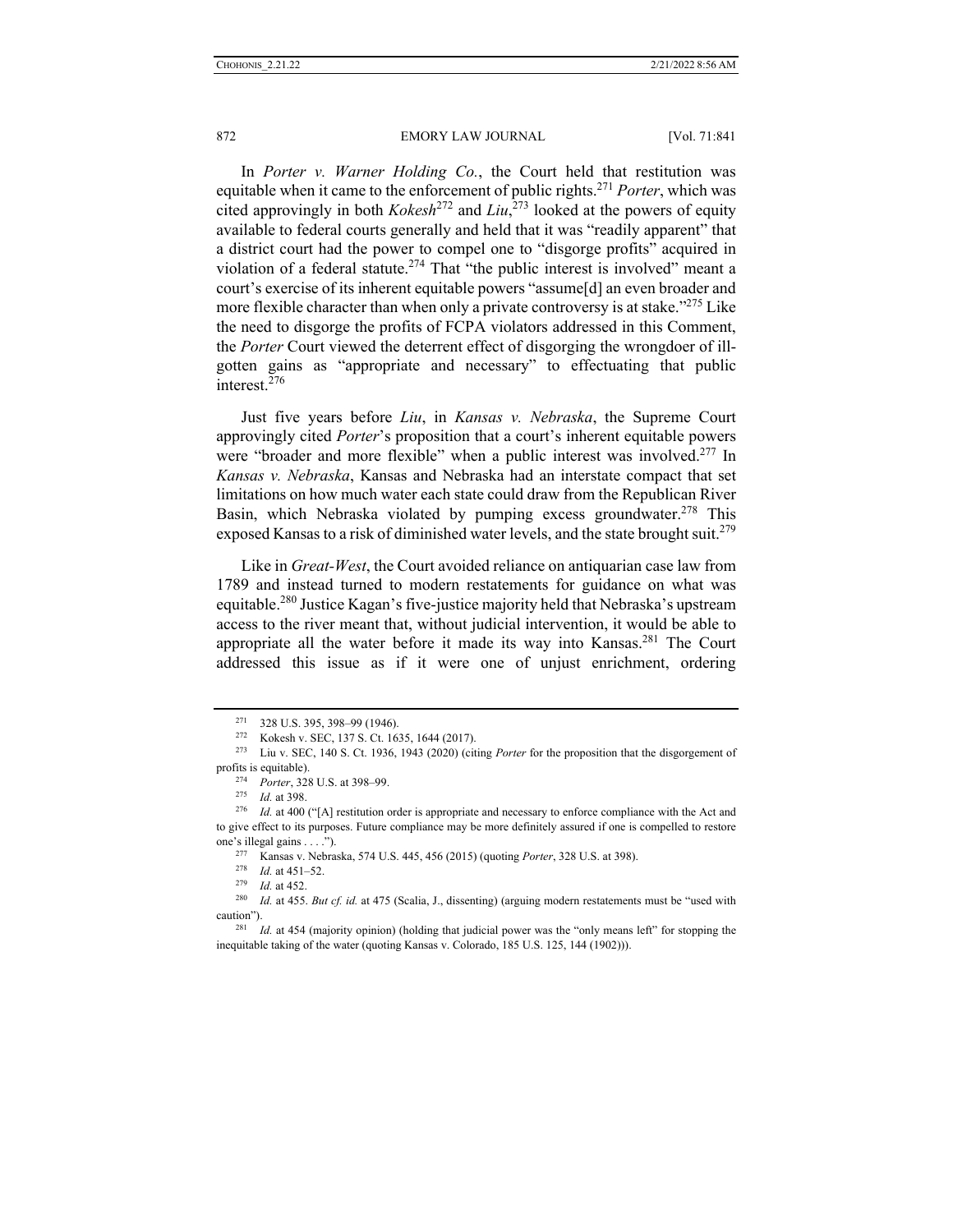disgorgement not because of any actual losses that Kansas had suffered but instead because "compelling Nebraska to disgorge profits deter[red] it from taking advantage of its upstream position."282 Chief Justice Roberts concurred that the Court had equitable power to order disgorgement.283 Further, Justice Thomas, who would decry the nature of disgorgement as equitable when disgorgement enforced private rights in *Liu*, 284 allowed it here as an equitable remedy.285 Since this section of Justice Thomas's opinion was joined by Justices Scalia and Alito, all the Justices involved in the *Kansas* decision viewed disgorgement as equitable when a federal interest was at stake.<sup>286</sup>

*Kansas v. Nebraska*, as it relates to FCPA disgorgement, is important for two reasons. First, it demonstrates that there is a difference in how the Court views the equitable powers of the Court when it seeks to enforce a public right as compared to a private right.287 Every justice on the *Kansas v. Nebraska* Court appeared to agree that the presence of a public interest meant disgorgement was equitable.<sup>288</sup> Second, the rationale behind the need for disgorgement in an FCPA case is strikingly similar to the rationale behind the need for disgorgement in *Kansas v. Nebraska*. To deter a wrongdoer from taking advantage of their "upstream position" to secure wealth at the cost of their rivals, courts have the power to disgorge the profits of the wrongdoer. As long as the disgorgement granted by a court complies with the limitations identified in *Liu*, such as individual liability for wrongful profits and deduction of legitimate expenses,  $289$ it would still be the type of equitable remedy allowed by the *Porter* and *Kansas v. Nebraska* decisions, notwithstanding the ultimate destination of the disgorged funds. While disgorgement would still be a deterrent, it would not be punitive such that it would transform from an equitable measure into a legal remedy and thus fall outside the scope of the court's equitable powers.<sup>290</sup>

Finally, disgorging money to the Treasury for FCPA violations does not prevent victims from recovering a fraudster's ill-gotten gains. Essentially, this

<sup>&</sup>lt;sup>282</sup> *Id.* at 475. The Court further reasoned that if they were to only award actual damages it would allow Nebraska "'to ignore its obligation to deliver water as long as it is willing' to pay that amount." *Id.* at 463

<sup>(</sup>quoting Texas v. New Mexico, 482 U.S. 124, 132 (1987)).<br>
<sup>283</sup> *Id.* at 475 (Roberts, C.J., concurring in part and dissenting in part).<br>
<sup>284</sup> Liu v. SEC, 140 S. Ct. 1936, 1956 (2020) (Thomas, J., dissenting).<br>
<sup>285</sup> *Se* (likening disgorgement to other kinds of equitable power). 286 Gabaldon, *supra* note 102, at 1660. 287 *Id.* ("[T]here is a clear and continuing tonal difference between the Court's public interest equitable

remedy cases and its private interest equitable remedy cases . . . ."). 288 *See id.*

<sup>289</sup> *Liu*, 140 S. Ct. at 1949–50. 290 *See id.* at 1944.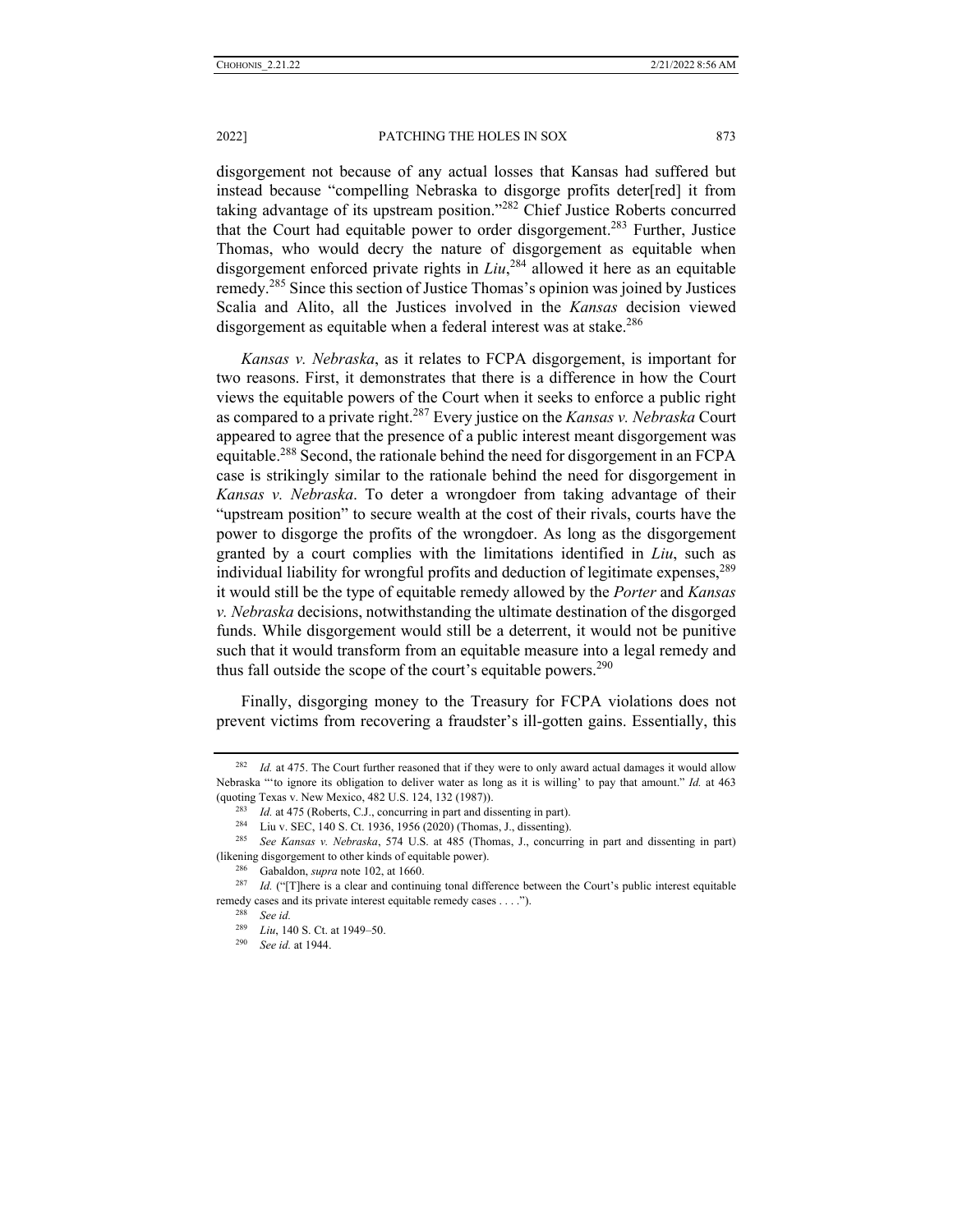negates one of Justice Thomas's main concerns in *Liu*. Justice Thomas posited that allowing disgorgement to go to the Treasury in cases such as *Liu*, where a fraudster had actually defrauded identifiable victims, would mean that there would be no money left for the actual victims of the fraud.<sup>291</sup> He complained that the majority's requirement that the SEC should only "'generally' compensate victims" left the lower courts with "almost no guidance . . . about how to resolve this question on remand."<sup>292</sup> He further lamented that the Court "should at least do more to identify the circumstances in which the government may keep the money."293 One such circumstance is in the context of FCPA disgorgement. While this Comment contends that there are indeed victims of FCPA violations, such as investors and rival companies,  $294$  there are not specific identifiable investors to whom money can be returned.<sup>295</sup> Because no private cause of action for FCPA violations exists (as in a 10b-5 cause of action),  $296$ disgorging money from wrongdoers to the Treasury does not threaten to deplete a wrongdoer of funds in a way that would deprive private litigants from recovering that money.

Moving forward, lower courts should view FCPA disgorgement actions by the SEC as fulfilling the requirements laid out by the Supreme Court in *Liu*. They are appropriate *and* necessary for the benefit of investors. The ability to disgorge profits is *necessary* for the SEC to effectuate the purposes of an amalgamation of statutes aimed at preventing wrongdoers from committing acts of bribery and books and record violations that threaten the entire functioning of the financial system. That the U.S. enforcement agencies largely act alone to detect and deter these acts of bribery makes the presence of an effective deterrent like disgorgement particularly important.

Further, the ability to disgorge profits is *appropriate*. In addition to the general idea that battling the pernicious effect of corruption has a positive effect on the general public by improving the rule of law, government legitimacy, the development of affluent countries, and the credibility of American issuers, it also benefits the specific investors who have purchased shares from these issuers.

<sup>&</sup>lt;sup>291</sup> *Id.* at 1954 (Thomas, J., dissenting) ("[T]he imposition of over \$26 million in disgorgement and approximately \$8 million in civil monetary penalties . . . ensure[s] that victims will be unable to recover anything in their own actions.").<br>
<sup>292</sup> *Id.* at 1956.<br>
<sup>293</sup> *Id.*<br>
<sup>294</sup> *Seasurement* 

<sup>294</sup> *See supra* notes 170, 215. 295 *See* Transcript of Oral Argument, *supra* note 161, at 34 (stating that if the money goes to the Treasury, then "we don't really know if it's being used to help investors").<br><sup>296</sup> Herman & MacLean v. Huddleston, 459 U.S. 375, 380 (1983) (stating that a private right of action

under § 10(b) "has been consistently recognized for more than 35 years").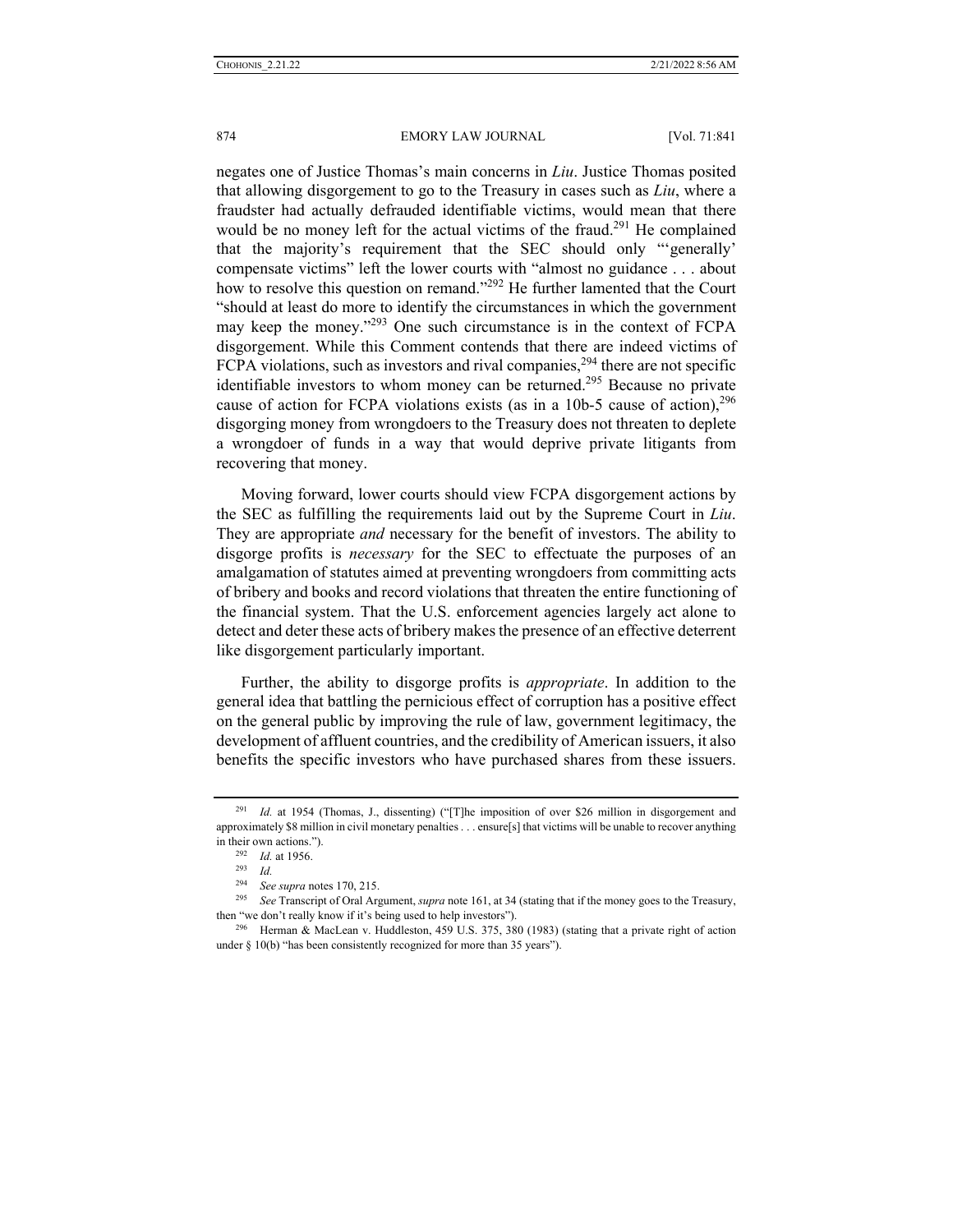The effect the *Kokesh* decision had on the SEC's ability to disgorge funds showed that limiting this remedy harmed the interests of those specific investors who have purchased shares from these issuers.

In addition to being both appropriate and necessary, disgorging funds for violations of the FCPA aligns with equitable principles, whether the lower courts look back to the English Court of Chancery or, more prudently, to modern restatements and writings on equity. Both types of sources demonstrate that one of the central principles of equity is stripping wrongdoers of their ill-gotten gains. Further, Supreme Court precedent shows support for the proposition that the equitable powers of the federal courts are broadened when breaches of fiduciary duties are involved and when the court is seeking to enforce a public right.<sup>297</sup> Both phenomena are present in a case of a FCPA violation leading to disgorgement. Finally, while the principles of equity *generally* require that funds be returned to victims, the fact that FCPA disgorgement efforts do not threaten to deprive wrongdoers of funds that might otherwise go to victims in a private cause of action is strong support for allowing the SEC to continue to disgorge these funds from wrongdoers. To hold otherwise would threaten the entire purpose for which Congress passed the FCPA, SOX, Dodd-Frank, and litany of other related securities legislation.

Despite the argument made in this section that the lower courts can disgorge profits as an equitable remedy in FCPA actions, there is considerable uncertainty about what the lower courts will do.<sup>298</sup> This uncertainty is further compounded by post-*Liu* changes to Section 78u(d), which, while expressly granting the SEC the power to disgorge profits and raising the statute of limitations in some instances, have an uncertain and uneven application for FCPA enforcement actions. The uncertainty caused by these revisions means that the SEC may need to continue to justify disgorgement to the Treasury in some, or even all, instances. These changes and their implications are discussed in Part IV below.

<sup>297</sup> *See* Great-West Life & Annuity Ins. Co. v. Knudson, 534 U.S. 204, 214 n.2 (2002); Porter v. Warner

Holding Co., 328 U.S. 395, 403 (1946). 298 *Compare Liu*, 140 S. Ct. at 1956 (Thomas, J., dissenting) ("[T]his uncertainty is sure to create opportunities for the SEC to continue exercising unlawful power."), *with* Kyle DeYoung, Lex Urban & Wesley Wintermyer, *An Analysis of the Supreme Court's Decision in* Liu v. SEC, HARV. L. SCH. F. ON CORP. GOVERNANCE (July 4, 2020), https://corpgov.law.harvard.edu/2020/07/04/an-analysis-of-the-supreme-courtsdecision-in-liu-v-sec (arguing that unless the SEC can "justify sending disgorged funds to the Treasury," it "would undoubtedly reduce the amount of disgorgement the agency is able to obtain in future enforcement actions").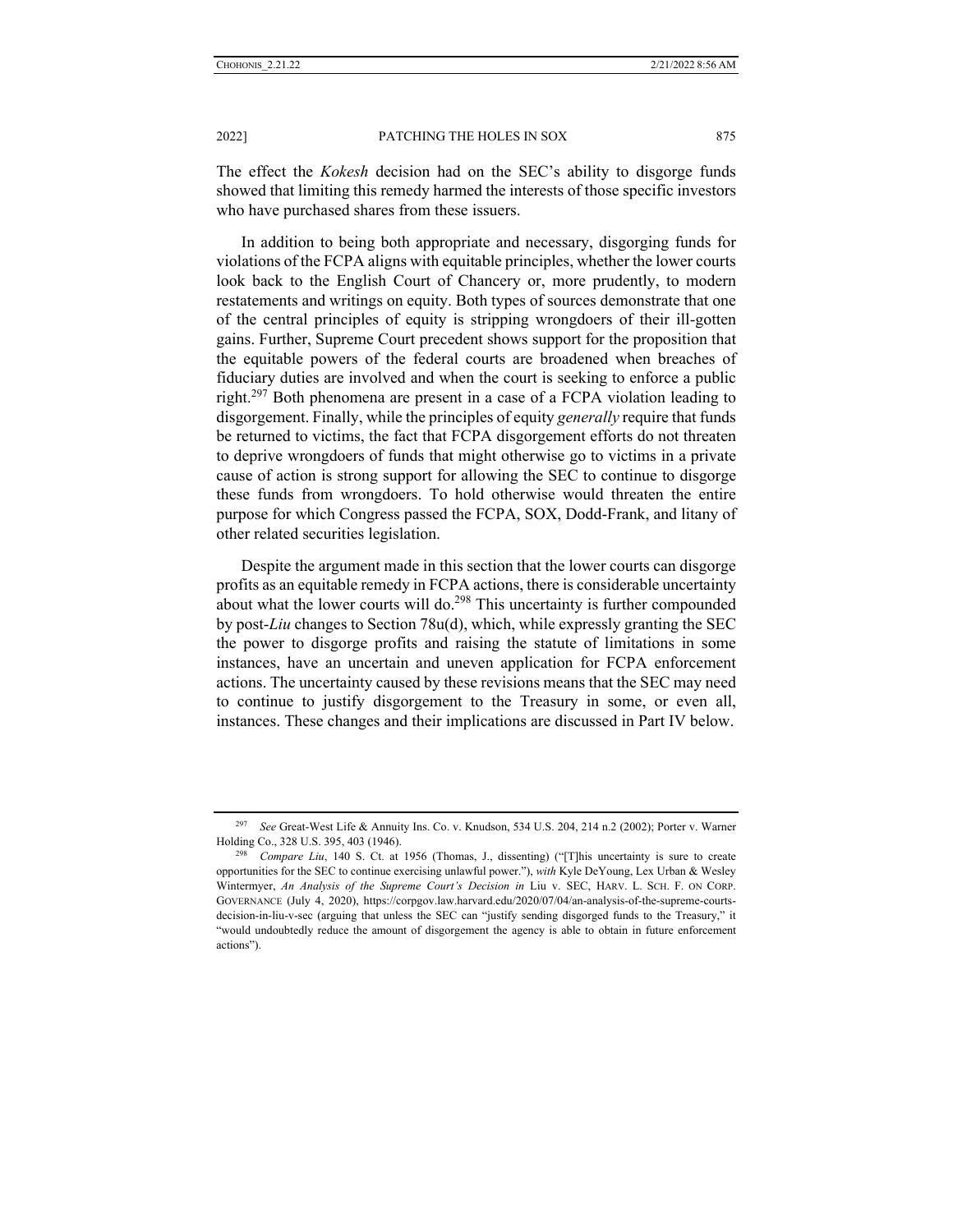## IV. CONGRESS'S GRANT OF EXPRESS AUTHORITY TO DISGORGE CREATES NEW QUESTIONS

The limitations imposed on the SEC by the Court's *Kokesh* and *Liu* decisions had huge impacts on the SEC's ability to disgorge funds and, by extension, to protect investors. In 2019, SEC Chairman Jay Clayton warned that the limitations imposed by *Kokesh*'s statute of limitations requirement "may cause the Commission to forgo up to approximately \$900 million in disgorgement in filed cases, of which a substantial amount potentially could have been returned to retail investors."299 *Kokesh* limited the SEC's ability to rectify "long-running, well-concealed frauds," and Clayton "welcome[ed] the opportunity to work with Congress to address this gap in investor protection."<sup>300</sup> The House of Representatives soon thereafter approved a bill that would have expressly granted the SEC the ability to disgorge funds and increased the statute of limitations for these enforcement actions to fourteen years.<sup>301</sup> Because the bill never made it out of the Senate,<sup>302</sup> the statute of limitations for disgorgement actions remained at five years at the time of *Liu*'s imposition of further limitations on the SEC's ability to disgorge funds as an equitable remedy.<sup>303</sup> Following *Liu*, Clayton again requested Congress's help, emphasizing that disgorgement "is one of the Commission's most important tools" and stressing that "more than \$1 billion in ill-gotten gains" had escaped the SEC's reach since the *Kokesh* decision.304

In the waning days of 2020, Congress finally came to the rescue. Congress modified the language of Section 78u to expressly grant the SEC the power to disgorge funds and raised the statute of limitations to ten years for some—but crucially not all—violations of securities laws.305 The modifications to the SEC's powers, buried on page 1,328 of the unexpectedly politically

<sup>299</sup> Jay Clayton, Chairman, U.S. Sec. & Exch. Comm'n, Keynote Remarks at the Mid-Atlantic Regional Conference (June 4, 2019) (transcript available at https://www.sec.gov/news/speech/clayton-keynote-midatlantic-regional-conference-2019).<br><sup>300</sup> *Id.*<br><sup>301</sup> Investor Protection and Capital Markets Fairness Act, H.R. 4344, 116th Cong. § 2 (2019).

<sup>&</sup>lt;sup>302</sup> Securities Fraud Enforcement and Investor Compensation Act of 2019, S. 799, 116th Cong.<br><sup>303</sup> See Liu, 140 S. Ct. at 1949–50 (explaining how joint and several liability and inclusion of legitimate business expenses could transform an equitable remedy into a punitive one).<br><sup>304</sup> Jay Clayton, Chairman, U.S. Sec. & Exch. Comm'n, Testimony on "Oversight of the Securities and

Exchange Commission" Before the U.S. Senate Committee on Banking, Housing, and Urban Affairs (Nov. 17, 2020) (transcript available at https://www.banking.senate.gov/imo/media/doc/Clayton%20Testimony%2011- 17-202.pdf).<br><sup>305</sup> William M. (Mac) Thornberry National Defense Authorization Act for Fiscal Year 2021, H.R. 6395,

<sup>116</sup>th Cong. § 6501(C)(3) (2020) (enacted).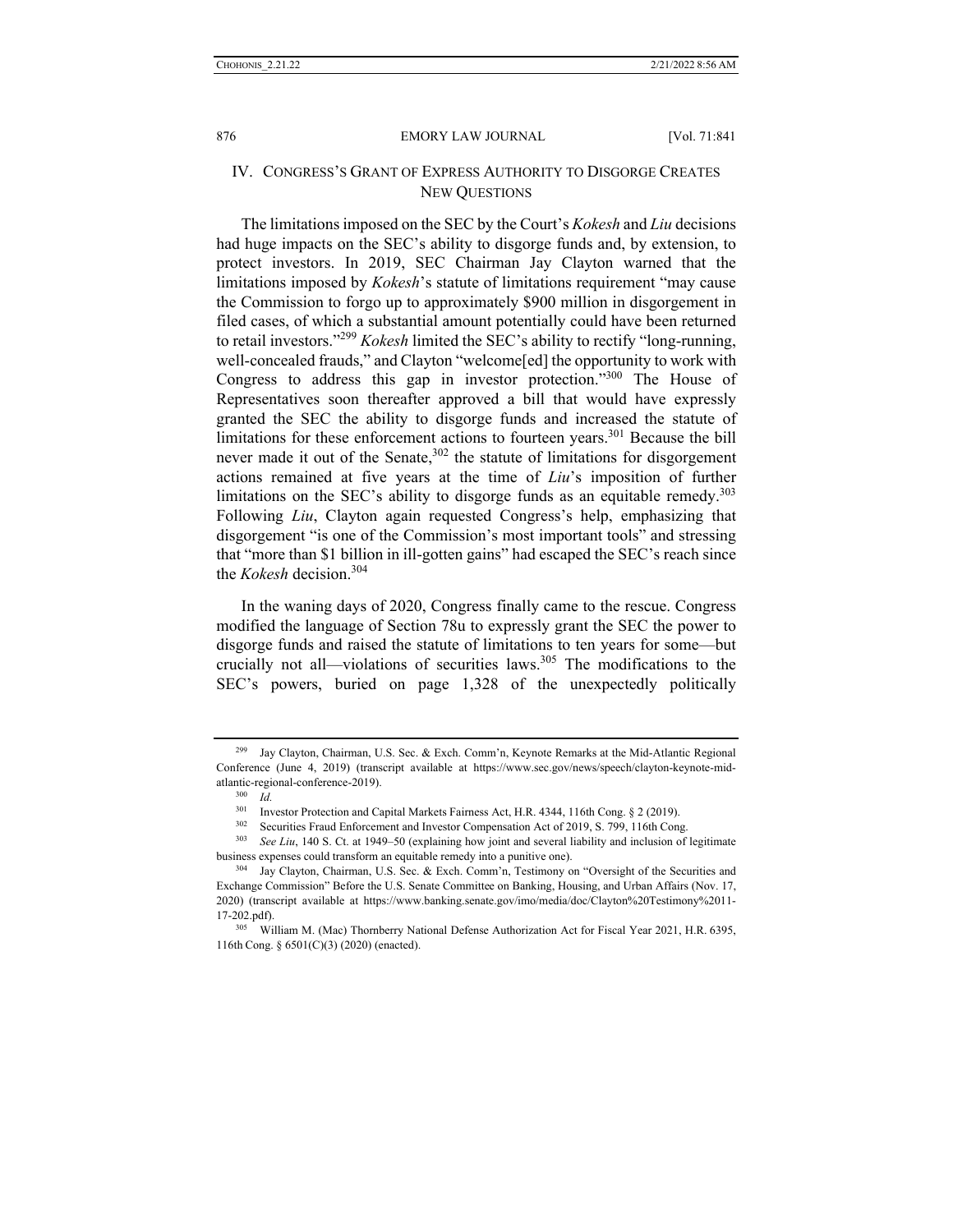contentious<sup>306</sup> \$740.5 billion National Defense Authorization Act (NDAA), arguably frees the SEC from the limitations imposed by *Kokesh* and *Liu*. 307 However, because of the murky language of the bill and the even murkier presence of scienter as an element to be proved in FCPA actions, courts will continue to have a difficult time setting the boundaries for the SEC's power. Section A of this Part explains how the legislation altered the SEC's ability to disgorge profits and how the statute of limitations applies. This section identifies questions raised by these provisions that courts will need to address, particularly as they apply to FCPA enforcement actions. Section B discusses what changes should be included in subsequent revisions to the statute, and argues that the best way of ensuring that SEC enforcement efforts are not overly onerous to suspected wrongdoers is not through the imposition of a short statute of limitations, but rather through sufficient funding of the SEC. This should be done by allowing the agency to fund itself through disgorgement rather than rely on congressional appropriations.

### *A. How the NDAA Alters Section 78u(d)*

The NDAA made two significant changes to Section 78u(d) that are of importance to the SEC's ability to disgorge funds from those who commit violations of the FCPA. First, Section 6501 of the NDAA expressly gives the SEC the ability to disgorge funds from wrongdoers.<sup>308</sup> This express authority to disgorge should be interpreted to allow courts to grant disgorgement free of the limitations imposed by the Court in *Liu*. This will be discussed in Subsection One below. Second, Section 6501 dictates the exact statute of limitations requirements for violations of specific provisions of the act or for violations of securities laws that have a specific element that must be proven.<sup>309</sup> As a result of these changes, whether the SEC has five years or ten years to disgorge funds is dictated by the type of securities law violation that has occurred.<sup>310</sup> This provision will lead to new legal challenges because it does not explicitly point to the FCPA as a provision entitled to a ten-year statute of limitations, and the

<sup>306</sup> President Trump vetoed the bill because it changed the names of military sites named after Confederates and it did not repeal language protecting social media companies' liability protections. The support for the bill was so strong that Congress overrode the veto, the only time an override happened in Trump's presidency. *See* Catie Edmondson, *Senate Overrides Trump's Veto of Defense Bill, Dealing a Legislative Blow*, N.Y. TIMES (Jan. 1, 2021), https://nyti.ms/3o8jSAL. 307 *See Congress Buries Expansion of SEC Disgorgement Authority in Annual Defense Budget*, GIBSON

DUNN (Dec. 18, 2020), https://www.gibsondunn.com/congress-buries-expansion-of-sec-disgorgement-authority-in-

annual-defense-budget/.<br><sup>308</sup> William M. (Mac) Thornberry National Defense Authorization Act § 6501(a)(1)(A).<br><sup>309</sup> *Id* 

<sup>310</sup> *Id.*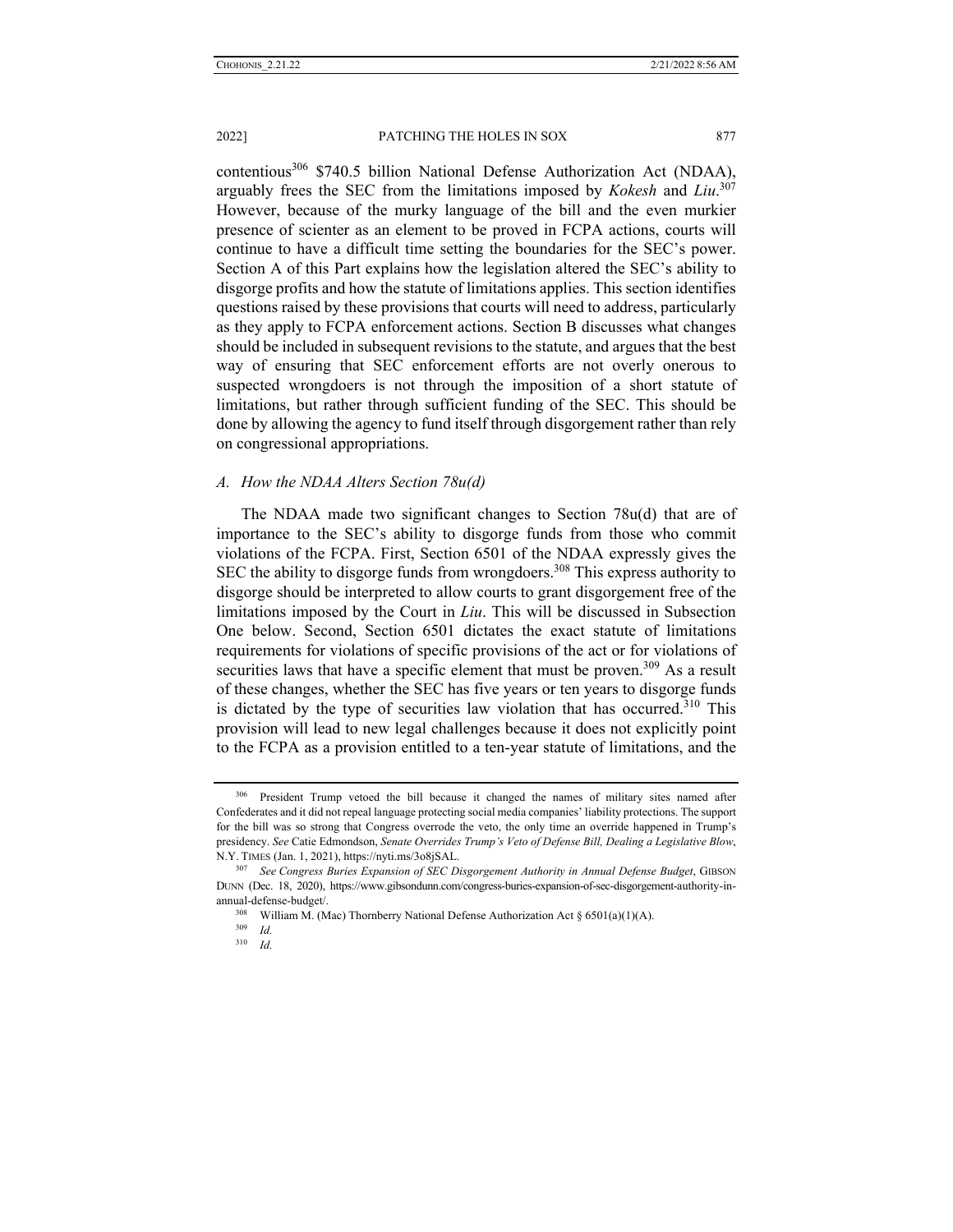existence of scienter as an element in FCPA actions is variable and uncertain. These changes are discussed in Subsection Two below.

## *1. Section 78u(d) Now Allows the SEC to Disgorge Funds Which May Free It of* Liu*'s Restrictions*

In *Liu*, the SEC argued that Congress, aware that the SEC had been disgorging funds as an equitable measure since the time of *Texas Gulf*, impliedly meant to allow the agency to continue using this remedy by including the phrase "any equitable relief" in Section  $78u(d)(5)$ .<sup>311</sup> As discussed above, <sup>312</sup> the Supreme Court soundly rejected the idea, reasoning that because the statute referenced "a remedy grounded in equity," the disgorgement remedy must have been available in courts of equity and must contain the limitations "that equity typically imposes."313 Section 6501 of the NDAA quickly and expressly made clear that whatever Congress's position was prior to the *Liu* decision about whether the SEC could seek and courts could grant disgorgement, Congress certainly condoned the practice now.

First, the title of Section 78u(d)(3) was changed from "Money penalties in civil actions" to "Civil money penalties and authority to grant disgorgement."314 Importantly, the bill added a new provision—paragraph  $(7)$ .<sup>315</sup> This paragraph reads as follows: "In any action or proceeding brought by the Commission under any provision of the securities laws, the Commission may seek, and any Federal court may order, disgorgement."<sup>316</sup> The bill also explicitly granted courts jurisdiction to "require disgorgement under paragraph (7) of any unjust enrichment by the person who received such unjust enrichment as a result of such violation."<sup>317</sup> While the Supreme Court in *Liu* held that disgorgement would be allowed as an equitable remedy,  $318$  albeit with some limitations, the SEC can now point to express statutory authority to disgorge funds from those who unjustly enriched themselves through violations of securities laws such as

<sup>311</sup> *See* Brief for Respondent, *supra* note 153, at 10 (arguing that given Congress's subsequent enactment of "five separate statutes that referred to or relied on the availability of disgorgement in civil suits brought by the SEC," "it is implausible to suggest that the sweeping phrase 'any equitable relief' was intended to *withhold*

the equitable remedy of disgorgement").<br>
<sup>312</sup> See supra Part II.C.<br>
<sup>313</sup> Liu, 140 S. Ct. at 1947.<br>
<sup>314</sup> William M. (Mac) Thornberry National Defense Authorization Act § 6501(a)(1)(A) (i)–(ii).<br>
<sup>315</sup> Id. § 6501(a)(3).

<sup>317</sup> *Id.* § 6501(a)(1)(B)(ii). The new statute also explained that these funds could not be used to pay attorney fees. See id. § 6501(a)(2) (changing § 78u(d)(4) to include funds disgorged under the new § 78u(d)(7) provision).<br><sup>318</sup> See Liu, 140 S. Ct. at 1940 (holding "that a disgorgement award that does not exceed a wrongdoer's

net profits . . . is equitable relief permissible under § 78(d)(5)").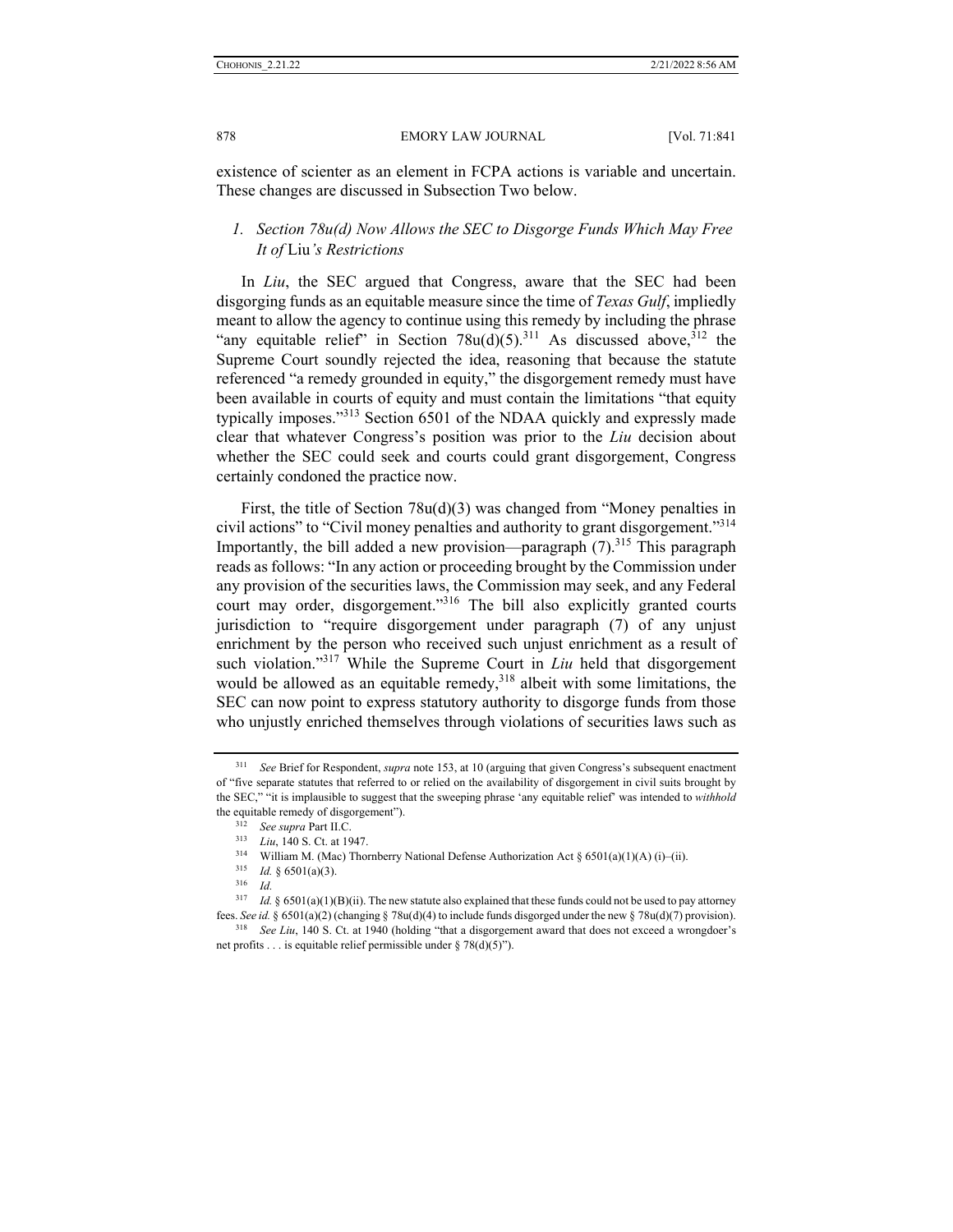the FCPA. Whether this express authority frees the SEC from the limitations on disgorgement imposed by the *Liu* decision is an open question.<sup>319</sup>

Although the legislative changes to Section 78u(d) expressly allowing disgorgement are better than leaving it to the lower courts to determine when it is "appropriate or necessary" for the SEC to disgorge funds from wrongdoers, the way in which the statute was drafted invites new headaches for the SEC and lower courts. A crucial question to be answered is whether the express grant of authority to disgorge means the SEC no longer has to abide by the constraints placed on this remedy by the Supreme Court's *Liu* holding.320 Recall that when the SEC pursued disgorgement under Section 78u(d)(5) as "equitable relief that may be appropriate or necessary for the benefit of investors,"<sup>321</sup> the central holding of *Liu* was that the SEC had to abide by equitable principles to avoid transforming the remedy into a penalty.<sup>322</sup> Under  $Liu$ , it would be equitable to deprive a wrongdoer of their unjust enrichment, but it would not be equitable to find them to be jointly and severally liable for the profits of another wrongdoer.<sup>323</sup> It would be equitable to deprive them of their profits, but, in doing so, legitimate expenses must be deducted from the disgorgement penalty.<sup>324</sup> Finally and most importantly for FCPA actions, the Court suggested that it might not be equitable if the disgorged profits were sent to the Treasury rather than to victims.325

The new language grants the SEC express authority to disgorge profits but does not clarify whether the SEC is free from the limitations imposed by the *Liu*  decision.<sup>326</sup> On the one hand, the SEC is likely to be emboldened by the express permission to disgorge profits from those who unjustly enrich themselves.<sup>327</sup>

<sup>319</sup> *See Congress Buries Expansion of SEC Disgorgement Authority in Annual Defense Budget*,*supra* note 307 (stating it is unclear whether courts would "eschew the equitable limitations placed on disgorgement in *Liu*").  $rac{320}{ }$ 

<sup>320</sup> See Liu, 140 S. Ct. at 1940.<br>
321 15 U.S.C. § 78u(d)(5) (2018).<br>
322 See Liu, 140 S. Ct. at 1942; see supra Part II.C.<br>
323 See Liu, 140 S. Ct. at 1945.<br>
324 See id. at 1945–46.<br>
326 See Congress Buries Expansion of S 307 ("If Congress . . . wanted to free the SEC from all equitable limitations identified in *Liu*, it could have said so explicitly."); Matthias Kleinsasser & Toby M. Galloway, *Four Things You Need to Know About the Extended Limitations Period for SEC Disgorgement*, NAT'L L. REV. (Jan. 6, 2021), https://www.natlawreview.com/article/four-things-you-need-to-know-about-extended-limitations-period-secdisgorgement ("Do *Liu*'s restrictions on disgorgement still apply? The safer position is yes, but expect to see

litigation over this issue as well."). 327 *See* Kevin R. Edgar, Teresa Goody Guillén, Bari R. Nadworny & Michelle N. Tanney, *Congress Gives*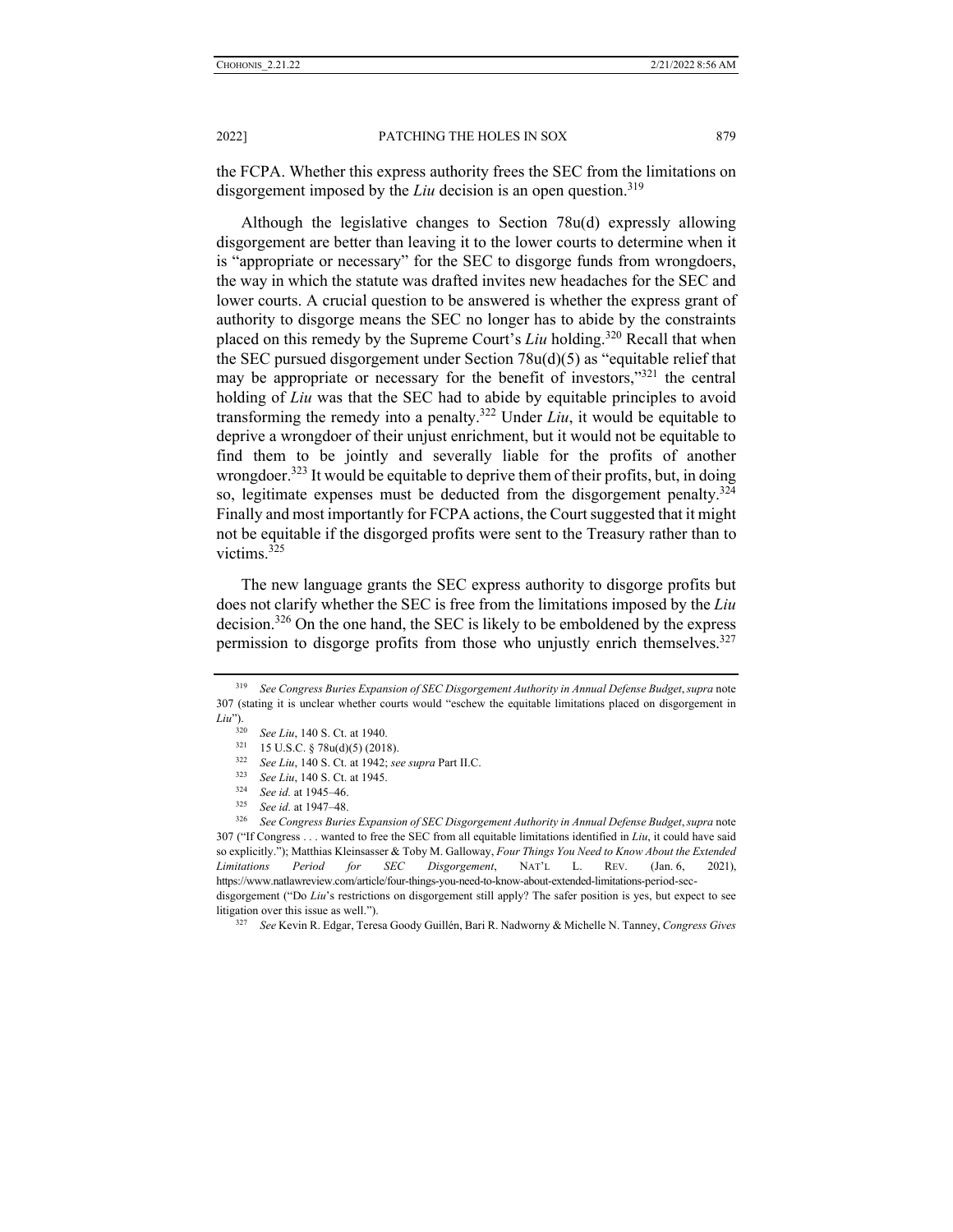The Commission will likely argue that the addition of Section  $78u(d)(7)$  in a paragraph separate from the equitable remedies of Section 78u(d)(5) means the disgorgement remedy is no longer an equitable one, and therefore does not have to abide by those limitations.<sup>328</sup> The express change to Section 78u(d)(3)(A) granting district courts the jurisdiction to require disgorgement "of any unjust enrichment by the person who received such unjust enrichment"<sup>329</sup> implies that Congress meant to follow *Liu*'s lead in prohibiting joint and several liability.<sup>330</sup> Similarly, the exclusion of the phrase "for the benefit of investors" from Section 78u(d)(7)'s express granting of disgorgement powers could be read to allow disgorged moneys to go to the Treasury, as in the case of FCPA violations.<sup>331</sup> On the other hand, the bill could be interpreted to not "explicitly undercut any of the limitations that the Court imposed in *Liu*."332 This uncertainty is further compounded by the fact that the new provisions do not explicitly define disgorgement,<sup>333</sup> once again leaving it to the courts to determine what this term actually means.<sup>334</sup> Because FCPA disgorgement awards are sent to the Treasury rather than to wronged investors,  $335$  whether these new provisions shed the limitations imposed by the *Liu* decision is crucial.

Despite the uncertainty, courts should interpret the new Section 78u(d)(7) provision to allow the SEC to disgorge funds to the Treasury in FCPA actions. *Liu* was a source of congressional discontent and influenced the creation of these

levels."). 328 *See Defense Bill to Expand SEC Powers and Authority*, JONES DAY: INSIGHTS (Dec. 2020), https://www.jonesday.com/en/insights/2020/12/defense-bill-to-expand-sec-powers-and-authority.<br><sup>329</sup> 15 U.S.C. § 78u(d)(3)(A) (2018) (emphasis added).<br><sup>330</sup> *Defense Bill to Expand SEC Powers and Authority, supra* note 328

awards to the U.S. Treasury "for the benefit of investors"). 332 *Congress Seeks to Amend Securities Laws on Disgorgement*, KRAMER LEVIN (Dec. 22, 2020), https://

www.kramerlevin.com/en/perspectives-search/congress-proposes-to-amend-securities-laws-to-underscoreavailability-of-disgorgement-in-sec-federal-court-actions-and-to-extend-limitations-period-for-disgorgement-

in-fraud-actions-to-10-years.html.<br><sup>333</sup> 15 U.S.C. § 78u(d)(4) (2018).<br><sup>334</sup> The Court in *Liu* pointed to possible definitions, including "[r]estitution measured by the defendant's wrongful gain" or an "[a]ccounting hold[ing] the defendant liable for his profits." Liu v. SEC, 140 S. Ct. 1936, 1943 (2020) (citations omitted). *But see id.* at 1953 (Thomas, J., dissenting) ("The term disgorgement itself invites abuse because it is a word with no fixed meaning."). 335 *See* Transcript of Oral Argument, *supra* note 161, at 34–35.

*SEC Game-Changing 10-Year Statute of Limitations for Disgorgement and Statutory Authority to Obtain Disgorgement in Federal Court*, BAKERHOSTETLER (Dec. 12, 2020), https://www.bakerlaw.com/alerts/ congress-gives-sec-game-changing-10-year-statute-of-limitations-for-disgorgement-and-statutory-authority-toobtain-disgorgement-in-federal-court ("The NDAA . . . will override doubts as to the Commission's ability to go after wrongdoers' ill-gotten gains."); *see also Congress Buries Expansion of SEC Disgorgement Authority in Annual Defense Budget*, *supra* note 307 ("If enacted, the NDAA will likely embolden the SEC on numerous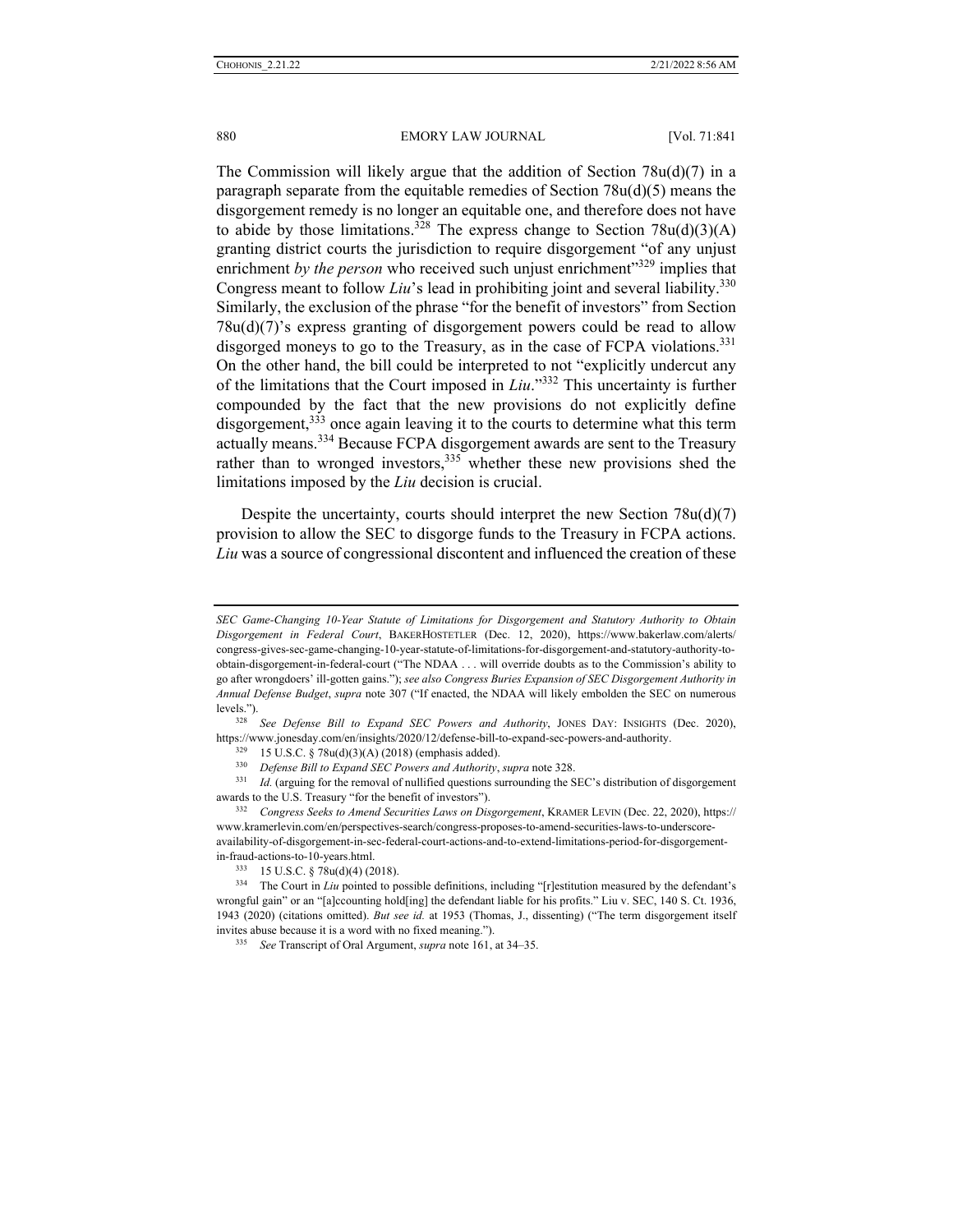new provisions.336 Committee discussion about a prior version of Section 6501337 shows that Congress intended to restore to the SEC its pre-*Liu* disgorgement tools,<sup>338</sup> which had been used frequently in high publicity FCPA actions.339 By specifically and expressly granting the power to disgorge profits for violations of securities laws, Congress meant to free this remedy from "the limitations upon its availability that equity typically imposes."340 While the Court in *Liu* rejected the notion that subsequent changes to securities law could "legislative[ly] reenact[]"<sup>341</sup> the disgorgement remedy to be broader than equity allowed,342 the quick and clear response of Congress to the *Liu* holding, as well as the omission from Section  $78u(d)(7)$  of any mention of equity or "benefit of investors," should free the SEC from these limitations. Furthermore, this Comment argues that, even if the courts were to view disgorgement as beholden by the limitations of equity, disgorgement to the Treasury in FCPA actions is both "appropriate and necessary"<sup>343</sup> and consistent with equitable principles.<sup>344</sup> Therefore, such disgorgement should still be allowed, provided ordered disgorgement abides by the other restrictions laid out in *Liu*.

*Actions*, FCPA PROFESSOR (Apr. 20, 2020, 12:06 AM), https://fcpaprofessor.com/sec-collected-approximately-4-6-billion-disgorgement-fcpa-enforcement-actions/ ("[S]ince [2004] the SEC has secured approximately \$4.6 billion in disgorgement . . . .").<br><sup>340</sup> Liu v. SEC, 140 S. Ct. 1936, 1947 (2020) (quoting Great-West Life & Annuity Ins. Co. v. Knudson,

<sup>336</sup> *See Congress Seeks to Amend Securities Laws on Disgorgement*, *supra* note 332 ("The NDAA's securities law amendments are a partial response to *Kokesh* and *Liu*."). 337 *See* Press Release, Ben McAdams, Rep., U.S. House of Representatives, McAdams' Bipartisan Bills

to Combat Money-Laundering, Human Trafficking and Investment Scams Included in Defense Policy Bill (Dec. 9, 2020), (available at https://www.legistorm.com/stormfeed/view\_rss/1688599/member/3280/title/ mcadams-bipartisan-bills-to-combat-money-laundering-human-trafficking-and-investment-scams-included-indefense-policy-bill.html). 338 *See* 165 CONG. REC.184, H8930 (daily ed. Nov. 18, 2019) (statement of Rep. Al Green) (stating the

bill would "ensure that the SEC has the tools it needs to hold bad actors accountable" and "the SEC does indeed have disgorgement authority"). 339 *See* Mike Koehler, *The SEC Has Collected Approximately \$4.6 Billion in Disgorgement in FCPA* 

<sup>534</sup> U.S. 204, 211 n.1 (2002)). 341 *See* Gabaldon, *supra* note 102, at 1645 ("[W]hen a reenacted statute fails to change the prevailing

administrative or judicial interpretation of some earlier version of that statute, the interpretation is legislatively endorsed."). 342 *See Liu*, 140 S. Ct. at 1947 (rejecting the prior construction principle because of the uncertain scope of

the disgorgement remedy); *cf.* Angel Reyes & Benjamin Hunter, *Does the FTC Have Blood on Its Hands? An Analysis of FTC Overreach and Abuse of Power After* Liu, 68 BUFF. L. REV. 1481, 1484 (2020) (arguing that *Liu* "underscores that the Court will no longer allow federal agencies to expand their powers beyond those specifically granted by Congress"). 343 *See supra* Part III.A. 344 *See supra* Part III.B.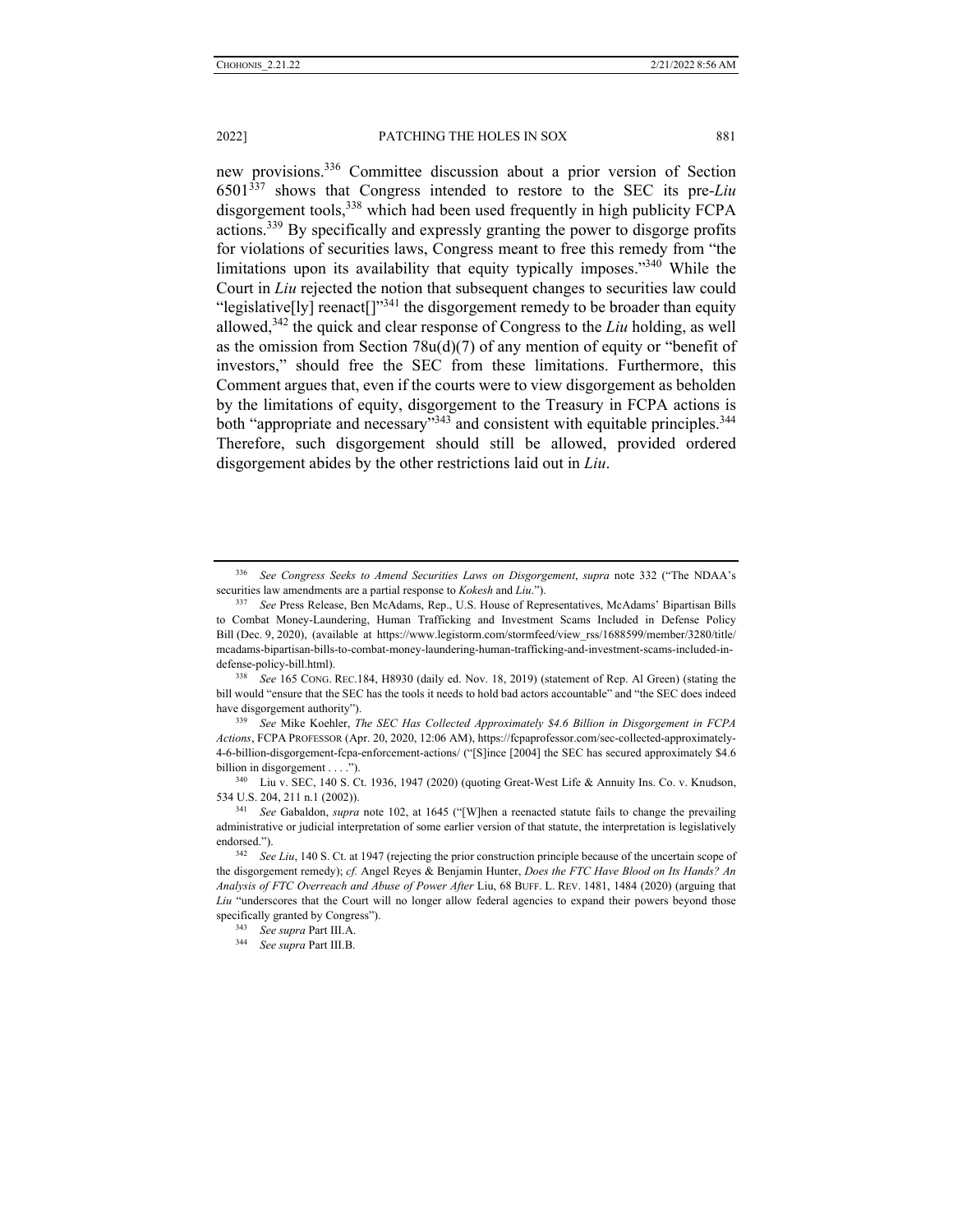## *2. Section 78u(d)'s Statute of Limitations Guidelines Will Create Confusion for FCPA Enforcement*

In addition to addressing the Court's holding in *Liu*, Congress also took aim at the *Kokesh* decision in Section 6501. Recall that in *Kokesh*, the Court held that for the purposes of statute of limitations analysis, disgorgement under Section 78u(d) was a penalty and, therefore, must abide by a five-year statute of limitations restriction.<sup>345</sup> While it could be argued that disgorgement that abided by the *Liu* limitations was no longer a penalty, and therefore not restricted by the *Kokesh* imposed statute of limitations requirement,<sup>346</sup> Congress made the issue a moot point by expressly laying out a statute of limitations framework for securities provisions in Section 6501.

Section 6501 lays out specific statute of limitations ranges for efforts by the SEC to disgorge funds under the new provision, Section  $78u(d)(7)$ , by adding another new provision, Section 78u(d)(8). Section 78u(d)(8) establishes a baseline statute of limitations for disgorgement actions of five years.<sup>347</sup> Section 78u(d)(8) then increases the statute of limitations period to ten years for violations of three specific securities laws.348 None of these specified securities laws pertains to the FCPA.<sup>349</sup> Additionally, the new provision increases the statute of limitations to ten years for violations of securities laws that include scienter as a requisite element to be proved. $350$  Finally, the new provision of Section 78u(d) also provides that when the commission seeks a claim for an equitable remedy under Section 78u(d)(5), the statute of limitations period will also be ten years.<sup>351</sup>

The fact that FCPA violations are often well concealed means a long statute of limitations period is key to ensuring that those who commit acts of foreign

<sup>345</sup> *See supra* Part II.B. 346 *See* Andrew N. Vollmer, What Remains of *Kokesh* After *Liu*? 3 (June 26, 2020) (unpublished manuscript) (on file at https://ssrn.com/abstract=3636505) (arguing *Liu* overrode *Kokesh*). 347 *See* National Defense Authorization Act, Pub. L. No. 116-283, § 6501(a)(3), 134 Stat. 3388, 3416

<sup>(2020) (&</sup>quot;The Commission may bring a claim for disgorgement under paragraph (7) . . . (i) not later than 5 years after the latest date of the violation that gives rise to the action or proceeding in which the Commission seeks the claim occurs . . . .").<br><sup>348</sup> 15 U.S.C. § 78u(d)(8)(A)(ii)(I)-(III) (2018) ("[N]ot later than 10 years after the latest date of the

violation that gives rise to the action or proceeding in which the Commission seeks the claim ....").<br><sup>349</sup> *Id.* § 78j(b); *id.* § 77q(a)(1); *id.* § 80b-6(1).<br><sup>350</sup> *See id.* § 78u(d)(8)(A)(ii)(IV) ("[A]ny other provisi

established."). 351 *See id.* § 78u(d)(8)(B).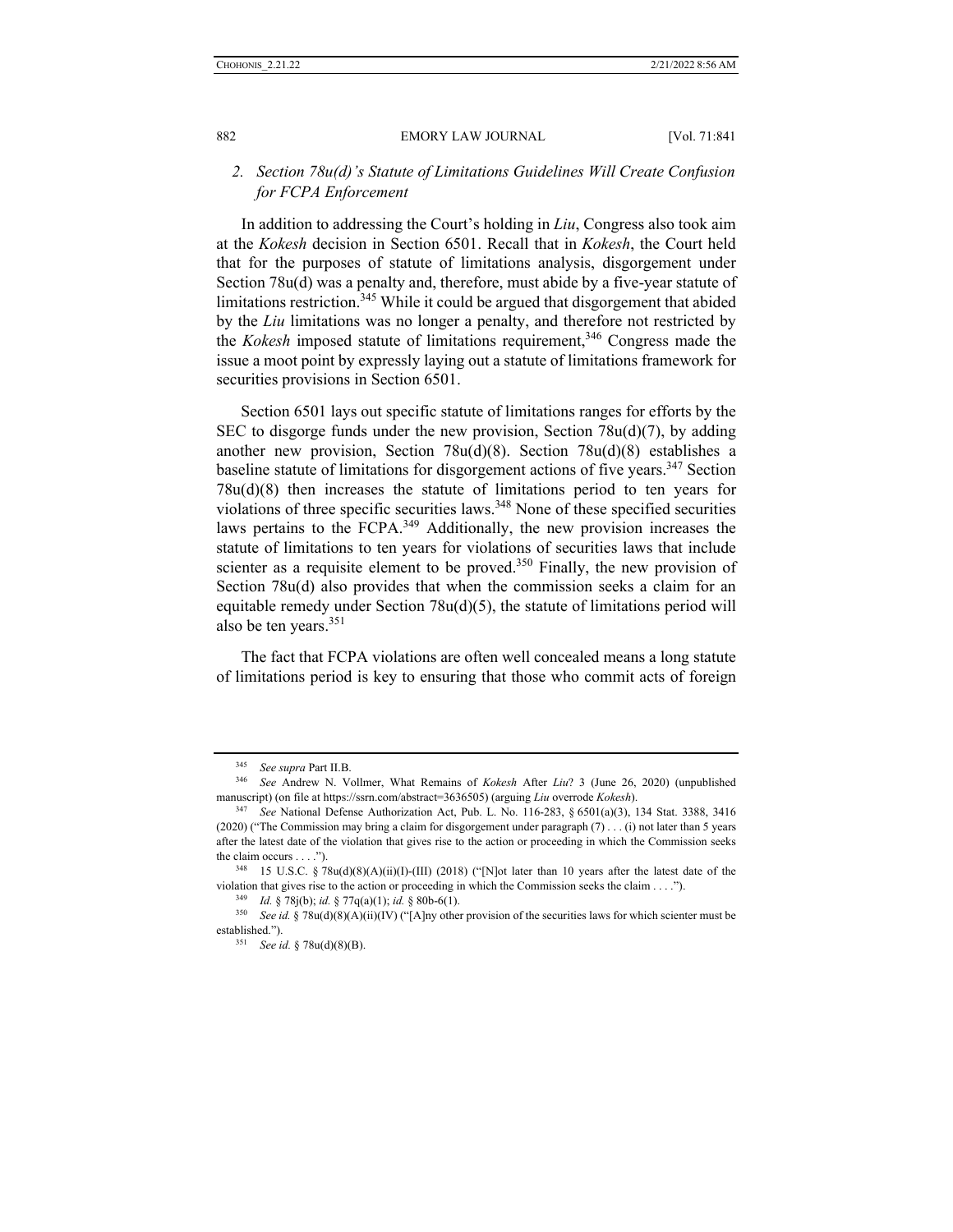bribery are not able to evade disgorgement of their ill-gotten gains.<sup>352</sup> A ten-year statute of limitations period would be especially desirable for these actions. However, given that the FCPA is not one of the specified securities laws that triggers the longer limitations period, the SEC may only be able to seek this longer period for FCPA enforcement actions that require scienter to be established.<sup>353</sup> Here, the complexity of the FCPA will create some uncertainties that the lower courts will have to untangle because whether scienter is required depends on which provision of the FCPA is violated.

The Supreme Court has defined scienter both as "intent to deceive, manipulate, or defraud<sup>3354</sup> and as requiring a "degree of knowledge sufficient to 'make a person legally responsible for the consequences of his or her act or omission.<sup>"355</sup> Whether the SEC must prove scienter in enforcing FCPA actions is complicated<sup>356</sup> and will create issues for courts as they determine whether to apply the baseline five-year statute of limitations period or the longer ten-year period. First, for an issuer or agent of an issuer to be civilly liable for violating the anti-bribery provision of the FCPA, which prohibits giving "anything of value" to "any foreign official" to secure business, it must be done "corruptly."<sup>357</sup> While the statute does not define "corruptly,"<sup>358</sup> at least three circuit courts have defined "corruptly" as requiring the sort of intent that the courts view as "scienter,"<sup>359</sup> and therefore this provision would trigger the tenyear statute of limitations period.<sup>360</sup> To be liable under the anti-bribery provisions for bribes to a third party rather than directly to a foreign official, the government must show that the briber acted "while knowing that all or a portion" of the bribe would go to a foreign official in order to obtain business.<sup>361</sup> Unlike

<sup>352</sup> Velikonja, *supra* note 59, at 414. ("FCPA cases frequently include violations that are . . . entirely outside the limitations period . . . .").<br>
<sup>353</sup> 15 U.S.C. § 78u(d)(8)(A)(ii)(IV).<br>
<sup>354</sup> Ernst & Ernst v. Hochfelder, 425 U.S. 185, 193 (1976).<br>
<sup>355</sup> Rehaif v. United States, 139 S. Ct. 2191, 2195 (2019) (citation omitt

BLOOMBERG FIN. L.P. (Apr. 1, 2009), https://www.gibsondunn.com/navigating-the-fcpas-complex-scienterrequirements/ ("The question of what level of knowledge and intent is necessary to violate the FCPA is a complicated one . . . .").<br><sup>357</sup> 15 U.S.C. § 78dd-1(a)(1) (2018).<br><sup>358</sup> Legislative history does indicate that this term implied scienter. S. REP. NO. 95–114, at 10 (1977) ("The

word 'corruptly' connotes an evil motive or purpose, an *intent* to wrongfully influence the recipient." (emphasis added)). 359 *See* United States v. Kay, 513 F.3d 461, 464 (5th Cir. 2008) (holding that jury instructions that stated

an act is done "corruptly" if it is "done voluntarily and intentionally" were appropriate); Stichting Ter Behartiging v. Schreiber, 327 F.3d 173, 183 (2d Cir. 2003); United States v. Liebo, 923 F.2d 1308, 1312 (8th Cir. 1991). 360 15 U.S.C. § 78u(d)(8)(A)(ii)(IV). 361 *Id.* § 78dd-1(a)(3).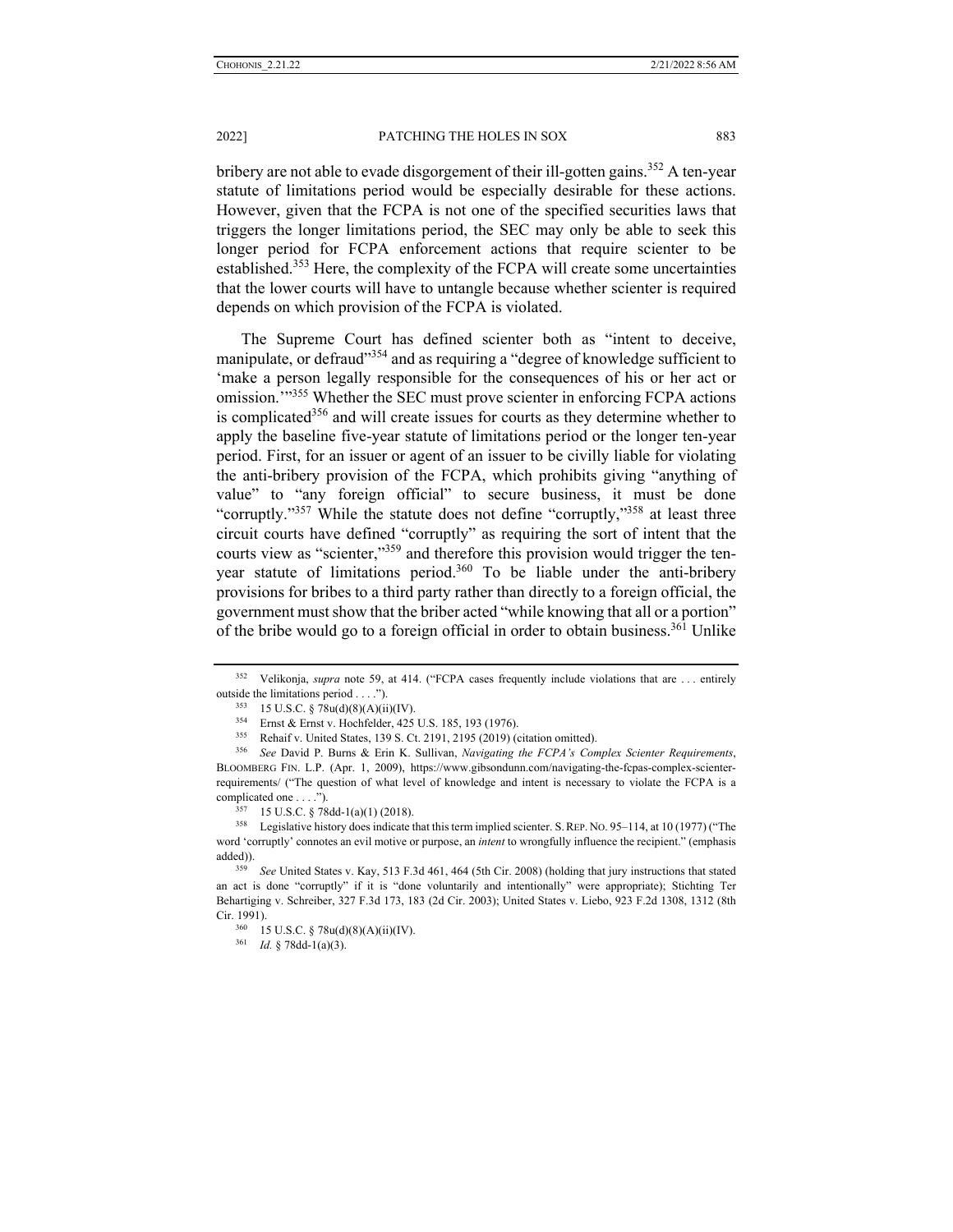884 EMORY LAW JOURNAL [Vol. 71:841]

"corruptly," the statute does define "knowing."<sup>362</sup> A person is "knowing" if they are aware that they are engaging in the conduct, that the circumstance exists,  $363$ or if they have a firm belief that the circumstance exists.<sup>364</sup> Further, to prevent a "head-in-the sand" type situation where a bribe-giver tries to remain willfully ignorant that his bribe will end up in the hands of a foreign official,  $365$  a person is also knowing if they "are aware of the high probability of the existence of such circumstance."<sup>366</sup> Because payments to third parties must be both "corrupt" and "knowing," the SEC would be required to prove scienter to disgorge funds from wrongdoers, which would trigger the ten-year statute of limitations.<sup>367</sup>

Second, whether scienter exists for violations of the accounting provisions is more complex. Issuers must abide by the "books and records" provision, which states that the issuer "shall make and keep books, records, and accounts, which, in reasonable detail, accurately and fairly reflect the transactions and dispositions of the assets of the issuer."368 There is no knowledge or intent requirement for violations of this provision, so the provision creates strict liability for issuers.<sup>369</sup> Accordingly, the SEC would not need to establish scienter to disgorge funds from an issuer who violates this provision,  $370$  and therefore the statute of limitations for these actions would only be five years.

However, it gets more difficult to ascertain whether the SEC has five years or ten years to disgorge profits from persons, like Garth Peterson,  $371$  who are accused of violating the FCPA's internal control provisions. The provision reads that "[n]o person shall *knowingly* circumvent or *knowingly* fail to implement a system of internal accounting controls or *knowingly* falsify any book, record, or account described in paragraph  $(2)$ ."<sup>372</sup> Because the SEC must establish knowledge—that is, scienter—it would have ten years to disgorge funds<sup>373</sup> from those such as Peterson who circumvented internal controls by misrepresenting

<sup>&</sup>lt;sup>362</sup> *Id.* § 78dd-1(f)(2)(A).<br><sup>363</sup> *Id.* § 78dd-1(f)(2)(A)(i).<br><sup>364</sup> *Id.* § 78dd-1(f)(2)(A)(ii).<br><sup>365</sup> Burns & Sullivan, *supra* note 356.<br><sup>366</sup> 15 U.S.C. § 78dd-1(f)(2)(B).<br><sup>367</sup> *But cf.* Burns & Sullivan, *supra* no be required to pay fines for downstream violations of the FCPA by agents despite an absence of knowledge or intent by the corporation).<br><sup>368</sup> 15 U.S.C. § 78m(b)(2)(A).<br><sup>369</sup> Burns & Sullivan, *supra* note 356.<br><sup>370</sup> Further, issuers are often held liable for the violations of subsidiaries. *See id.*<br><sup>371</sup> *See supra* Introductio

<sup>371</sup> *See supra* Introduction. 372 15 U.S.C. § 78m(b)(5) (emphasis added). 373 *Id.* § 78u(d)(8)(A)(II).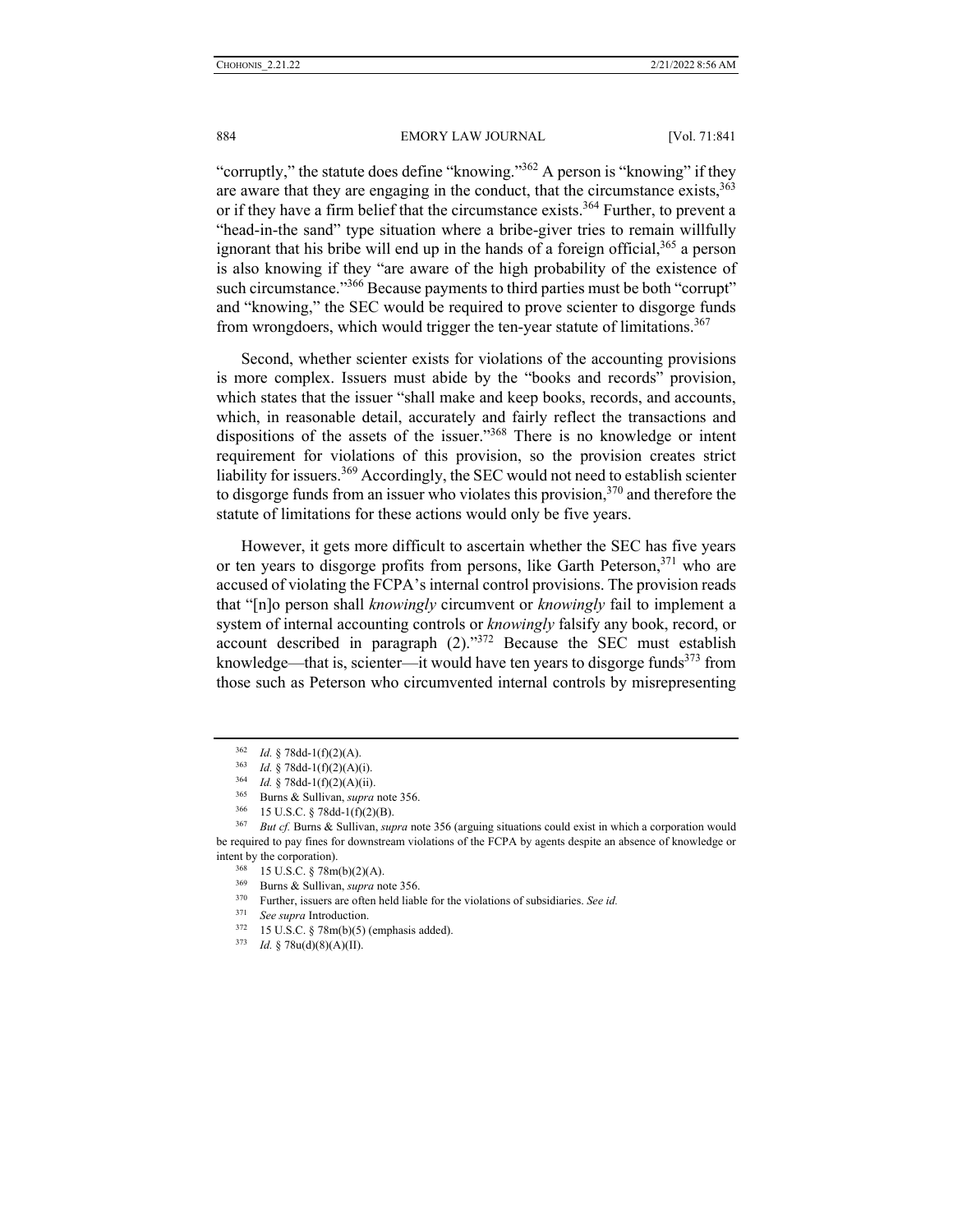or failing to disclose bribes.<sup>374</sup> Those who failed to implement accounting controls would, likewise, be subject to the ten-year statute of limitations. However, for those who *falsify* books or records in contravention of the FCPA, an SEC regulation has essentially done away with the scienter requirement.<sup>375</sup> Rather than intent, courts will look to the reasonableness of the person's behavior to analyze whether they should be held liable for the falsification of records.376 For example, in the Peterson case, if a Morgan Stanley officer signed off on the misappropriated payments to Peterson, then whether the officer was liable for falsification of records would likely have been judged based on whether those actions were reasonable.<sup>377</sup> Here, because the statute says there is a scienter requirement but an SEC regulation says there is not, whether courts would impose a five-year or ten-year limitations period is an open question. This could lead to an arguably absurd outcome, where those who circumvent the accounting provisions are subject to a ten-year statute of limitations period while those who falsify these records or even fail to keep records at all are subject to a shorter, five-year period.

This raises a tangential but important third question: If the SEC is faced with a situation in which it is limited by the five-year statute of limitations, but is seeking to disgorge profits from a wrongdoer who has received ill-gotten gains outside of that limitation period, can it still use disgorgement as an equitable remedy under Section 78u(d)(5)? Under the new provision of Section 78u(d)(8)(B), "[t]he Commission may seek a claim for *any* equitable remedy, including for an injunction or for a bar, suspension, or cease and desist order, not later than ten years after the latest date on which a violation that gives rise to the claim occurs."<sup>378</sup> While the new provisions of Section 78u(d)(7) do provide express statutory authority for the SEC to seek disgorgement for securities violations,<sup>379</sup> this does not change the fact that the central holding of *Liu* was that "a disgorgement award that does not exceed a wrongdoer's net profits and is awarded for victims is equitable relief permissible under

<sup>&</sup>lt;sup>374</sup> Complaint at 14, SEC v. Peterson, 2012 WL 1440462 (E.D.N.Y. Apr. 25, 2012) (No. 12CV02033).<br><sup>375</sup> Falsification of Accounting Records, 17 CFR 240.13b2–1 (2017) ("No person shall directly or

indirectly, falsify or cause to be falsified, any book, record or account subject to section 13(b)(2)(A) of the Securities Exchange Act.").<br><sup>376</sup> *See* SEC v. Softpoint, Inc., 958 F. Supp. 846, 866 (S.D.N.Y. 1997) ("There is no scienter requirement;

liability is predicated on 'standards of reasonableness.'"). 377 *See id.*; *see also* SEC v. Hilger, No. 06-10012-JGD, 2008 U.S. Dist. LEXIS 123745, at \*17 (D. Mass.

June 11, 2008) (holding that to establish liability for falsifying books the SEC must prove the defendant "falsified or caused to be falsified" the books and that they "acted unreasonably in doing so"). <sup>378</sup> 15 U.S.C. § 78u(d)(8)(B) (emphasis added). <sup>379</sup> *Id.* § 78u(d)(7).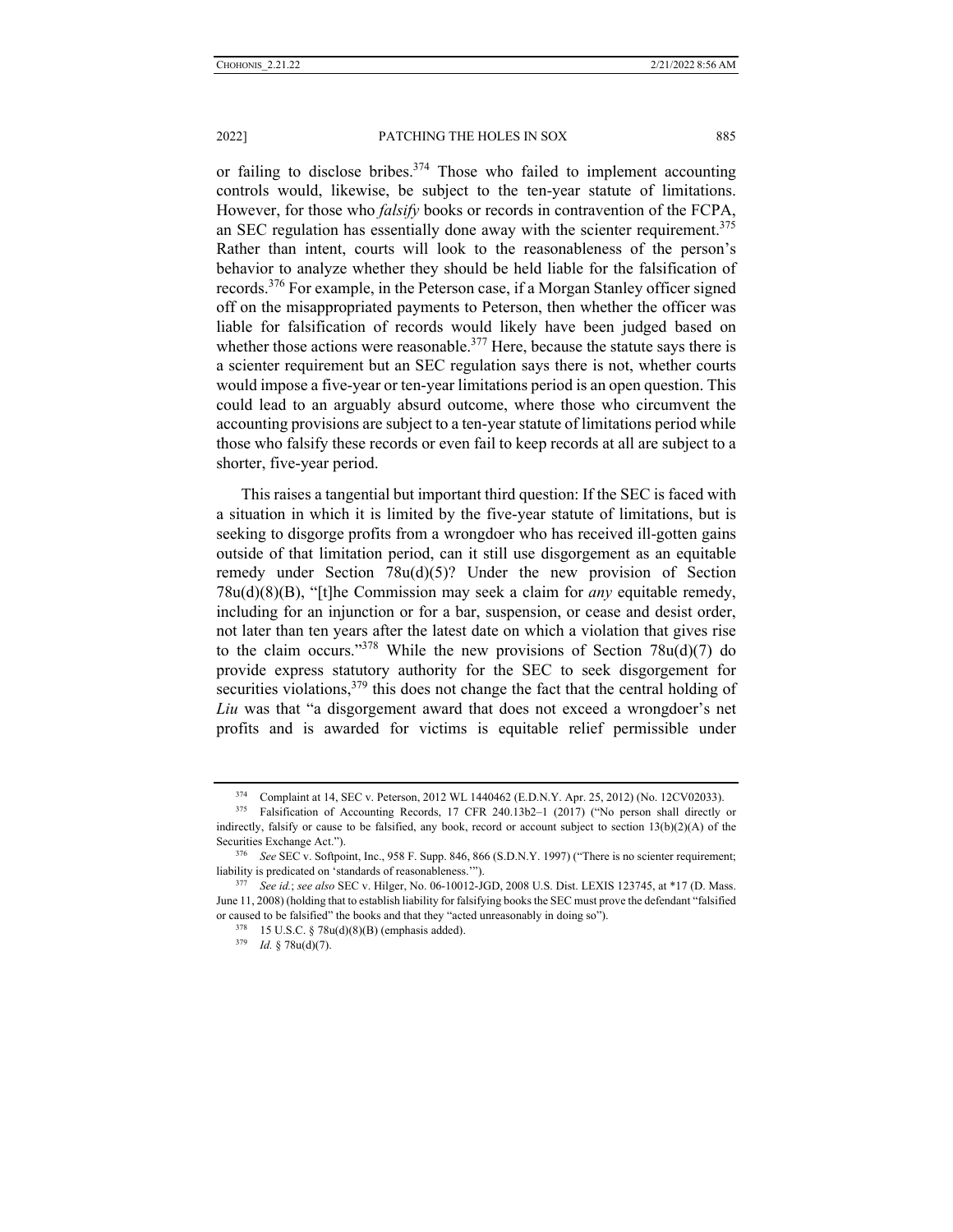§ 78u(d)(5)."380 Congress was aware of the *Liu* holding, and the decision to include the term "any" in Section  $78u(d)(8)(B)$  could be read to allow a longer statute of limitations for disgorgement remedies that still abided by the *Liu*  limitations. While courts will only grant equitable remedies when legal remedies are inadequate, $381$  cutting off the statute of limitations for disgorgement actions based on confusion over whether the language of the provision or the language of an SEC regulation applies makes the legal remedy inadequate as applied to persons who falsify books and records in violation of the FCPA.<sup>382</sup>

*B. Future Revisions to the FCPA Should Specify a Ten-Year Statute of Limitations for FCPA Actions and Route Disgorgement Money to Fund the SEC* 

Congress should return to these provisions and revise them in two substantive ways. First, Subsection One argues that Congress should add the FCPA to the list of securities laws that allow a ten-year statute of limitations period for disgorgement of ill-gotten gains. The erratic way in which statutes of limitations will apply to the FCPA—because of the uncertain presence of scienter as an element to be proved—will create headaches for courts, as well as companies who should have a reasonable idea of how long they might be liable for securities law violations. Second, Subsection Two argues that Congress should revisit and rewrite the way in which the SEC is funded. A firm statute of limitations for SEC enforcement actions is needed because, currently, SEC investigations take too long to complete.<sup>383</sup> A better funded SEC will be able to investigate violations more promptly and will also be better insulated from the future whims of Congress.

## *1. Congress Should Add the FCPA Anti-Bribery and Accounting Provisions to Section 78u(8)(A)(ii)*

The first revision Congress should make to the disgorgement provision is to insert the FCPA anti-bribery and accounting provisions into Section  $78u(8)(A)(ii)$  so that violations of these provisions clearly qualify for the tenyear statute of limitations period. The legislative history behind the recent statute

<sup>&</sup>lt;sup>380</sup> Liu v. SEC, 140 S. Ct. 1936, 1940 (2020).<br><sup>381</sup> Beacon Theatres v. Westover, 359 U.S. 500, 509 (1959) ("[I]n the federal courts equity has always acted only when legal remedies were inadequate . . . ."). 382 *See* Sanders v. Mt. Am. Fed. Credit Union, 689 F. 3d 1138, 1144 (10th Cir. 2012) ("Even when legal

remedies are inadequate, courts must also weigh the case-specific equities in favor of both parties and the public interest before granting equitable relief."). 383 *See Gray Cloud*, *supra* note 109.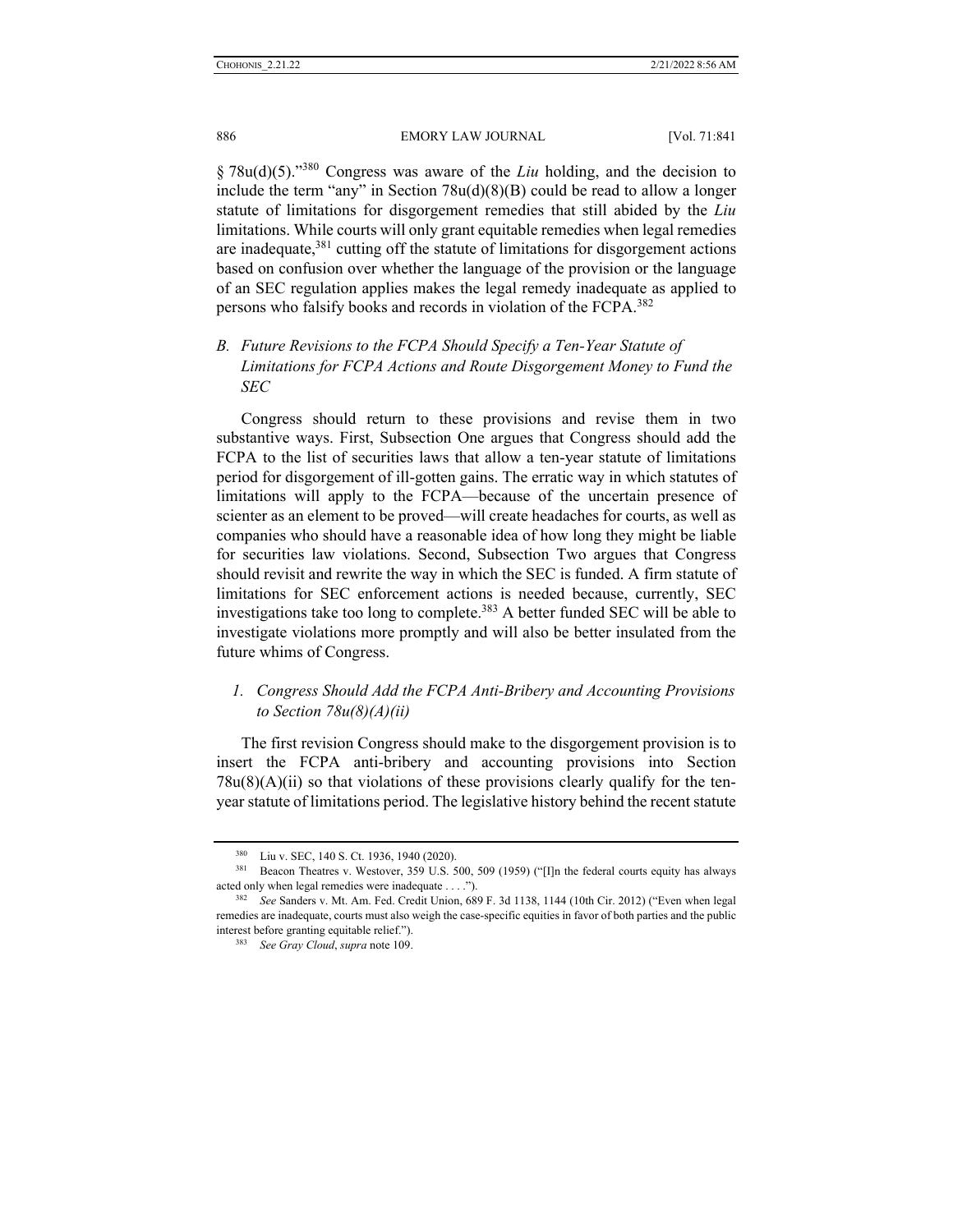of limitations changes shows that Congress was deeply concerned about fraudsters keeping their ill-gotten gains simply because of a technicality.<sup>384</sup> The SEC and court systems would be much better served with a clear, uniform statute of limitations for all FCPA enforcement actions rather than being forced to waste limited resources litigating whether someone who falsified company records should escape with ill-gotten gains between five and ten years ago.<sup>385</sup> Uncertainty over what statute of limitations exists for those who falsify business records means wrongdoers who might otherwise have agreed to a settlement offer<sup>386</sup> would have a strong incentive to challenge the SEC's efforts to disgorge profits in court and could escape with ill-gotten gains.<sup>387</sup> Furthermore, because FCPA cases do not typically have identifiable defrauded investors who will sue for restitution,<sup>388</sup> they are precisely the type of cases where there are "fewer causes of actions and safeguards available" to protect the sanctity of the market and disincentivize violators.389 Allowing bad actors to benefit from their fraud causes real harm to the capital markets system, which will not work if investors do not "have faith that bad actors can't profit off wrongdoing."<sup>390</sup> Because there is bipartisan support for increasing time limits for the SEC to use their disgorgement power to address these sorts of long-running frauds<sup>391</sup>—even

<sup>387</sup> *See Defense Bill to Expand SEC Powers and Authority*, *supra* note 328 (arguing companies should consider strict time limits in tolling agreements with the SEC in non-fraud claims).<br><sup>388</sup> See Transcript of Oral Argument, *supra* note 161, at 24.<br><sup>389</sup> See 165 CONG. REC. H8932 (daily ed. Nov. 18, 2019) (statement of SE

legislation/house-passes-bill-reverse-supreme-court-decision-sec-disgorgement.

<sup>384</sup> *See* 165 CONG.REC. H8930 (daily ed. Nov. 18, 2019) (statement of Rep. Green) ("[*Kokesh*] was a boon to white-collar criminals . . . who are now able to defraud investors for a decade and keep their profits."); Velikonja, *supra* note 59, at 396 ("Congress must intervene because the status quo allows fraudsters who are caught to keep the money they stole under a legal technicality . . . ."). 385 *See* 165 CONG. REC. H8930 (statement of Rep. McAdams) ("[T]he SEC is increasingly spending time

and staff resources fighting new legal challenges from bad actors . . . .").<br><sup>386</sup> Indicative of the large sums at stake is the Petrobras *Lavo Jato* FCPA scandal, which resulted in the

largest settlement in FCPA history. The settlement resulted from Petrobras admitting that certain executives signed false accounting certifications while paying bribes to Brazilian politicians. *See* Nicholas M. Berg, Maria González Calvet, David Peet & Eve L. Shabto, *Petrobras Reaches \$1.78 Billion FCPA Resolution*, ROPES & GRAY (Oct. 1, 2018), https://www.ropesgray.com/-/media/Files/alerts/2018/10/20181001\_AC\_Alert.pdf.

period longer than five years from the date of the misconduct is appropriate in various circumstances."). 390 *See id.* (statement of Rep. McAdams); Velikonja, *supra* note 59, at 396 (arguing that allowing

fraudsters to keep their money "undermines the credibility of the federal enforcement program").<br><sup>391</sup> The bill, which included the current increases to the SEC's statute of limitations, enjoyed strong

bipartisan support. But increases to the statute of limitations were a small part of a massive, 1,480-page bill. William M. (Mac) Thornberry National Defense Authorization Act for Fiscal Year 2021, H.R. 6395, 116th Cong. (2021). However, the earlier provision, which would have given the SEC a fourteen-year statute of limitations for disgorgement, passed the House with a 314 to 95 vote with bipartisan support. The parallel Senate bill that died in committee also had bipartisan sponsors. *See* Hazel Bradford, *House Passes Bill to Reverse Supreme Court Decision on SEC Disgorgement*, PENSIONS & INVS. (Nov. 19, 2019, 12:40 PM), https://www.pionline.com/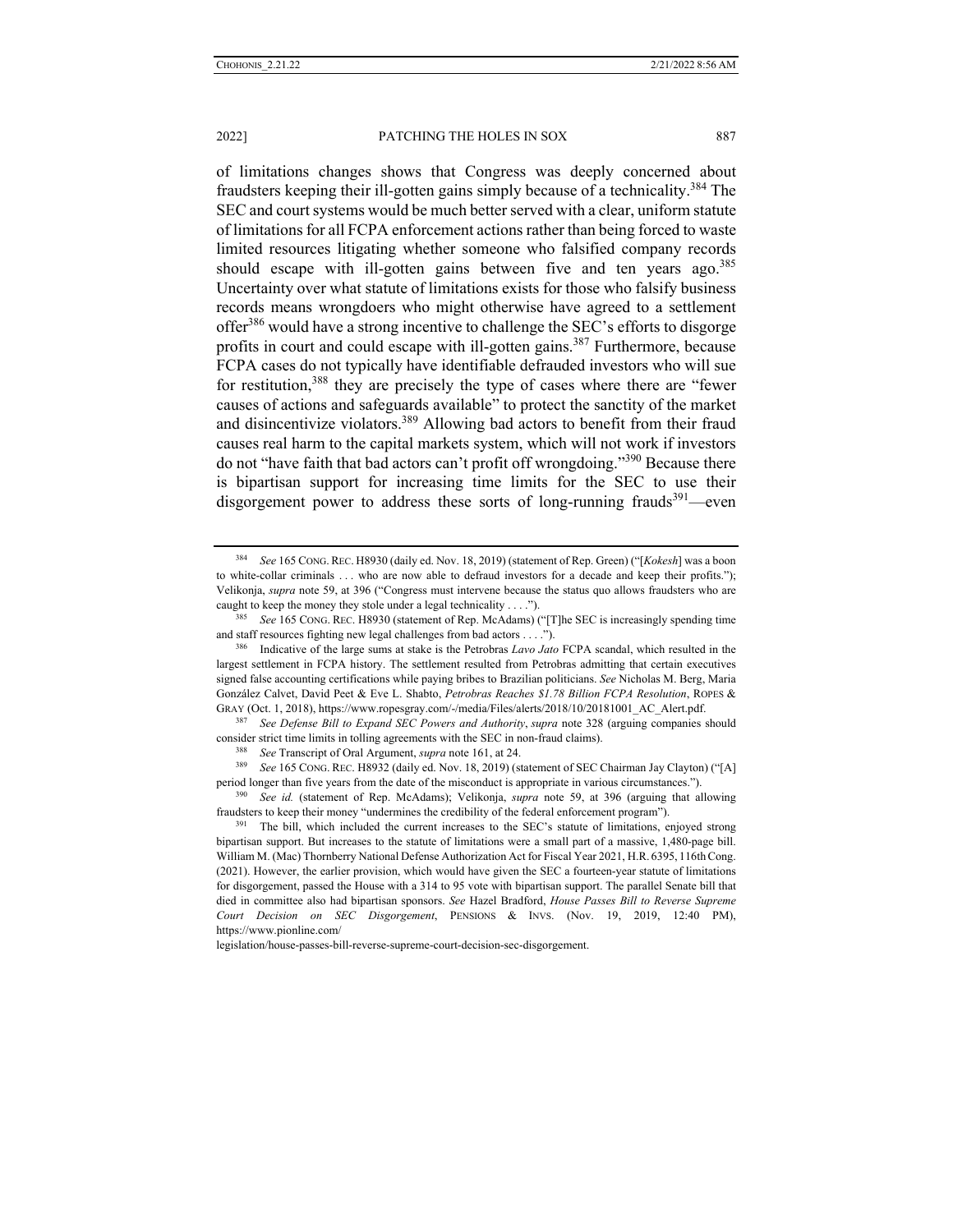amongst those hesitant about increasing the statute of limitations periods<sup>392</sup>— Congress should expressly increase the statute of limitations period for FCPA enforcement to at least ten years at first opportunity.

## *2. Congress Should Provide that Disgorgement Funds Go to Self-Funding the SEC*

Congressional and judicial concerns about raising the statute of limitations beyond ten years<sup>393</sup> reflect a well-founded concern: SEC investigations take longer than they should.<sup>394</sup> However, this is due more to a lack of effective funding<sup>395</sup> and excessive responsibilities<sup>396</sup> than to any kind of lethargy on behalf of the SEC. Moving forward, Congress should create new legislation that directs a portion of disgorged funds in FCPA actions to the SEC rather than to the Treasury. Presently, the SEC is reliant on funding from annual appropriations from Congress.397 While these appropriations have increased in recent years,<sup>398</sup> they have not increased in a manner commensurate with the new responsibilities the SEC has as a regulatory agency.<sup>399</sup> The SEC, "first and foremost a disclosure agency,"400 has seen its enforcement powers grow

<sup>392</sup> *See* 165 CONG. REC. H8930 (daily ed. Nov. 18, 2019) (statement of Rep. Wagner) (stating that, despite concerns about a longer statute of limitations, she supports a fourteen-year statute of limitations as a reasonable "first attempt"). 393 *See id.*; *cf.* Kokesh v. SEC, 137 S. Ct. 1635, 1641 (2017) (noting that statutes of limitations are "vital

to the welfare of society" (citation omitted)). 394 *See* Richard E. Brodsky, *Securities Exchange Act Section 4E(A): Toothless "Internal-Timing* 

*Directive" or Statute of Limitation?*, 11 WM. & MARY BUS. L. REV. 323, 326 (2020) ("SEC enforcement is and has long been dogged by excessive delay."). 395 *Cf. SEC Funding*, CFA INST., https://www.cfainstitute.org/en/advocacy/issues/sec-funding (last visited

Feb. 2, 2022) ("The lack of adequate resources available to the SEC contributed to its inability to more aggressively police the financial markets in recent years.").<br><sup>396</sup> *Cf.* Jay Clayton, Chairman, U.S. Sec. & Exch. Comm'n, Statement on Adoption of Resource Extraction

Disclosure Rules (Dec. 16, 2020) (available at https://www.sec.gov/news/public-statement/clayton-resourceextraction-2020-12-16) (describing the SEC's responsibilities to implement "resource extraction rules" due to Dodd-Frank as "resource-consuming"). 397 U.S. GOV'T ACCOUNTABILITY OFF., GAO-17-268T, FEDERAL FEES, FINES, AND PENALTIES:

OBSERVATIONS ON AGENCY SPENDING AUTHORITIES 8 (2016) ("[A]t the end of fiscal year 2014, the SEC had \$6.6 billion unavailable balance in its Salaries and Expenses account because the fee collections exceeded appropriations."). 398 The SEC's budget increased in 2021 by \$105 million. Melanie Waddell, *SEC, IRS Get Budget Boosts*,

THINKADVISOR (July 16, 2020, 4:22 PM), https://www.thinkadvisor.com/2020/07/16/sec-irs-get-budget-boosts/. 399 *See* Brittany Fritsch, Comment, *Broken Windows Is a Broken Policy*, <sup>47</sup> U. TOL. L. REV. 767, 788–89

<sup>(2016) (</sup>arguing "the SEC is significantly underfunded and lacks the resources" to strictly regulate for compliance); *Memo to Congress: It's Time for SEC to Be Self-Funded*, INVESTMENTNEWS (May 25, 2011), https://www.investmentnews.com/memo-to-congress-its-time-for-sec-to-be-self-funded-36304. 400 Daniel M. Gallagher, Comm'r, U.S. Sec. & Exch. Comm'n, Remarks at Society of Corporate

Secretaries & Governance Professionals (July 11, 2013) (available at https://www.sec.gov/news/speech/ spch071113dmghtm).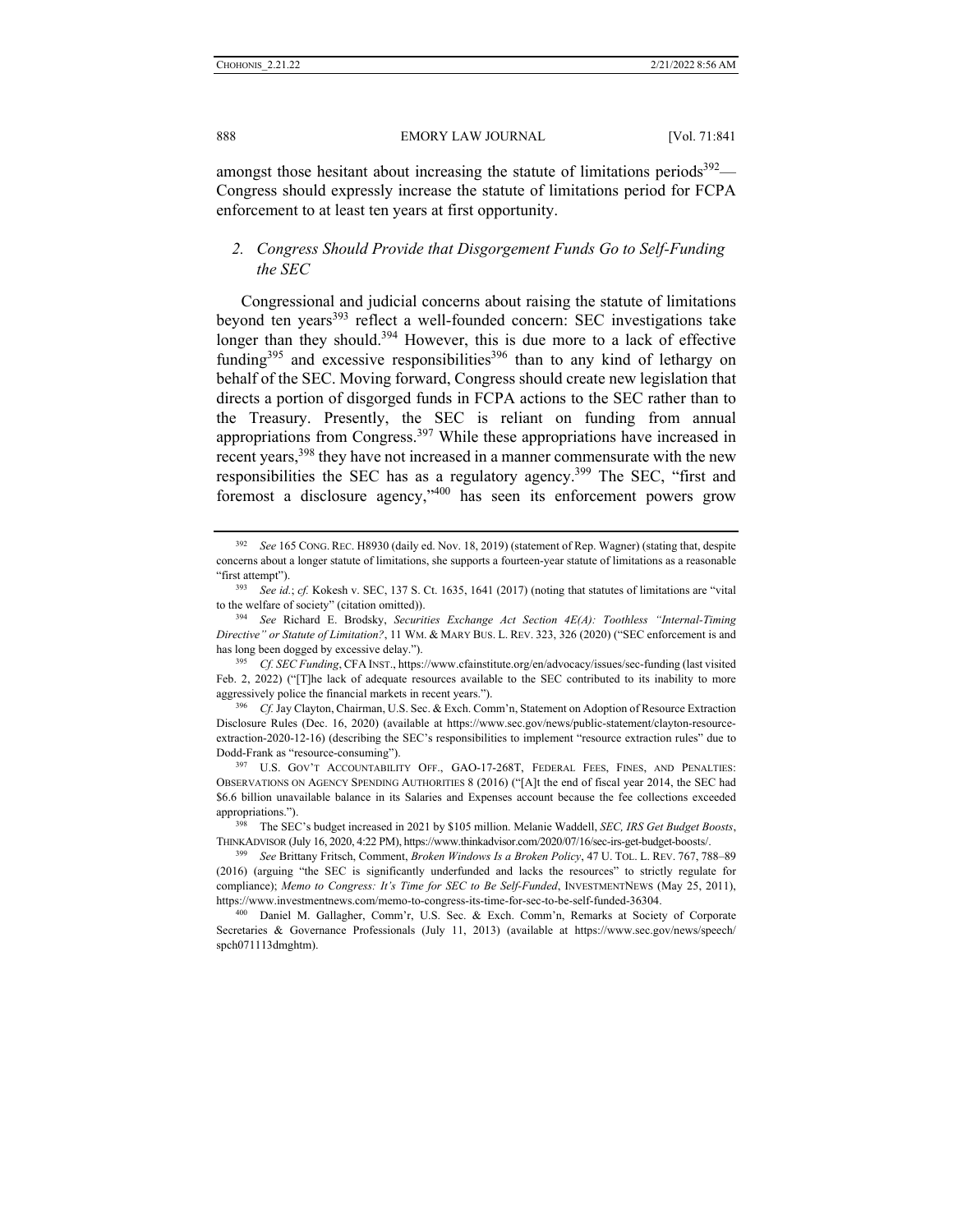extensively every time the United States survives a financial crisis.<sup>401</sup> This is unlikely to change under the Biden administration, where it is likely the SEC will be even more active in pursuing enforcement actions.<sup> $402$ </sup> By siphoning some of the exorbitant amounts secured from FCPA actions to the SEC itself,<sup>403</sup> the SEC would be better insulated from political wrangling over funding that led to the impasse of the NDAA prior to its passage.<sup>404</sup> Accordingly, those who violate the FCPA would be less likely to escape with their ill-gotten gains simply because the SEC is underfunded.<sup>405</sup>

Further, because the SEC was designed to be a nonpartisan organization,  $406$ freeing it from annual appropriations should allow the relatively scandal-free agency $407$  to better enforce securities regulations without worry that political figures will threaten its budget for personal or political gain.408 Allowing the SEC a portion of the money it disgorges from financial frauds would mirror current funding procedures that give the Environmental Protection Agency a portion of the money imposed as a penalty for superfund cleanups so that it can address future environmental messes.<sup>409</sup> An increased budget would better enable the SEC to proactively find and stop financial messes caused by those like Bernie Madoff or the operators of the next Enron, and is better than once again giving the agency powers as a reactive measure following another injury to our financial markets.410

<sup>401</sup> *See* Mike Koehler, *SEC Commissioners Acknowledge that Anti-Corruption Policy Is Outside the SEC's Area of Expertise*, FCPA PROFESSOR (Dec. 17, 2020), https://fcpaprofessor.com/sec-commissioners-acknowledgeanti-corruption-policy-outside-secs-area-expertise/. 402 *See* Dean Seal, *What Biden's Win Means for SEC Enforcement, Leadership*, LAW360 (Nov. 8, 2020,

<sup>5:17</sup> PM), https://www.law360.com/articles/1323742/what-biden-s-win-means-for-sec-enforcement-leadership ("You are likely to see a more aggressive enforcement division under Biden, one that would be more willing to litigate aggressively . . . ."). 403 In 2019, the SEC collected approximately \$1.03 billion in FCPA enforcement actions. *See SEC FCPA* 

*Enforcement–2019 Year in Review*, FCPA PROFESSOR (Jan. 9, 2020), https://fcpaprofessor.com/sec-fcpaenforcement-2019-year-review/. 404 *See* Roberta S. Karmel, *Threats to the SEC's Independence*, ABA (Dec. 20, 2016), https://www.

americanbar.org/groups/business\_law/publications/blt/2016/12/09\_karmel/. 405 *See* Sarah N. Lynch & Dave Clarke, *SEC Warns Budget Threats Give Swindlers Upper Hand*, REUTERS

<sup>(</sup>Feb. 4, 2011, 12:34 PM), https://www.reuters.com/article/us-financial-regulation-sec-idUSN0419263820110204 (explaining that House Republicans who came to power sought deep budget cuts to undermine Dodd-Frank reforms they opposed).<br>
<sup>406</sup> See Karmel, *supra* note 404.<br>
<sup>407</sup> See Urska Velikonja, *Politics in Securities Enforcement*, 50 GA. L. REV. 17, 19 (2015).<br> *Alemo to Congress, supra* note 399 (arguing self-funding would i

follies of foolish politicians"). *But cf.* Karmel, *supra* note 404 (arguing that recent partisan concerns in the appointment of SEC commissioners have poisoned the agency). 409 U.S. GOV'T ACCOUNTABILITY OFF., *supra* note 397, at 10 (stating that, as of October 2010, the EPA

held nearly \$1.8 billion in funds to use for future cleanup efforts). 410 *Memo to Congress*, *supra* note 399.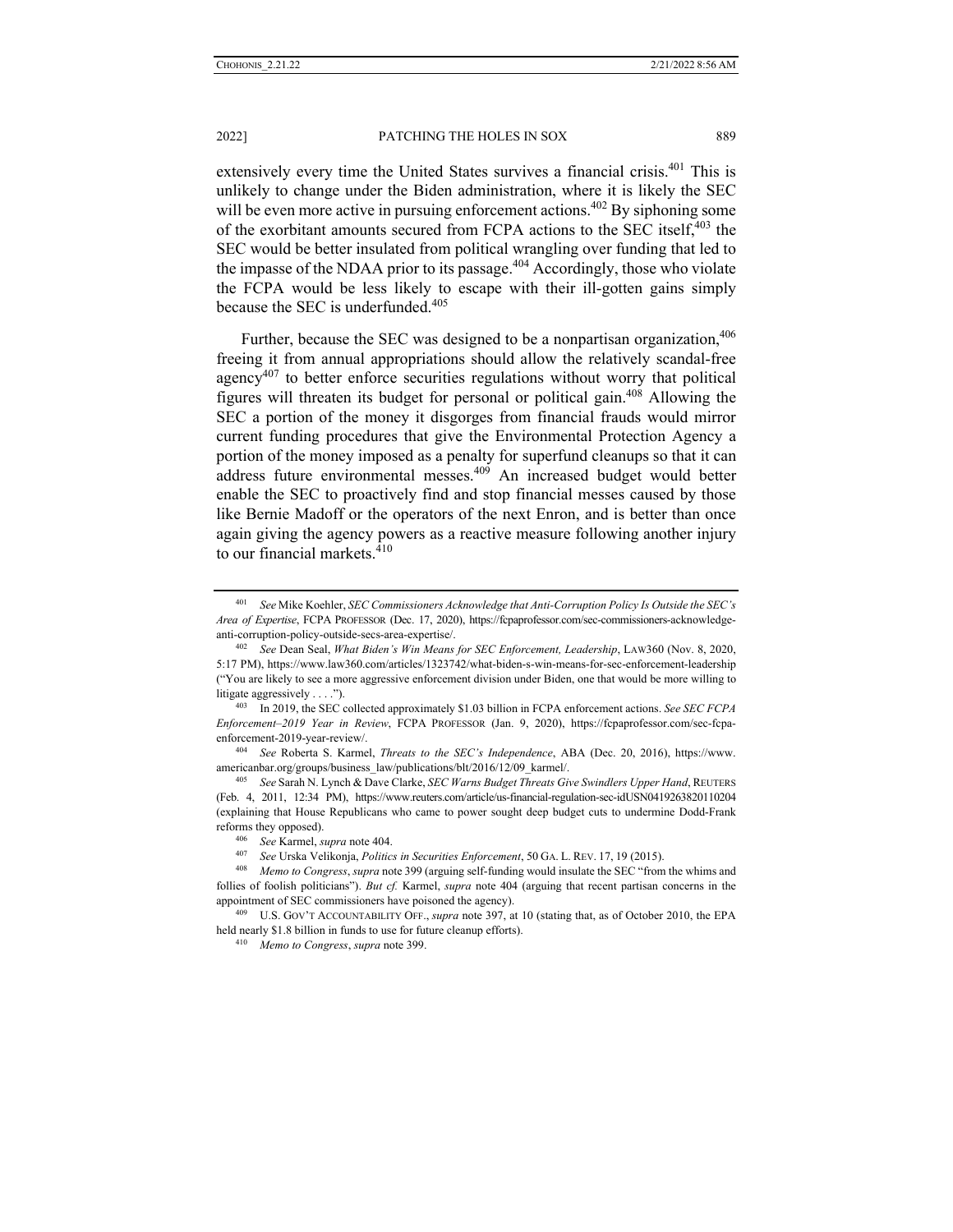Finally, there is sufficient political will to pass this type of legislation. Other financial regulatory agencies, such as the Federal Reserve and the Consumer Financial Protection Bureau, are already self-funded, thanks to congressional foresight.<sup>411</sup> The express grant of disgorgement powers to the SEC and lengthening of statute of limitations periods shows that Congress is in favor of empowering the agency to stop fraudulent acts that threaten the nation's financial health.<sup>412</sup> Further, given the current nationalist political climate,  $413$ allocating some of the disgorged FCPA money to the SEC is more likely to pass muster with Congress than competing solutions that suggest funneling the money to other nations or to an entity like the Organisation for Economic Cooperation and Development  $(OECD)$ .<sup>414</sup> As a majority of the largest disgorgement awards come from foreign companies rather than American companies,<sup>415</sup> this solution should be more amenable to those who malign the FCPA as impeding the competitiveness of American businesses.<sup>416</sup>

#### **CONCLUSION**

The SEC's ability to disgorge profits from those who violate the Foreign Corrupt Practices Act (FCPA) is an invaluable tool that disincentivizes acts of bribery and incentivizes the maintenance of internal controls over issuers' books and records. Prevention of corruption encourages businesses, both American and foreign, to compete on an even playing field. Additionally, it has related benefits, such as encouraging rule of law and preventing human rights abuses.

The suggestion in *Liu* that disgorgement is not allowed if the SEC sends the funds to the Treasury has created a situation in which those who commit acts of bribery abroad can be financially rewarded for their wrongdoing. Congress's passage of new legislation that grants the SEC the express authority to disgorge

<sup>411</sup> Brooksley Born & William Donaldson, *Make Regulators Self-Funding*, POLITICO (Mar. 10, 2013, 9:03 PM), https://www.politico.com/story/2013/03/self-funding-of-regulators-would-help-fiscal-mess-088666. 412 *Cf.* Press Release, Marco Rubio, Sen., U.S. Senate, Rubio Urges Attorney General Barr to Vigilantly

Enforce FCPA in Light of China Phase One Deal (Feb. 26, 2020) (available at https://www.rubio.senate.gov/ public/index.cfm/2020/2/rubio-urges-attorney-general-barr-to-vigilantly-enforce-fcpa-in-light-of-china-phaseone-deal) (urging Attorney General Barr to enforce the FCPA against companies in China to safeguard American investors). 413 *See* Greg Ip, *Biden, Beware: The Nationalist Moment Hasn't Passed*, WALL ST. J. (Nov. 11, 2020,

<sup>12:18</sup> PM), https://www.wsj.com/articles/biden-beware-the-nationalist-moment-hasnt-passed-11605112395. 414 *See* Matthew C. Turk, *A Political Economy Approach to Reforming the Foreign Corrupt Practices Act*,

<sup>33</sup> NW. J. INT'L L. & BUS. 325, 329 (2013). 415 Eight of the ten largest FCPA settlements were for companies based outside the United States. S*ee* 

Michael S. Diamant, Christopher W. H. Sullivan & Jason H. Smith, *FCPA Enforcement Against U.S. and Non-U.S. Companies*, 8 MICH. BUS. & ENTREPRENEURIAL L. REV. 353, <sup>355</sup> (2019). 416 *See id.*; Clayton, *supra* note 206.